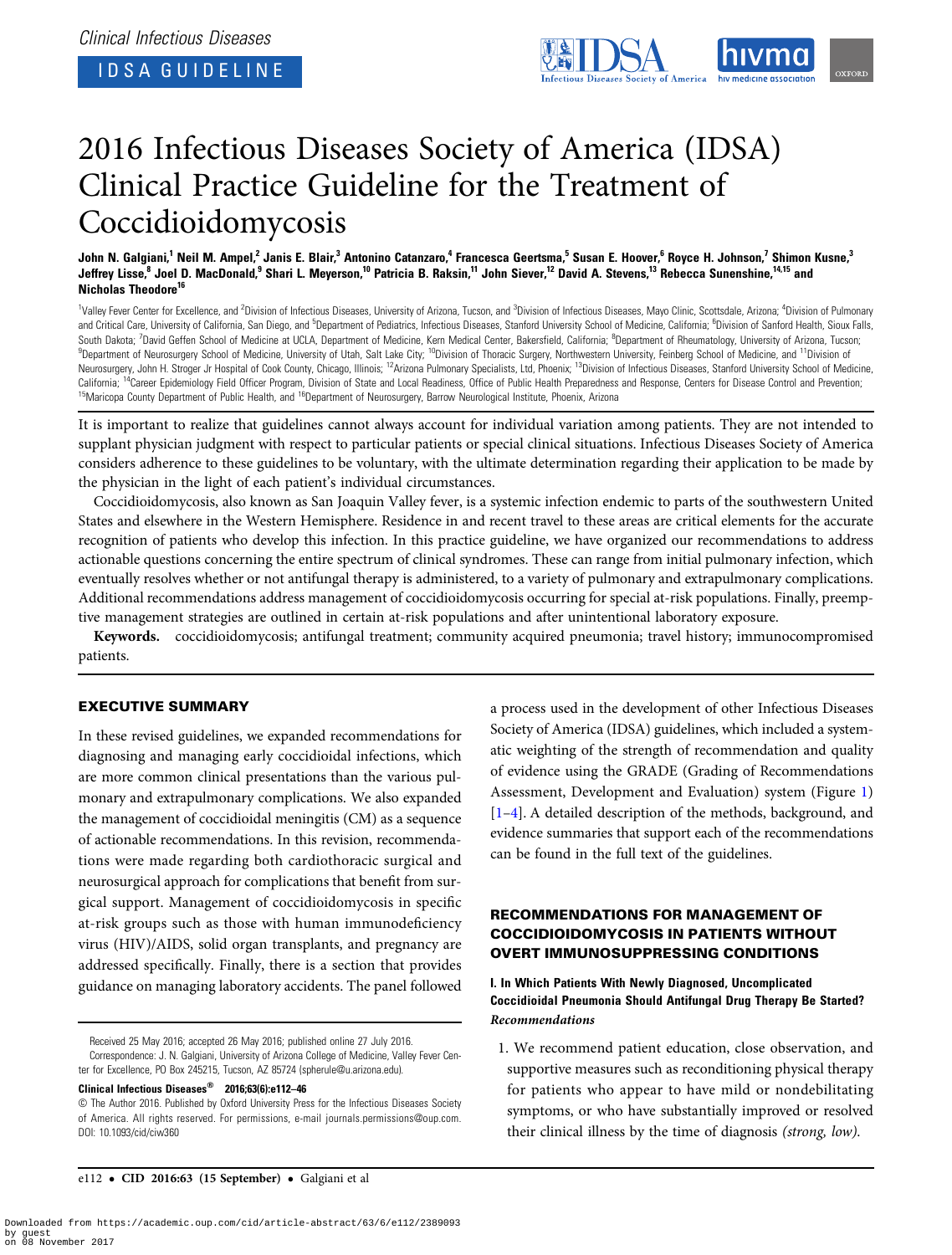<span id="page-1-0"></span>

Figure 1. Approach and implications to rating the quality of evidence and strength of recommendations using the Grading of Recommendations Assessment, Development and Evaluation (GRADE) methodology (unrestricted use of the figure granted by the US GRADE Network).

- 2. We recommend initiating antifungal treatment for patients who, at the time of diagnosis, have significantly debilitating illness (strong, low).
- 3. For patients at the time of diagnosis with extensive pulmonary involvement, with concurrent diabetes, or who are otherwise frail because of age or comorbidities, we recommend initiating antifungal treatment. Some experts would also include African or Filipino ancestry as indications for treatment (strong, low).
- 4. If treatment is begun in nonpregnant adults, the treatment should be an orally absorbed azole antifungal (eg, fluconazole) at a daily dose of  $\geq$ 400 mg (strong, low).

## II. In Patients With Newly Diagnosed, Uncomplicated Coccidioidal Pneumonia, How Should Health Education and Physical Therapy Reconditioning Programs Be Incorporated Into the Management Program of Uncomplicated Coccidioidal Pneumonia? Recommendation

5. Patients with uncomplicated pulmonary coccidioidomycosis should have a management plan that incorporates regular medical follow-up, health education, and a plan for physical reconditioning (strong, low).

III. For Patients With Primary Pulmonary Coccidioidomycosis With an Asymptomatic Pulmonary Nodule, and No Overt Immunosuppressing Conditions, Which Treatment Strategy Is Preferred: Antifungal Treatment With Oral Azole, or Observation Without Antifungal Treatment? Recommendation

6. Once there is confirmation that a pulmonary nodule is due to coccidioidomycosis, we recommend no antifungal treatment for an asymptomatic pulmonary nodule due to coccidioidomycosis (strong, very low).

# IV. For Patients Who Have an Asymptomatic Coccidioidal Cavity and Without an Immunosuppressing Condition, Should an Antifungal Drug Be Used?

#### Recommendation

7. We recommend against the use of antifungal therapy for patients with an asymptomatic cavity (strong, low).

## V. For Patients With Symptomatic Chronic Cavitary Coccidioidal Pneumonia, Should an Oral Azole Such as Fluconazole or Intravenous Amphotericin B (AmB) Be Used? Recommendation

8. We recommend that patients with symptomatic chronic cavitary coccidioidal pneumonia be treated with an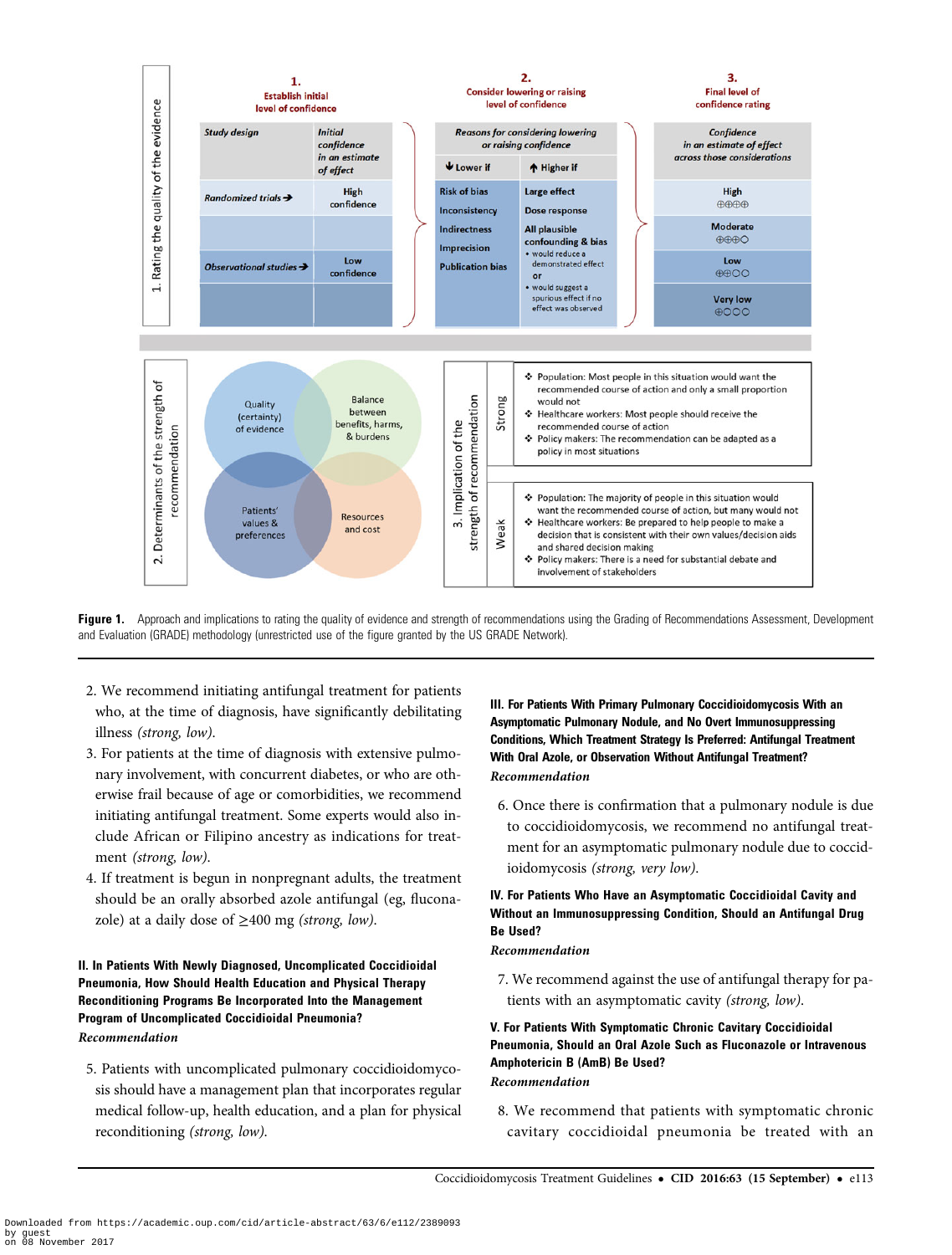oral agent such as fluconazole or itraconazole (strong, moderate).

#### VI. In Patients With Symptomatic Cavitary Coccidioidal Pneumonia, Should the Infection Be Removed Surgically? Recommendation

9. We recommend that surgical options be explored when the cavities are persistently symptomatic despite antifungal treatment. We recommend that surgical options be considered when cavities have been present for more than 2 years and if symptoms recur whenever antifungal treatment is stopped (strong, very low).

#### VII. In Patients for Whom Cavitary Coccidioidal Pneumonia Is Going to Be Surgically Managed, Should This Be Done by Video-Assisted Thoracoscopic Surgery or Open Thoracotomy? Recommendation

10. We recommend that when surgical management of cavitary coccidioidal pneumonia is undertaken, a video-assisted thoracoscopic surgery (VATS) approach be attempted if the surgeon has significant expertise in VATS (strong, low).

# VIII. In Patients With a Ruptured Coccidioidal Cavity, Should This Be Managed With Chest Tubes or With Surgical Excision of the Ruptured Cavity?

#### Recommendation

11. For patients with ruptured coccidioidal cavity, we recommend prompt decortication and resection of the cavity, if possible (strong, very low). If the pleural space is massively contaminated, decortications combined with prolonged chest tube drainage may be more appropriate (weak, very  $low$ ).

# IX. For Patients With Ruptured Coccidioidal Cavities, Is an Oral Azole or Intravenous AmB the Preferred Method of Antifungal Treatment? Recommendation

12. For patients with ruptured coccidioidal cavities, oral azole therapy is recommended. For patients who do not tolerate oral azole therapy or patients whose disease requires 2 or more surgical procedures for control, intravenous AmB is recommended (strong, very low).

# X. For Patients With Extrapulmonary Soft Tissue Coccidioidomycosis, Not Associated With Bone Infection, Is Antifungal Therapy Indicated? Recommendations

- 13. We recommend antifungal therapy in all cases of extrapulmonary soft tissue coccidioidomycosis (strong, moderate).
- 14. We recommend oral azoles, in particular fluconazole or itraconazole, for first-line therapy of extrapulmonary soft tissue coccidioidomycosis (strong, moderate).

15. We recommend intravenous AmB in cases of azole failure, particularly in coccidioidal synovitis (strong, moderate).

# XI. For Patients With Bone and/or Joint Coccidioidomycosis, Which Therapy Is Preferred: Intravenous AmB or an Oral Azole? Recommendations

- 16. We recommend azole therapy for bone and joint coccidioidomycosis, unless the patient has extensive or limbthreatening skeletal or vertebral disease causing imminent cord compromise (strong, low).
- 17. For severe osseous disease, we recommend AmB as initial therapy, with eventual change to azole therapy for the long term (strong, low).

## XII. In Patients With Vertebral Coccidioidomycosis, Should Lesions Be Managed With Surgery? Recommendations

- 18. We recommend surgical consultation for all patients with vertebral coccidioidal infection to assist in assessing the need for surgical intervention (strong, low).
- 19. Surgical procedures are recommended in addition to antifungal drugs for patients with bony lesions that produce spinal instability, spinal cord or nerve root compression, or significant sequestered paraspinal abscess [\[5\]](#page-31-0) (strong, low).
- 20. We recommend that surgical consultation be obtained periodically during the course of medical treatment (strong, low).

## XIII. In Patients With Newly Diagnosed Coccidioidal Infection, Should a Lumbar Puncture Be Performed? Recommendation

21. In patients with recently diagnosed coccidioidal infection, we recommend lumbar puncture with cerebrospinal fluid analysis only in patients with unusual, worsening, or persistent headache, with altered mental status, unexplained nausea or vomiting, or new focal neurologic deficit after adequate imaging of the central nervous system (CNS) (strong, moderate).

# XIV. For Patients With Newly Diagnosed CM, What Is the Primary Treatment?

# Recommendation

22. For CM, we recommend fluconazole 400–1200 mg orally daily as initial therapy for most patients with normal renal function (strong, moderate). There is no role for a dose <400 mg daily in the adult patient without substantial renal impairment. Some experts prefer to use itraconazole 200 mg 2–4 times daily, but this requires closer monitoring to assure adequate absorption, and there are more drug–drug interactions than with fluconazole.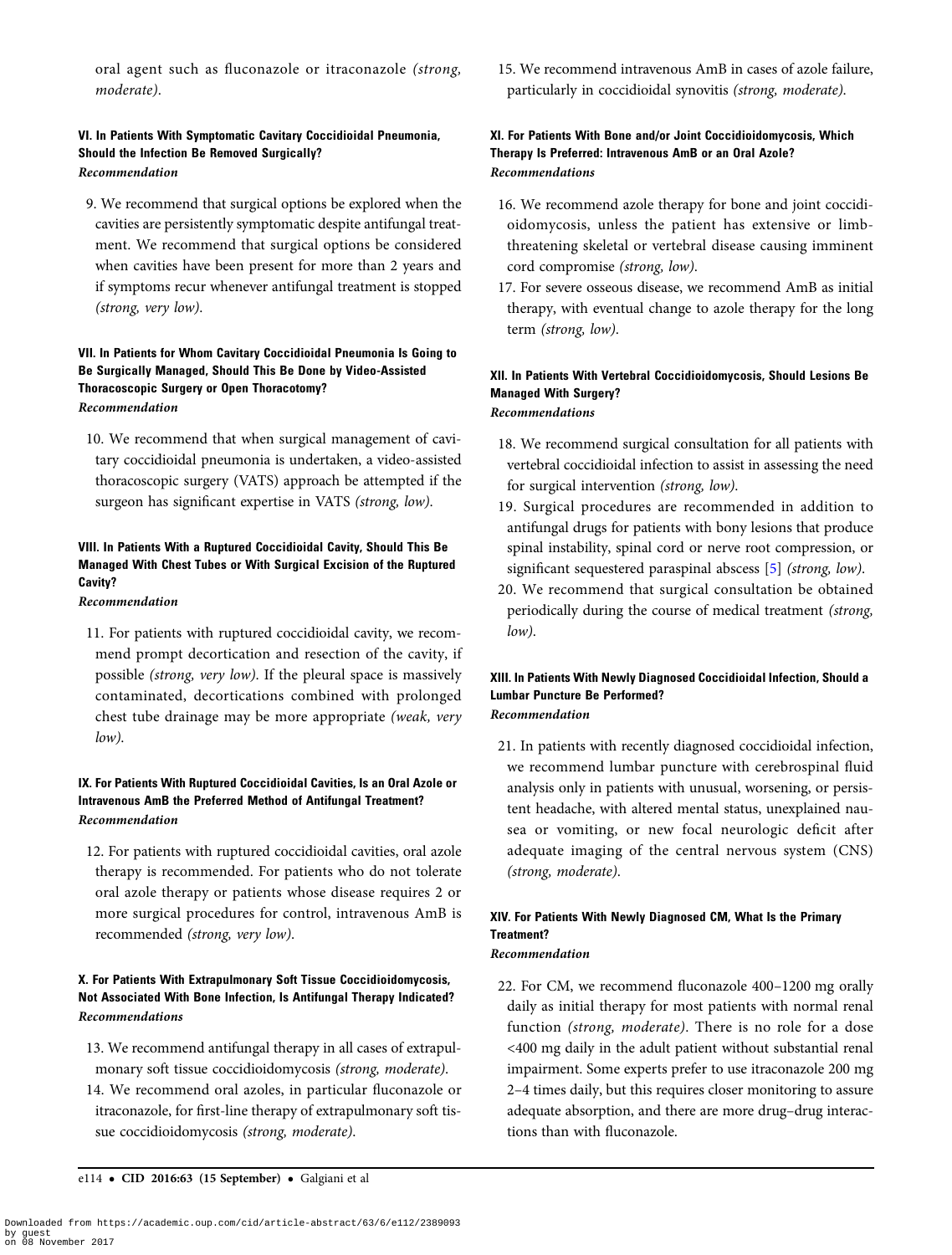XV. For Patients With CM Who Improve or Become Asymptomatic on Initial Therapy, When Can Treatment be Stopped? Recommendation

23. For CM, we recommend azole treatment for life (strong, moderate).

#### XVI. In Patients With CM Who Do Not Have a Satisfactory Response to Initial Antifungal Therapy, What Modifications Can Be Considered? Recommendation

24. In patients who clinically fail initial therapy with fluconazole, higher doses are a first option (strong, moderate). Alternative options are to change therapy to another orally administered azole, or to initiate intrathecal AmB therapy.

# XVII. For Patients Who Develop Hydrocephalus, Which Patients Should Be Referred for Neurosurgical Procedures to Relieve Intracranial Pressure (ICP)?

Recommendations

- 25. For patients with increased ICP at the time of diagnosis, we recommend medical therapy and repeated lumbar punctures as initial management (strong, low).
- 26. Because most patients who develop ICP will not resolve this problem without placement of a permanent shunt, we recommend early magnetic resonance imaging (MRI) of the brain and neurosurgical consultation (strong, moderate).

#### XVIII. In Patients With CM and in Whom a Ventriculoperitoneal Shunt Has Been Placed, Should Shunt Malfunction or Superinfection Be Managed With a Single- or Double-Staged Surgical Revision? Recommendation

27. We recommend that patients with ventriculoperitoneal shunt malfunction have the revision performed in a single procedure (strong, low). When the shunt has developed a bacterial or other superinfection, we recommend that the infected shunt be removed and a replacement be placed at a subsequent time as a second procedure (strong, low).

#### XIX. In Patients With CM Who Initially Respond to a Treatment Plan and While on Therapy Develop Acute or Chronic Neurologic Changes, What Assessments Are Needed to Reevaluate and Modify Therapy? Recommendation

28. We recommend that repeat MRI of the brain and possibly the spinal cord, with and without contrast, as well as spinal fluid analysis be obtained either from a lumbar or cisternal aspiration (strong, low).

# RECOMMENDATIONS FOR MANAGEMENT OF PATIENTS WITH COCCIDIOIDOMYCOSIS IN SPECIAL AT-RISK POPULATIONS

XX. For Allogeneic or Autologous Hematopoietic Stem Cell Transplant (HSCT) or Solid Organ Transplant Recipients With Active Coccidioidomycosis, Which Initial Treatment Strategy Is Preferred: Oral Azole or Intravenous AmB?

#### Recommendations

- 29. For the treatment of autologous or allogeneic HSCT or solid organ transplant recipients with acute or chronic pulmonary coccidioidomycosis who are clinically stable and have normal renal function, we recommend initiating treatment with fluconazole 400 mg daily or the equivalent dose based upon renal function (strong, low).
- 30. For the treatment of patients with very severe and/or rapidly progressing acute pulmonary or disseminated coccidioidomycosis, we recommend the use of AmB until the patient has stabilized, followed by fluconazole (strong, low).
- 31. For autologous or allogeneic HSCT or solid organ transplant recipients with extrapulmonary coccidioidomycosis, we recommend the same treatment as for non–transplant recipients (strong, very low).

#### XXI. In Such Patients, Should Antirejection Treatment Be Modified or Continued Without Change? Recommendation

32. For allogeneic HSCT or solid organ transplant recipients with severe or rapidly progressing coccidioidomycosis, we recommend reduction of immunosuppression (without risking graft-vs-host disease or organ rejection, respectively, whenever possible) until the infection has begun to improve (strong, very low).

#### XXII. In HSCT or Solid Organ Transplant Recipients With Active Coccidioidomycosis, Should Antifungal Treatment Be Modified Following Initial Treatment? Recommendation

33. Following initial treatment of active coccidioidomycosis, we recommend that suppressive treatment be continued to prevent relapsed infection (strong, very low).

#### XXIII. For Recipients of Biological Response Modifiers With Active Coccidioidomycosis, Which Treatment Is Preferred: Oral Azole or Intravenous AmB? Recommendation

34. We recommend oral azole therapy for these patients unless their coccidioidomycosis is severe enough that intravenous AmB would otherwise be recommended (refer to sections on pneumonia, soft tissue dissemination, skeletal dissemination, and meningitis) (strong, low).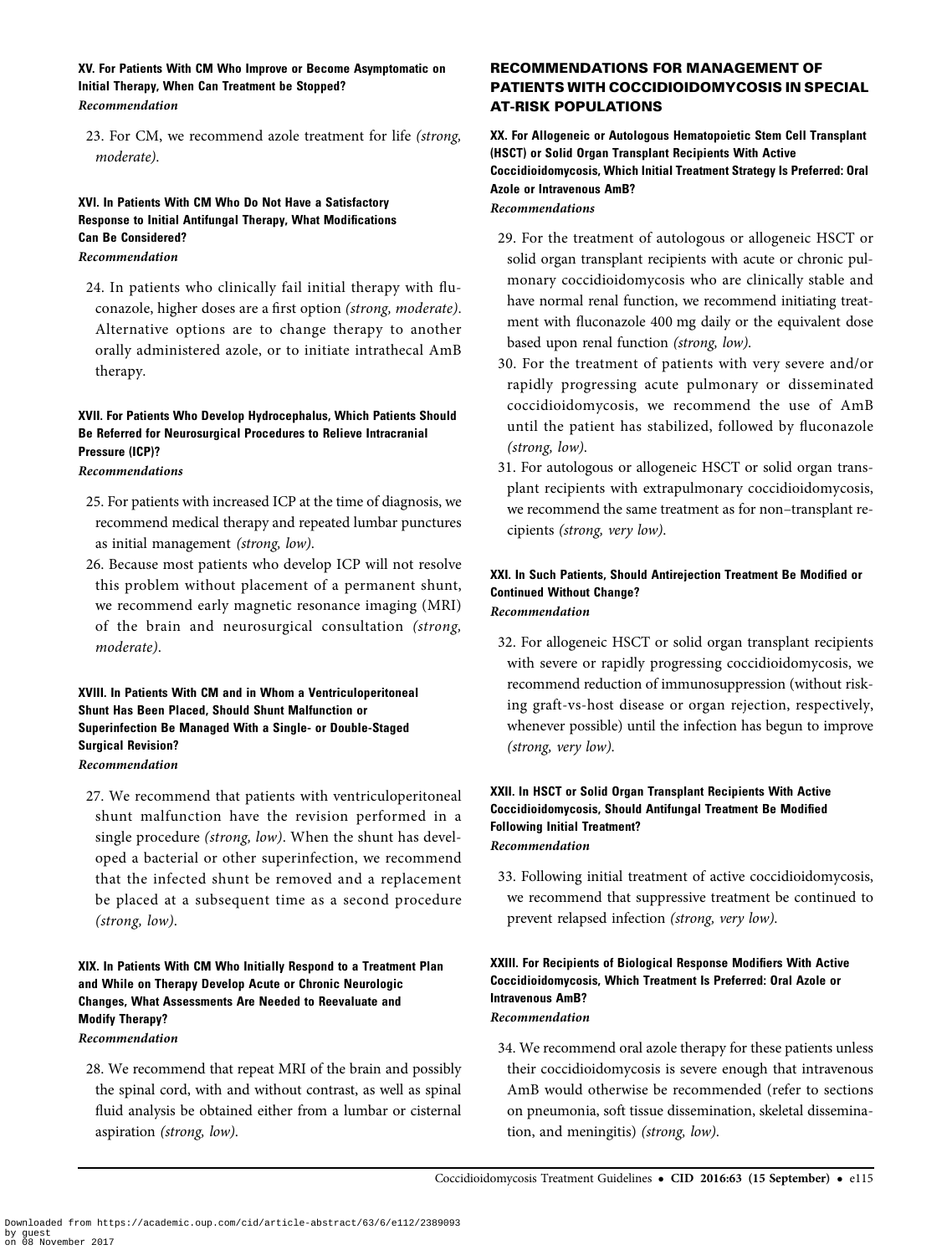#### XXIV. What Is the Preferred Method for Management of Pregnant Women With Coccidioidomycosis and Their Neonates? Recommendations During Pregnancy

- 35. The development of symptomatic coccidioidomycosis during pregnancy should prompt consideration of starting administration of antifungal therapy (strong, moderate). For women who develop initial nonmeningeal coccidioidal infection during pregnancy, their management depends on fetal maturity.
- 36. For women who develop initial nonmeningeal coccidioidal infection during their first trimester of pregnancy, intravenous AmB is recommended (strong, moderate). Other options include no therapy with close monitoring (weak, low), or an azole antifungal after educating the mother regarding potential teratogenicity (weak, low). After the first trimester of pregnancy, an azole antifungal, such fluconazole or itraconazole, can be considered (strong, low). A final alternative would be to administer intravenous AmB throughout pregnancy (weak, moderate).
- 37. For women who develop CM during the first trimester of pregnancy, intrathecal AmB is recommended (strong, moderate). After the first trimester and in cases where disease is diagnosed after the first trimester, an azole antifungal, such as fluconazole or itraconazole, can be prescribed (strong, low).
- 38. Among women with a history of prior coccidioidomycosis who are not currently on therapy, the risk of reactivation is low and antifungal therapy is not recommended (strong, moderate). For such women, close follow-up, including obtaining coccidioidal serologic testing at the initial visit and every 6–12 weeks throughout pregnancy, should be performed (strong, moderate).
- 39. For women with nonmeningeal coccidioidomycosis on antifungal therapy who become pregnant while infection is in remission, azole antifungal therapy may be discontinued with clinical and serological monitoring every 4–6 weeks to assess for reactivation (weak, low). An alternative to this, especially if the coccidioidal infection is not clearly in remission, is to stop azole antifungal therapy and start intravenous AmB during the first trimester, changing back to an azole antifungal after the first trimester (strong, low).
- 40. For the pregnant woman with CM who is on azole antifungal therapy at the time of pregnancy, azole therapy should be stopped for the first trimester to avoid the risk of teratogenicity (strong, moderate). During this period, one approach is to initiate intrathecal AmB, especially if meningeal signs and symptoms are present (strong, moderate). Azole antifungal therapy may then be restarted during the second trimester (weak, low) or intrathecal AmB continued throughout gestation (weak, low). An alternative is to continue azole antifungal therapy throughout gestation provided that the mother agrees to this approach after being educated regarding the risks and benefits of this strategy (weak, low). A final

alternative for the pregnant woman with CM is to stop the azole antifungal, monitor the patient closely during the first trimester, and restart azole antifungal therapy during the second or third trimester (weak, very low). Because of the risk of relapse with this approach, some experts do not recommend it.

41. The development of a febrile pulmonary illness during pregnancy in a woman residing in the coccidioidal endemic region or with an appropriate travel history should be evaluated for active coccidioidomycosis, including obtaining a chest radiograph and coccidioidal serology and cultures (strong, moderate).

## Recommendations for Neonates

- 42. We recommend against coccidioidal serologic tests for infants during the first 3 months of life. Positive tests should be interpreted with caution during the first year of life (strong, moderate).
- 43. Empiric therapy with fluconazole at 6–12 mg/kg daily is recommended for infants suspected of having coccidioidomycosis and should be continued until the diagnosis has been ruled out (strong, low).
- 44. Breastfeeding is not recommended for mothers on azole antifungals other than fluconazole (strong, moderate).

#### XXV. What Is the Best Way to Manage Coccidioidomycosis in Patients Infected With HIV? Recommendations

- 45. Antifungal prophylaxis is not recommended to prevent coccidioidomycosis in patients infected with HIV living in coccidioidal-endemic regions (strong, moderate).
- 46. Antifungal therapy is recommended for all patients with HIV infection with clinical evidence of coccidioidomycosis and a peripheral blood  $CD4^+$  T-lymphocyte count <250 cells/µL (strong, moderate).
- 47. Antifungal therapy should be continued as long as the peripheral CD4<sup>+</sup> T-lymphocyte count remains <250 cells/ $\mu$ L (strong, low).
- 48. For patients with peripheral  $CD4^+$  T-lymphocyte counts ≥250 cells/µL, clinical management of coccidioidomycosis should occur in the same manner as for patients without HIV infection, including discontinuing antifungal therapy in appropriate situations (strong, moderate).
- 49. Within coccidioidal-endemic regions, patients should receive yearly serologic screening and chest radiography for coccidioidomycosis (strong, low).
- 50. Outside coccidioidal-endemic regions, serologic screening is not recommended (strong, moderate).
- 51. Although data are lacking, pediatric patients with HIV infection and coccidioidomycosis should be managed in a manner similar to adult patients (strong, very low).

e116 • CID 2016:63 (15 September) • Galgiani et al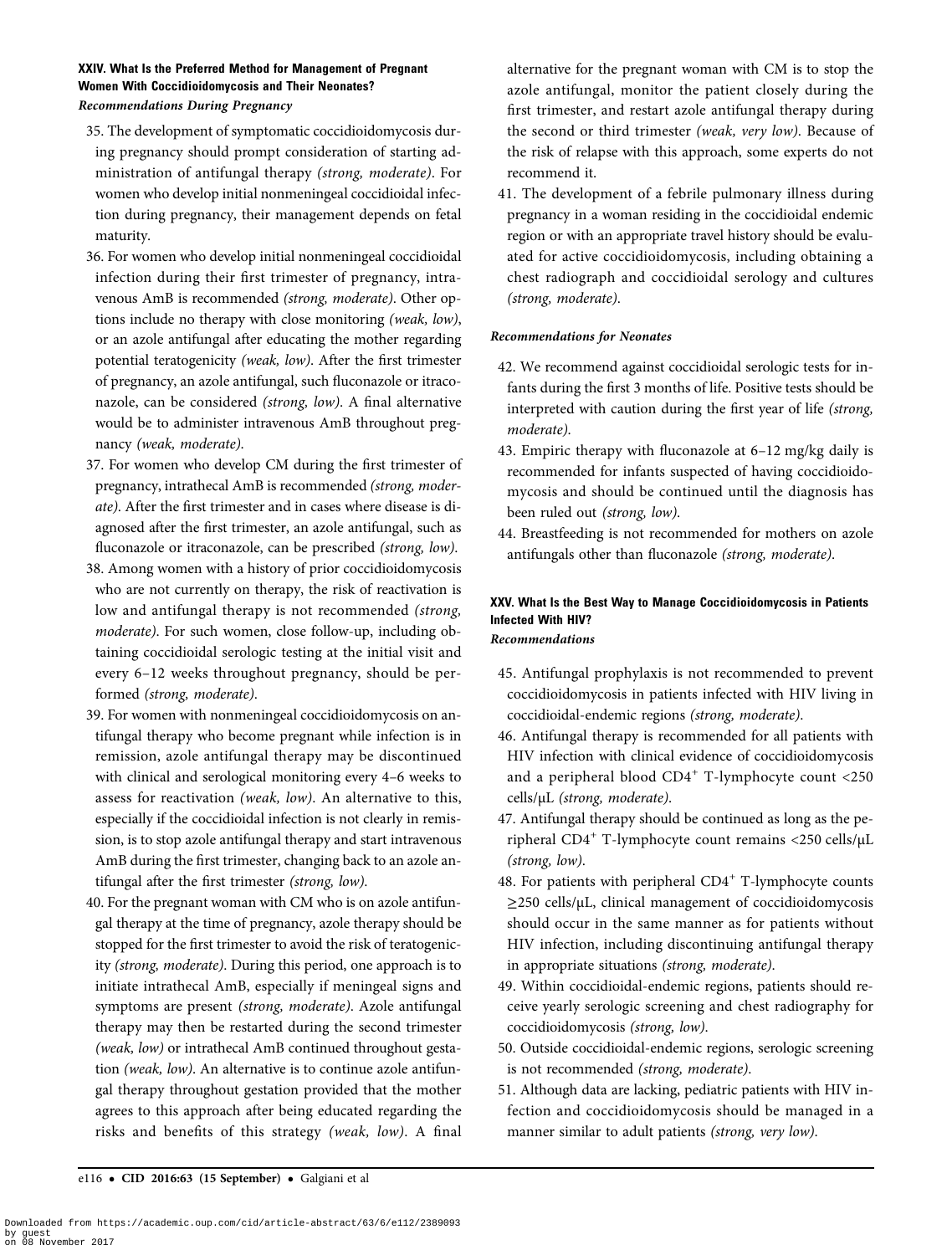52. Initiation of potent antiretroviral therapy (ART) should not be delayed because of the concern about coccidioidal immune reconstitution inflammatory syndrome (strong, low).

# RECOMMENDATIONS FOR PREEMPTIVE STRATEGIES FOR COCCIDIOIDOMYCOSIS IN SPECIAL AT-RISK POPULATIONS

XXVI. For Organ Transplant Recipients Without Active Coccidioidomycosis, Which Primary Prevention Strategy Is Preferred: Observation or Oral Azole? Recommendation

53. For all patients undergoing organ transplantation in the endemic area without active coccidioidomycosis, we recommend the use of an oral azole (eg, fluconazole 200 mg) for 6–12 months (strong, low).

#### XXVII. For Recipients of Biological Response Modifiers Without Active Coccidioidomycosis, Which Primary Prevention Strategy Is Preferred: Observation or Prophylactic Antifungal Therapy? Recommendation

54. For patients in the endemic area, we recommend screening with Coccidioides serology prior to initiation of biologic response modifier therapy, as well as regular clinical followup for new signs and symptoms (strong, very low). We do not recommend regular serologic screening or antifungal prophylaxis in asymptomatic patients taking biologic response modifiers (BRMs) (strong, very low).

# INTRODUCTION

Coccidioidomycosis is a systemic fungal infection caused by Coccidioides immitis or Coccidioides posadasii. These species reside in the soil of certain parts of central and southern California, the low deserts of Arizona, southeastern New Mexico, western Texas, and several other areas of the southwestern United States, Mexico, Central America, and South America. Without residence in or travel to these endemic regions, persons almost never acquire coccidioidomycosis. Recently unexpected endemic pockets have been found in southeastern Washington State [\[6\]](#page-31-0), indicating that exposure may occasionally also occur elsewhere in the Western United States. However, for patients with recent endemic exposure, coccidioidomycosis often should be included as a possible cause of a newly developed community-acquired pneumonia and several other syndromes. We emphasize that obtaining a history of residence or travel to an endemic area is critical to early diagnosis of this infection. Approximate annual statistics for the clinical spectrum of illness following coccidioidal infection in the United States are represented in Figure 2. Of the estimated 150 000 infections that occur annually, 50 000 likely produce an illness warranting medical attention, 10 000–20 000 of these are diagnosed and



**Figure 2.** Estimated numbers of infections and their clinical manifestations.

reported, 2000–3000 produce pulmonary sequelae, 600–1000 spread hematogenously from the lungs to other parts of the body (disseminated infection), and 160 result in death [[7](#page-31-0)]. From 1998 to 2011, cases reported from endemic states have risen 10-fold as a result of several factors [[8](#page-31-0)]. In addition to this overall trend there is considerable year-to-year variation due to climatic conditions [[9\]](#page-31-0).

The most common syndrome to come to medical attention is a community-acquired pneumonia (CAP), often associated with a variety of rheumatologic, cutaneous, or systemic complaints [[10](#page-31-0)]. Because similar presentations occur with many other diseases, identifying Coccidioides infection as the etiology is critically dependent upon laboratory confirmation. For this reason, we have included in this document recommendations for use of the currently available diagnostic methods with estimates of their strengths and limitations. Also, with such a broad spectrum of disease severity, these treatment guidelines have been arranged to propose management in the context of each of several clinical presentations.

Differences in disease severity are thought to be predominantly the consequence of differences in the immunologic responses to infection among individuals. This is very clear when coccidioidal infection occurs in patients who also have diseases or therapies that suppress cellular immunity [\[11](#page-31-0)–[14\]](#page-31-0). Recently, a small number of patients have been identified with specific gene mutations that alter immunologic responses involving interferon-γ, interleukin 12 (IL-12), and other cellular immune pathways that appear to be responsible for their progressive coccidioidal infections [[15](#page-31-0)–[18\]](#page-31-0). In such patients, the risk of disseminated infection can be as high as 75% [\[11\]](#page-31-0), a striking increase from what would ordinarily be approximately a 1% risk. Also, coccidioidomycosis first diagnosed during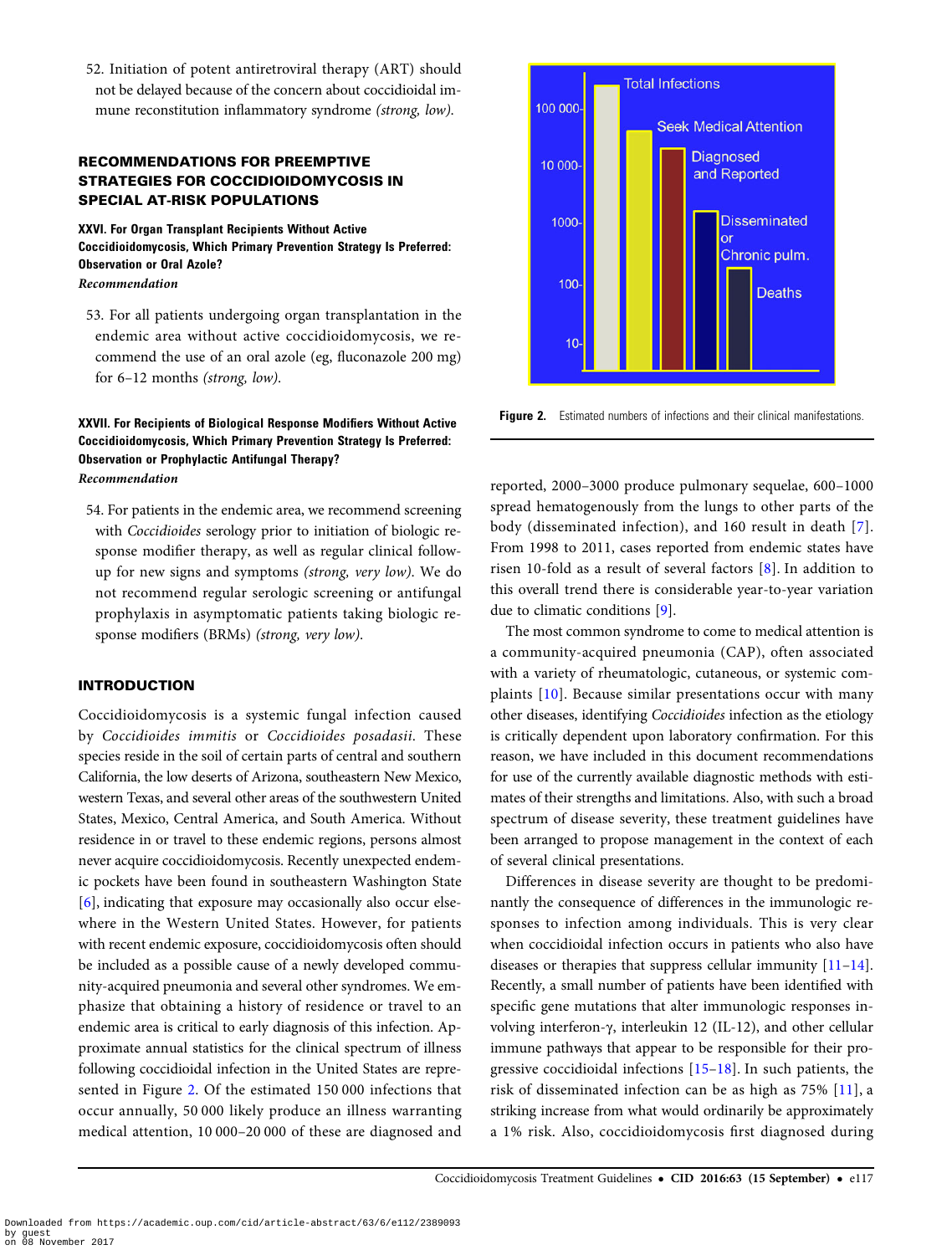pregnancy raises specific issues that do not exist in other situations [[19\]](#page-31-0). In these guidelines, we have developed separate sections for managing patients in these special groups. Other factors thought to somewhat increase risk of disseminated infection include ancestry (especially African and Filipino) and male sex. Diabetic patients appear more prone to pulmonary complications. Although thought to be significant, male sex, ancestry, and diabetes do not carry nearly the same degree of heightened risk, only modestly should influence management decisions, and have not been handled separately in these guidelines.

With these considerations in mind, we have organized this treatment guideline for the management of coccidioidomycosis as follows:

• Information about selecting patients for coccidioidal testing and if the diagnosis is established evaluating patients further for the extent of disease. We have included this section as a convenience for those readers whose normal practices do not commonly encounter coccidioidomycosis. There are no explicit recommendations in this section.

• Management of patients with coccidioidomycosis and without overt immunosuppressing conditions.

• Management of patients with coccidioidomycosis in special at-risk populations.

• Preemptive strategies for coccidioidomycosis in special atrisk populations.

• Management of laboratory exposures. This section is an updated summary of previously published recommendations [\[20](#page-31-0)] and contains no explicit recommendations other than the text itself.

The following clinical questions are addressed:

- I. In which patients with newly diagnosed, uncomplicated coccidioidal pneumonia should antifungal drug therapy be started?
- II. In patients with newly diagnosed, uncomplicated coccidioidal pneumonia, how should health education and physical therapy reconditioning programs be incorporated into the management program of uncomplicated coccidioidal pneumonia?
- III. For patients with primary pulmonary coccidioidomycosis with an asymptomatic pulmonary nodule, and no overt immunosuppressing conditions, which treatment strategy is preferred: antifungal treatment with oral azole, or observation without antifungal treatment?
- IV. For patients who have an asymptomatic coccidioidal cavity and without an immunosuppressing condition, should an antifungal drug be used?
- V. For patients with symptomatic chronic cavitary coccidioidal pneumonia, should an oral azole such as fluconazole or intravenous AmB be used?
- VI. In patients with symptomatic cavitary coccidioidal pneumonia, should the infection be removed surgically?
- VII. In patients for whom cavitary coccidioidal pneumonia is going to be surgically managed, should this be done by VATS or open thoracotomy?
- VIII. In patients with a ruptured coccidioidal cavity, should this be managed with chest tubes or with surgical excision of the ruptured cavity?
- IX. For patients with ruptured coccidioidal cavities, is an oral azole or intravenous AmB the preferred method of antifungal treatment?
- X. For patients with extrapulmonary soft tissue coccidioidomycosis, not associated with bone infection, is antifungal therapy indicated?
- XI. For patients with bone and/or joint coccidioidomycosis, which therapy is preferred: intravenous AmB or an oral azole?
- XII. In patients with vertebral coccidioidomycosis, should lesions be managed with surgery?
- XIII. In patients with newly diagnosed coccidioidal infection, should a lumbar puncture be performed?
- XIV. For patients with newly diagnosed CM, what is the primary treatment?
- XV. For patients with CM who improve or become asymptomatic on initial therapy, when can treatment be stopped?
- XVI. In patients with CM who do not have a satisfactory response to initial antifungal therapy, what modifications can be considered?
- XVII. For patients who develop hydrocephalus, which patients should be referred for neurosurgical procedures to relieve intracranial pressure?
- XVIII. In patients with CM and in whom a ventriculoperitoneal shunt has been placed, should shunt malfunction or superinfection be managed with a single- or double-staged surgical revision?
- XIX. In patients with CM who initially respond to a treatment plan and while on therapy develop acute or chronic neurologic changes, what assessments are needed to reevaluate and modify therapy?
- XX. For allogeneic or autologous hematopoietic stem cell transplant or solid organ transplant recipients with active coccidioidomycosis, which initial treatment strategy is preferred: oral azole or intravenous AmB?
- XXI. In such patients, should antirejection treatment be modified or continued without change?
- XXII. In HSCT or solid organ transplant recipients with active coccidioidomycosis, should antifungal treatment be modified following initial treatment?
- XXIII. For recipients of biological response modifiers with active coccidioidomycosis, which treatment is preferred: oral azole or intravenous AmB?

e118 • CID 2016:63 (15 September) • Galgiani et al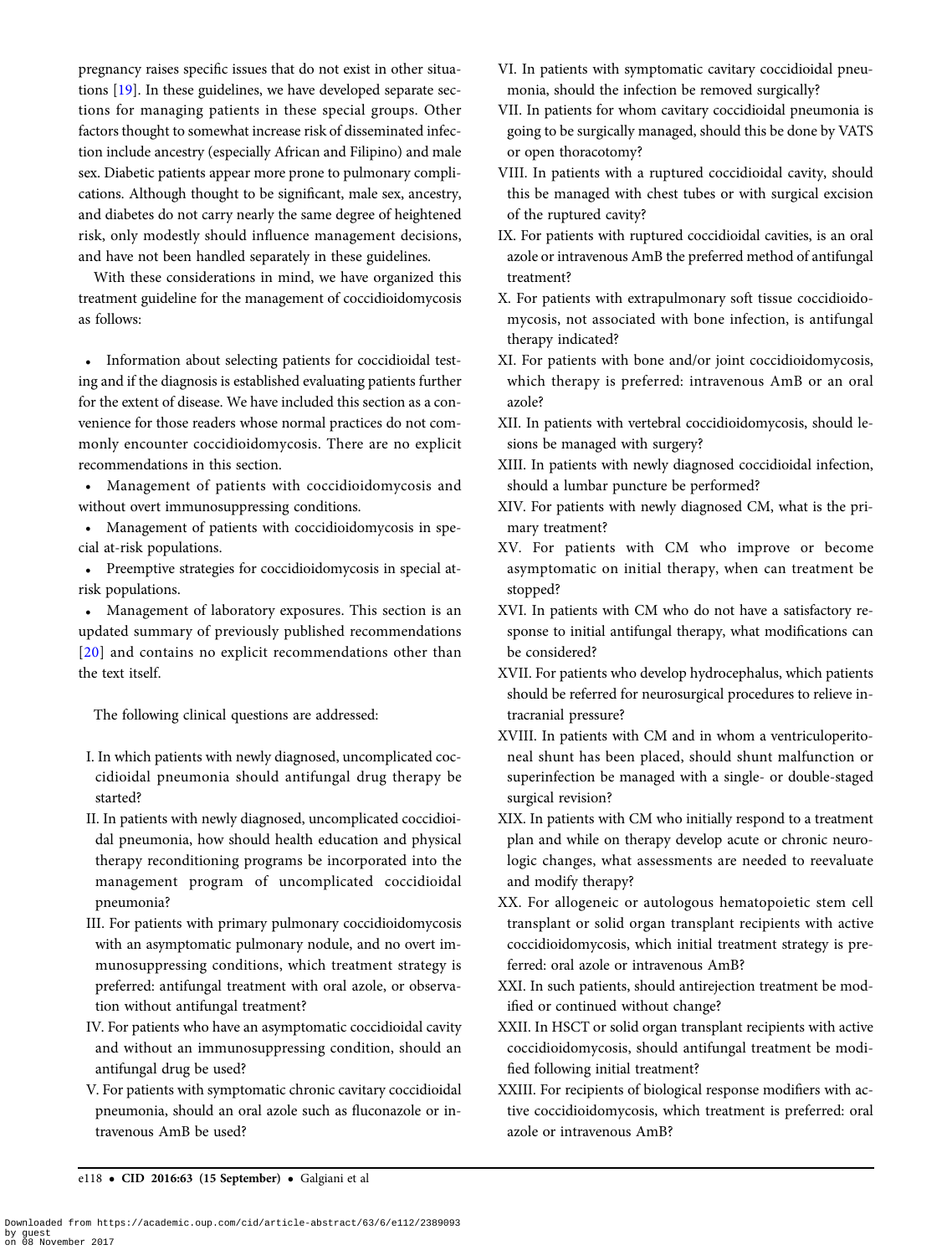- XXIV. What is the preferred method for management of pregnant women with coccidioidomycosis and their neonates?
- XXV. What is the best way to manage coccidioidomycosis in patients infected with HIV?
- XXVI. For organ transplant recipients without active coccidioidomycosis, which primary prevention strategy is preferred: observation or oral azole?
- XXVII. For recipients of biological response modifiers without active coccidioidomycosis, which primary prevention strategy is preferred: observation or prophylactic antifungal therapy?

#### **METHODS**

## Practice Guidelines

"Practice guidelines are systematically developed statements to assist practitioners and patients in making decisions about appropriate health care for specific clinical circumstances" [\[21\]](#page-31-0). Attributes of good guidelines include validity, reliability, reproducibility, clinical applicability, clinical flexibility, clarity, multidisciplinary process, review of evidence, and documentation [\[21](#page-31-0)].

#### Panel Composition

The IDSA Standards and Practice Guidelines Committee (SPGC) collaborated with partner organizations and convened a panel of 16 experts. The panel represented diverse geographic areas (but predominantly from within the southwestern United States), pediatric and adult practitioners, and several specialties and organizations including the International Society for Heart and Lung Transplantation (ISHLT) and the American Association of Neurological Surgeons and Congress of Neurological Surgeons.

## Process Overview, Literature Selection, and Consensus Development Based on Evidence

Coccidioidomycosis is an orphan disease. Although very common in certain regional areas, its overall impact nationally and internationally is limited. As a consequence, the medical literature that specifically addresses management of coccidioidal infections is limited and to a large extent relies on the observations and uncontrolled experience of clinicians who practice in the regions endemic for the illness.

The panel first developed an overall guideline structure to address informational questions, management of patients without special circumstances, management of special at-risk patients, and special situations in which preemptive management is advised. Within this structure, a series of specific actionable questions were composed and each was assigned to a primary and secondary author to prepare initial drafts of recommendations and the basis for the recommendation. The literature review for the initial draft was the responsibility of the primary and secondary authors for each section, and eventual literature review was the responsibility of the

entire panel. The evidence evaluation process was based on the IDSA Handbook on Clinical Practice Guideline Development, which involves a systematic weighting of the quality of evidence and the grade of recommendation using the GRADE system (Figure [1\)](#page-1-0) [\[1](#page-30-0)–[4](#page-31-0), [22\]](#page-31-0).

Drafts were circulated within the panel for commentary and discussed on 7 occasions prior to January 2014 by teleconference and once at an in-person meeting. Two drafts of the resulting document were recirculated to the panel and subsequent revisions were made. Formal feedback from 3 external peer reviewers and endorsing organizations was obtained and used to modify the document. The guideline was endorsed by the ISHLT. The guideline was also reviewed and approved by the IDSA SPGC and the IDSA Board of Directors.

#### Guidelines and Conflicts of Interest

All panel members complied with IDSA policy on conflicts of interest, which requires disclosure of any financial or other interest that might be construed as constituting an actual, potential, or apparent conflict. They were provided IDSA's conflicts of interest disclosure statement and asked to identify ties to companies developing products that might be affected by promulgation of the guideline. Information was requested regarding employment, consultancies, stock ownership, honoraria, research funding, expert testimony, and membership on company advisory committees. The panel decided on a case-bycase basis whether conflict should limit member participation. Potential conflicts are listed in the Notes section at the end of the text.

#### Revision Dates

At annual intervals, the panel chair, SPGC liaison advisor, and SPGC chair will determine the need for guideline revisions by reviewing current literature. If necessary, the entire panel will be reconvened. When appropriate, the panel will recommend revisions to the IDSA SPGC, Board of Directors, and other collaborating organizations for review and approval.

# BACKGROUND INFORMATION ABOUT COCCIDIOIDOMYCOSIS

#### What Signs and Symptoms Are Commonly Found With Early Coccidioidal Infection Limited to the Lungs?

Coccidioides species are dimorphic fungi that are the cause of coccidioidomycosis. In the environment, they grow as mycelia and produce single-cell arthroconidia. After mammalian infection, arthroconidia transform into spherules. If infected material is cultured, spherules revert back to mycelial growth.

Virtually all coccidioidal infections are initiated by inhalation of an arthroconidium, the airborne single-cell spore arising from mycelial growth in an endemic area, and the most common initial syndrome is that of a respiratory illness [\[23](#page-31-0)]. Two small prospective studies from separate urban areas within endemic regions of Arizona together demonstrated that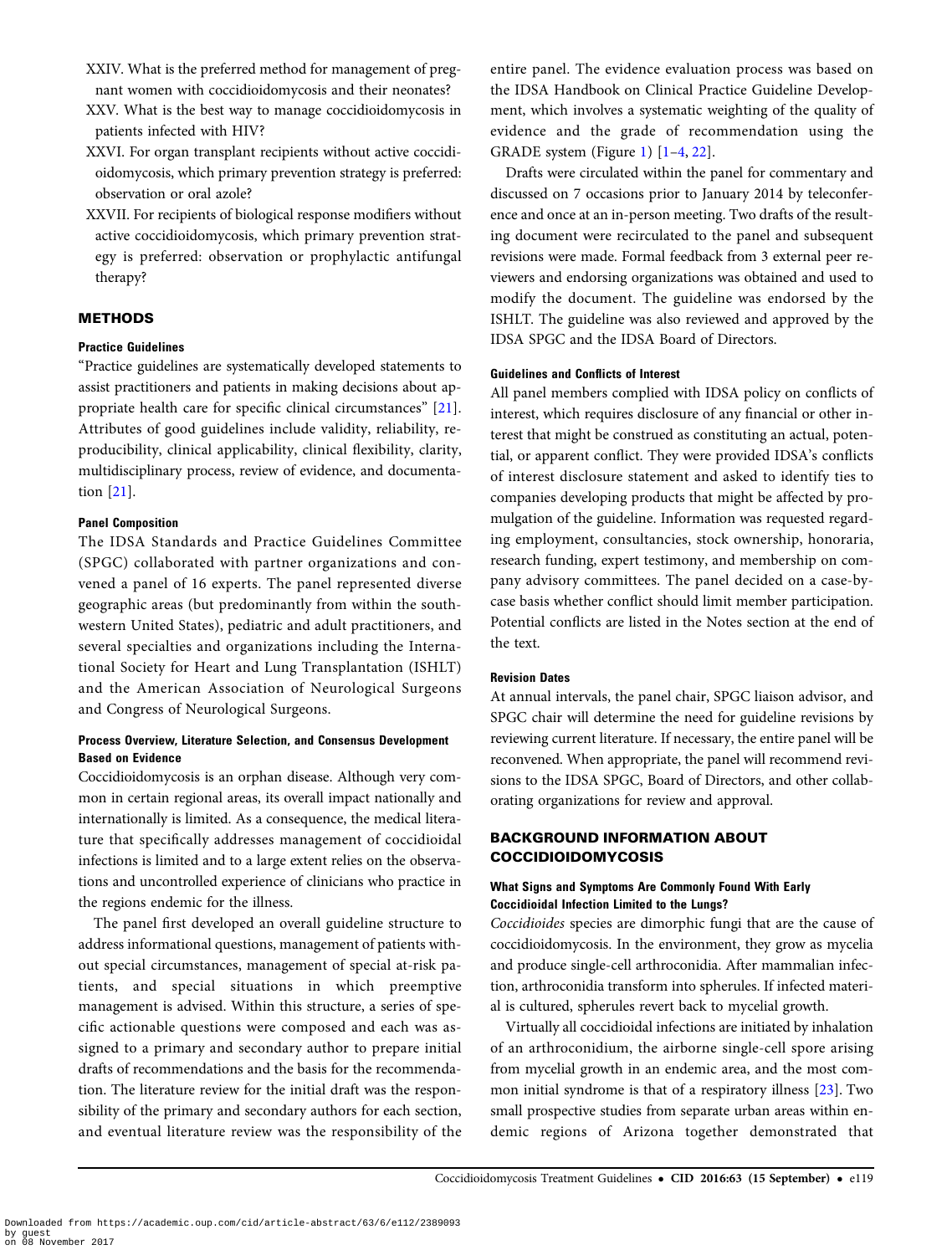coccidioidal infection accounted for 24% of newly diagnosed CAP in ambulatory patients [[24](#page-31-0), [25\]](#page-31-0). Signs and symptoms of coccidioidal CAP were similar to those experienced by patients with other causes of pneumonia. Presumably, travelers who develop CAP within a month of visiting an endemic region would have the same likelihood that the illness was coccidioidomycosis.

In some patients with early coccidioidal infection, dermatologic or rheumatologic complaints may dominate their illness. Both erythema nodosum and erythema multiforme occur in coccidioidomycosis. Rheumatologic complaints are typically arthralgias of multiple joints, generally symmetrical, more of the distal lower extremities, and almost never associated with detectable joint effusions. As with CAP, these syndromes should be evaluated for coccidioidal infection in patients who develop such complaints within a month of endemic exposure.

In addition to respiratory, dermatologic, and rheumatologic signs and symptoms, patients with recently acquired coccidioidal infection may experience fever, drenching night sweats, and weight loss. Often the most striking systemic symptom is that of extreme fatigue that frequently interferes with or prevents a normal work schedule and activities of daily living. Fatigue may be the last complaint to resolve and results in many weeks to many months of convalescence.

#### What Signs and Symptoms Are Commonly Found With Hematogenous Infection Beyond the Lungs (Disseminated Infection)?

Although patients with deficiencies in cellular immunity are especially susceptible to severe coccidioidomycosis including dissemination  $[11-14]$  $[11-14]$  $[11-14]$  $[11-14]$  $[11-14]$ , most patients with coccidioidal lesions outside of the lungs have no identified immune deficiencies. Evidence for this is found in numerous clinical trials where a large majority of subjects with disseminated infection were not immunosuppressed [\[26](#page-31-0)–[34](#page-31-0)]. Typically, extrapulmonary lesions are focal areas of tissue destruction that result from the acute inflammatory response engendered by actively rupturing spherules [\[35,](#page-31-0) [36](#page-31-0)]. These lesions are distinct from the skin rashes and joint manifestations of the early infection that do not contain viable fungal elements and do not cause permanent tissue damage. The signs and symptoms of disseminated coccidioidal lesions vary widely depending upon their location. Importantly, pulmonary symptoms or radiographic abnormalities may be minimal or completely absent. Chronic skin ulceration or subcutaneous abscesses are the consequence of cutaneous and soft tissue dissemination. Headache and focal skeletal pain are common with CM or osteomyelitis, respectively. Although such lesions may wax and wane over many months and even years, they usually are progressive and seldom resolve completely without medical intervention. Tissue-destructive lesions are nearly always readily evident from focal signs and symptoms in patients with disseminated infection, and their absence is strong evidence that disseminated infection is not present.

#### What Time Frame for Endemic Exposure Is Most Appropriate to Consider Coccidioidomycosis in the Differential Diagnosis?

The usual incubation period for early coccidioidal syndromes is from 1 week to 4 weeks. Patients with CAP, dermatologic syndromes, or rheumatologic syndromes described above and who have endemic exposure within the previous 1–2 months should be evaluated for coccidioidomycosis as a possible etiology.

Hematogenous spread beyond the lungs normally occurs within weeks to several months following infection. Exceptions to this estimate are immunosuppressed patients with more remote prior exposure [\[37](#page-31-0)] or patients who have previously been treated with an antifungal drug for primary pulmonary infection in whom relapses occurred up to 4 years after treatment had been stopped [[38,](#page-31-0) [39\]](#page-31-0).

## In Attempting to Diagnose an Early Coccidioidal Infection, What Is the Value of Serologic Testing or Fungal Cultures?

Serologic tests for anticoccidioidal antibodies are generally available from clinical laboratories throughout the United States and nearly all coccidioidal infections are identified by their use. Enzyme immunoassays (EIAs) for anticoccidioidal immunoglobulin M (IgM) and immunoglobulin G (IgG) are commercially available. Past studies suggested that EIA tests are approximately twice as sensitive in detecting early coccidioidal infections as standard immunodiffusion-based tests for traditional tube precipitin (IDTP) or complement-fixing (IDCF) anticoccidioidal antibodies [[40,](#page-31-0) [41\]](#page-31-0). For this reason, EIA testing is often used for initial screening. A recent multicenter investigation using EIA to test specimens from individuals with documented coccidioidomycosis and controls without the disease in multiple laboratories demonstrated varying sensitivities and specificities of the EIA test, depending on the test kit brand and the laboratory performing the test [\[42\]](#page-31-0). Most sera that are positive by either IDTP or IDCF will also be positive by EIAs, but sera that are EIA positive are not always confirmed by the standard tests, even in patients who do have early coccidioidal infections [[43\]](#page-31-0). A positive EIA IgM test, when it is the only positive serologic test result, is the least compelling diagnostic evidence and in some patients may be a false-positive finding [[44\]](#page-31-0). Repeated testing for anticoccidioidal antibodies over subsequent weeks often resolves these discrepancies and improves the certainty of a coccidioidal diagnosis.

Any positive test result for anticoccidioidal antibodies is usually associated with a recent or active coccidioidal infection. This is true for tests that detect either IgG and IgM antibodies as in most patients these tests return to negative as the infection resolves [[45](#page-31-0), [46\]](#page-31-0). This interpretation differs from that of serologic tests for many other types of infection where diagnostic IgG antibodies often are detectable for life. In contrast, an important limitation of all coccidioidal serologic tests is that they may be negative and even persistently negative despite an early coccidioidal infection being present.

e120 • CID 2016:63 (15 September) • Galgiani et al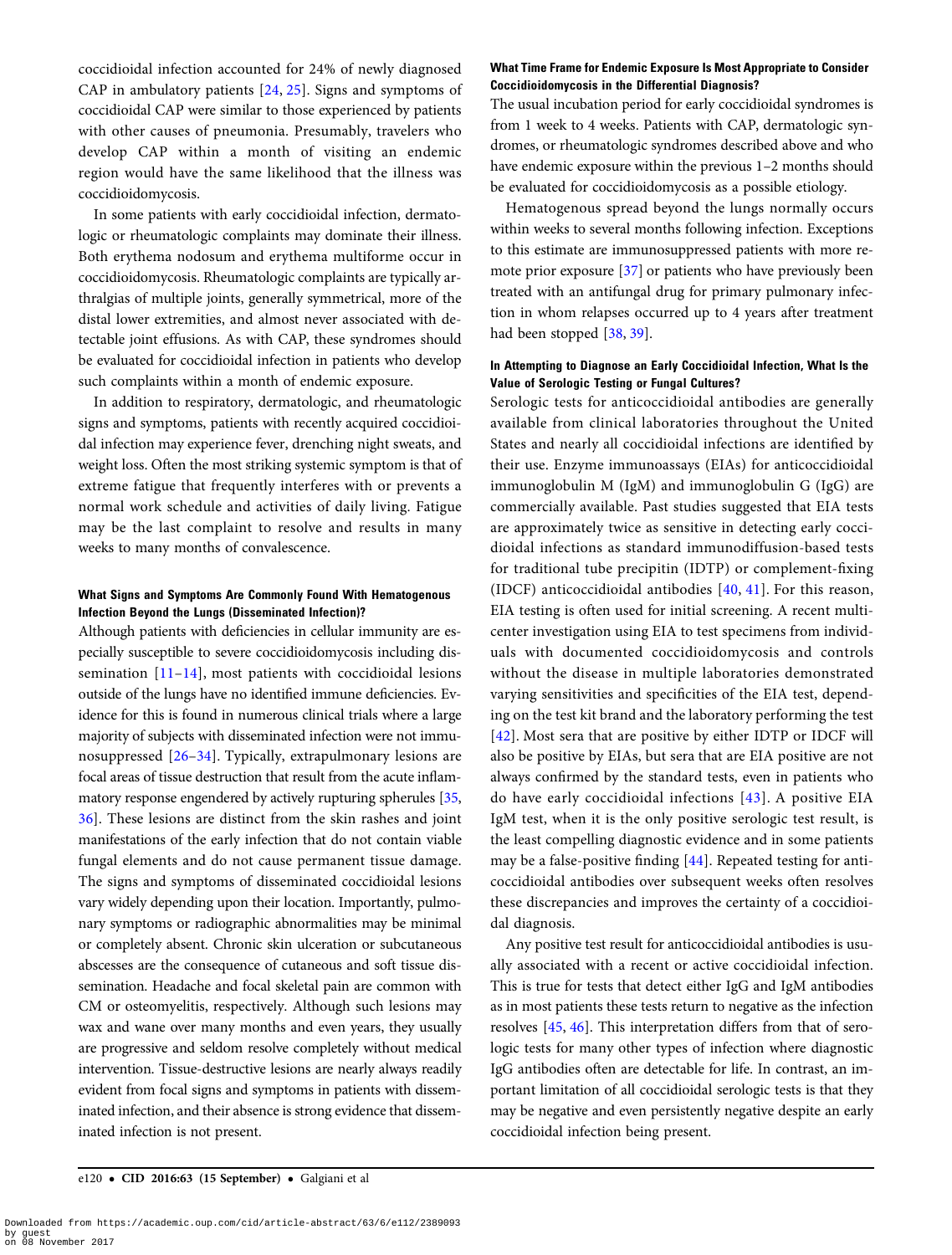An alternative approach to diagnosing early coccidioidal infection is to isolate the fungus in culture. In many patients with early infection, a positive culture may be the only means of establishing a diagnosis as serologic evidence may take weeks and even months to develop. However, in patients sufficiently ill to warrant hospitalization and those in whom serologic diagnosis cannot be obtained, culture of sputum or bronchoscopic specimens may provide a more rapid or sometimes the only means of diagnosis. Polymerase chain reaction for coccidioidal DNA and detection of coccidioidal antigen are other but less frequently utilized approaches [\[47](#page-31-0)–[49\]](#page-31-0). Coccidioidal antigen in urine or serum is typically only positive in patients with extensive infections. Recent studies of coccidioidal antigen in cerebrospinal fluid (CSF) suggest it may be a very sensitive biomarker in patients with CM [\[50\]](#page-31-0). Previously, handling and control of coccidioidal cultures was regulated by the Centers for Diseases Control and Prevention as a select agent, but since December 2012 that is no longer the case [\[51\]](#page-31-0).

## In Attempting to Diagnose Disseminated Infection, What Is the Value of Serologic Testing or Fungal Cultures?

Patients who have already developed extrapulmonary coccidioidal lesions nearly always exhibit anticoccidioidal antibodies in their serum, regardless of whether tested by EIA for IgG or by IDCF [[45\]](#page-31-0). Significant exceptions to this rule occur in immunosuppressed patients [\[12](#page-31-0)]. Groups of patients with disseminated infection have generally higher titers of complement-fixing (CF) antibodies than do those with infection confined to the lungs. However, this relationship does not hold for all patients with disseminated infection, and patients without disseminated infection, particularly those with pleural involvement, occasionally exhibit unexpectedly high CF antibody titers. Because of this variability, the diagnosis or lack of diagnosis of disseminated coccidioidal infection that is based solely on CF antibody titers is tenuous at best.

The diagnosis of disseminated coccidioidomycosis should usually rely on the histopathologic identification in or fungal isolation from an extrapulmonary lesion. Needle aspiration has been a very valuable approach. One common exception is the diagnosis of CM as discussed later (see section XIII). Another possible exception is if the risks of obtaining tissue for histology or culture from a destructive extrapulmonary lesion are prohibitive. However, in most cases, direct sampling of 1 or more extrapulmonary lesions is justified because of the implications that this diagnosis has for future management.

#### In a Patient With Newly Diagnosed Pulmonary Coccidioidal Infection, What Additional Laboratory or Imaging Evaluation Is Warranted to Complete an Assessment of Extent of Disease?

When extrapulmonary dissemination of infection occurs, fungal proliferation at the site produces local inflammation that results in signs and symptoms referable to that site. A careful review of systems and physical examination is essential. If these do not identify focal extrapulmonary problems, routine screening imaging studies, such as bone surveys, radionuclide bone scans, or whole-body computed tomography (CT) or MRI, are usually unnecessary to fully assess extent of disease. In particular, lumbar punctures are unnecessary in most patients without signs or symptoms of CNS involvement [[52](#page-31-0)]. In contrast, if history or physical examination identifies 1 or more specific anatomic areas of potential concern, further imaging studies appropriate for that area are warranted.

## What Host Factors Identify Patients as Especially at Risk of Complications?

Several host circumstances may increase the risk of severe or extrapulmonary coccidioidal illness, and therefore warrant antifungal therapy. These situations include concurrent immunosuppression such as high-dose corticosteroids (eg, prednisone doses of ≥20 mg/day for 2 or more weeks), antirejection treatment for organ transplantation, or inhibitors of tumor necrosis factors (TNFs), and HIV infection or other comorbid illnesses that impair cellular immunity [\[11](#page-31-0)–[14\]](#page-31-0). Pregnancy, especially the third trimester, has also been identified as a risk [[19\]](#page-31-0) (See section XXIV).

# RECOMMENDATIONS FOR MANAGEMENT OF COCCIDIOIDOMYCOSIS IN PATIENTS WITHOUT OVERT IMMUNOSUPPRESSING CONDITIONS

## I. In Which Patients With Newly Diagnosed, Uncomplicated Coccidioidal Pneumonia Should Antifungal Drug Therapy Be Started? Recommendations

- 1. We recommend patient education, close observation, and supportive measures such as reconditioning physical therapy for patients who appear to have mild or nondebilitating symptoms, or who have substantially improved or resolved their clinical illness by the time of diagnosis (strong, low).
- 2. We recommend initiating antifungal treatment for patients who, at the time of diagnosis, have significantly debilitating illness (strong, low).
- 3. For patients at the time of diagnosis with extensive pulmonary involvement, with concurrent diabetes, or who are otherwise frail because of age or comorbidities, we recommend initiating antifungal treatment. Some experts would also include African or Filipino ancestry as indications for treatment (strong, low).
- 4. If treatment is begun in nonpregnant adults, the treatment should be an orally absorbed azole antifungal (eg, fluconazole) at a daily dose of  $\geq$ 400 mg (strong, low).

#### Evidence Summary

Most patients with coccidioidal pneumonia who are not immunosuppressed will resolve their illness without antifungal therapy. This observation was quantified in 1938 when a survey of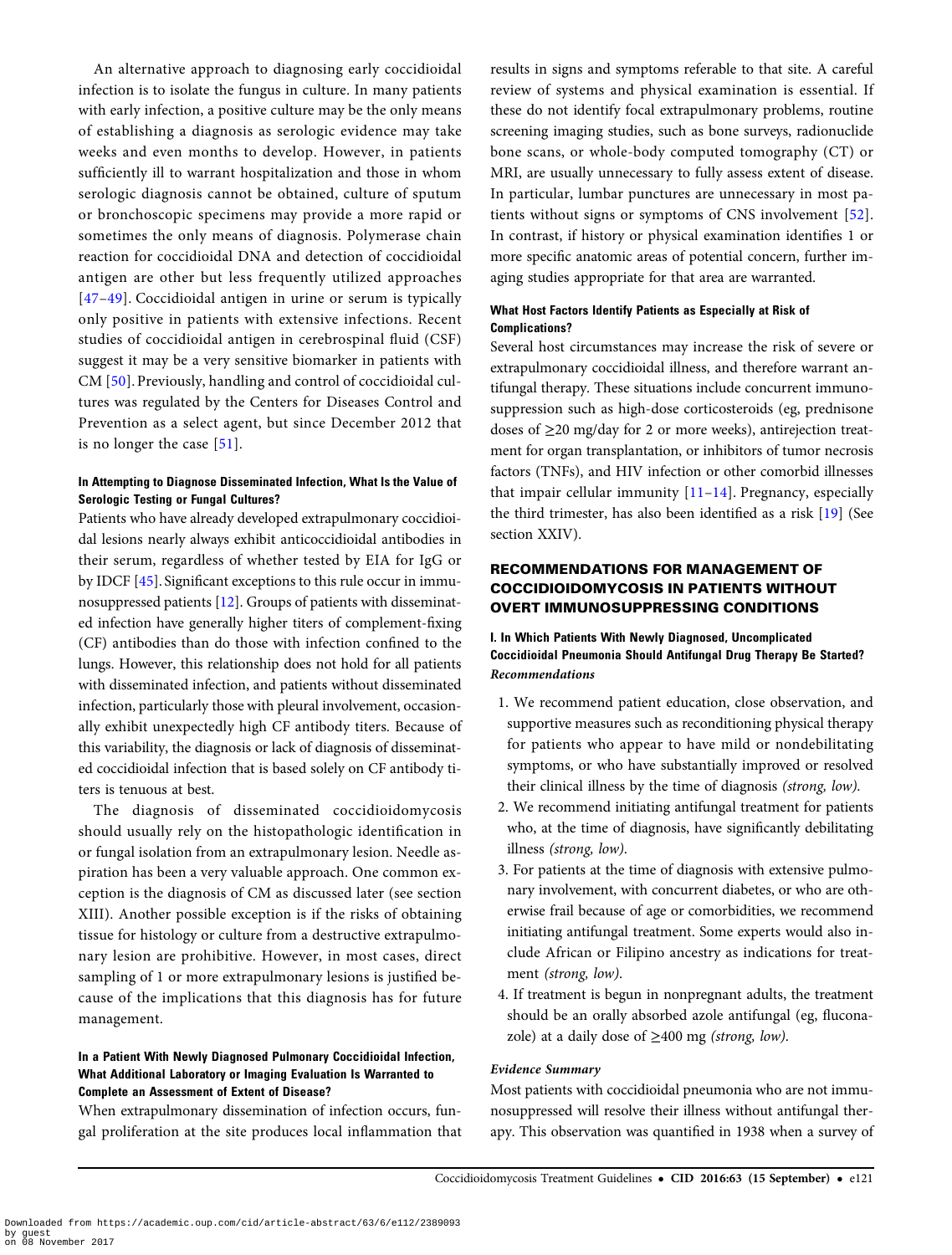125 physicians practicing in the San Joaquin Valley of California was conducted. Seventy-five physicians responded and provided information on 354 patients with "Valley fever" ( primary pulmonary coccidioidomycosis). Among the 354 patients, 325 (92%) recovered without complication. Twenty-eight had no outcome specified, and 1 had fatal CM [\[53](#page-31-0)]. At that time, no effective antifungal treatment was available. Expert practitioners over the course of decades have indicated good outcomes for the vast majority of patients with uncomplicated coccidioidal pneumonia who did not receive antifungal treatment [[54](#page-31-0), [55](#page-31-0)] and have thus recommended no antifungal for such patients [\[56](#page-31-0)-[61](#page-31-0)].

When AmB was found to be useful for the treatment of chronic or extra pulmonary coccidioidomycosis, its adverse effects were considered too great for the treatment of all but the severe primary coccidioidal infections [[57,](#page-31-0) [58](#page-31-0), [62\]](#page-31-0). Therefore, for years prior to the discovery of oral azole antifungal treatment, the standard approach to primary coccidioidomycosis remained observation alone. The azoles represented the first effective antifungal treatment to be orally available and well tolerated, and were found to be effective in chronic pulmonary and disseminated coccidioidomycosis [\[62](#page-31-0)]. Because of the relative safety, ease of use, and efficacy of azole drugs in treating patients who clearly benefited from antifungal treatment, medical practitioners within the endemic regions have gradually incorporated azole use in the management of primary coccidioidomycosis, despite the absence of any clinical trials assessing their value. It should be emphasized that no randomized trials exist to assess whether antifungal treatment either shortens the illness of early uncomplicated coccidioidal infections or prevents later complications. If in fact azole antifungals are useful in the management of uncomplicated coccidioidal infection, the optimal dose or duration of such treatment has not been established.

An observational study at a single university-affiliated Veterans Administration medical center compared the outcome of 105 patients with early coccidioidal infections when treated  $(n = 54)$  or not treated  $(n = 51)$  with fluconazole [\[38\]](#page-31-0). The 2 groups appeared to have equivalent profiles of concurrent comorbidities (such as diabetes, chronic lung disease, congestive heart failure, and renal dysfunction), but the groups differed in that those who received treatment had more signs and symptoms of active infection than the untreated group. The time to at least 50% symptom improvement was not different for those with adequate prospective follow-up (95 days in the treated group vs 98 days in the untreated group;  $P = .899$ ). None of the 50 untreated patients had progressive, recurrent, or disseminated infection, whereas among the 54 treated patients, 8 had documented recurrence of pulmonary symptoms, or extrapulmonary complications after antifungal treatment was discontinued. In 1 patient, meningitis developed 2 years after discontinuation of fluconazole, suggesting that antifungal treatment does not prevent dissemination. A second prospective observational study of coccidioidal symptoms was conducted in otherwise healthy adults with mild to moderate primary pulmonary coccidioidomycosis. Twenty of 36 (56%) received antifungal treatment and 16 of 36 (44%) received no antifungal treatment; all were closely observed. The treated group had a higher symptom score at enrollment than the untreated group. The treated group did not reach primary (50% drop in symptom score) or secondary endpoints (time to symptom and fatigue resolution, and resumption of normal activities and full-time work) faster than the untreated group [[63](#page-32-0)].

In a recent report, patients with an anticoccidioidal IgM response as detected by an immunodiffusion assay but without a subsequent immunodiffusion IgG response were significantly more likely to have been treated early (within 2 weeks of onset of symptoms) than patients who did develop an IgG response [[64](#page-32-0)]. These observations raise speculation that early treatment of coccidioidal infection might alter the normal protective immune response characteristic of untreated coccidioidal infection. Given these uncertainties, the decision whether to initiate antifungal drug therapy for uncomplicated coccidioidal pneumonia is highly individualized, and may depend on the severity of coccidioidal illness and the presence of certain host factors.

One factor that influences the decision to treat primary pulmonary coccidioidomycosis is the severity of the infection. The distinction of mild vs moderate infection is not well defined. An illness requiring hospitalization [\[65](#page-32-0), [66](#page-32-0)] (whether due to severe coccidioidal symptoms or the exacerbation of other comorbidities due to active coccidioidal infection) is sufficient evidence of severity to warrant treatment (expert opinion). In ambulatory patients, experts presume that the more signs and symptoms of active fungal proliferation, the more likely treatment with drugs whose effect is to inhibit fungal proliferation may be of benefit to the patient. Although expert opinion varies as to the most relevant factors to judge severity, commonly used indicators include the presence of any 1 of the following: weight loss of >10%, intense night sweats persisting for >3 weeks, infiltrates involving more than half of 1 lung or portions of both lungs, prominent or persistent hilar adenopathy, anticoccidioidal CF antibody titers in excess of 1:16, inability to work, or symptoms that persist for  $>2$  months [[60](#page-31-0)]. Such criteria for treatment have not been subjected to scientific study, and some practitioners in the endemic area treat with antifungal agents in patients with less severe disease. Although the duration is not certain, most experts would recommend treatment from 3 to 6 months or longer, depending on the clinical response.

For patients with concurrent diabetes [\[67\]](#page-32-0) or who are otherwise frail because of age or comorbidities [[65,](#page-32-0) [68](#page-32-0), [69\]](#page-32-0), we also recommend initiating antifungal treatment. Some experts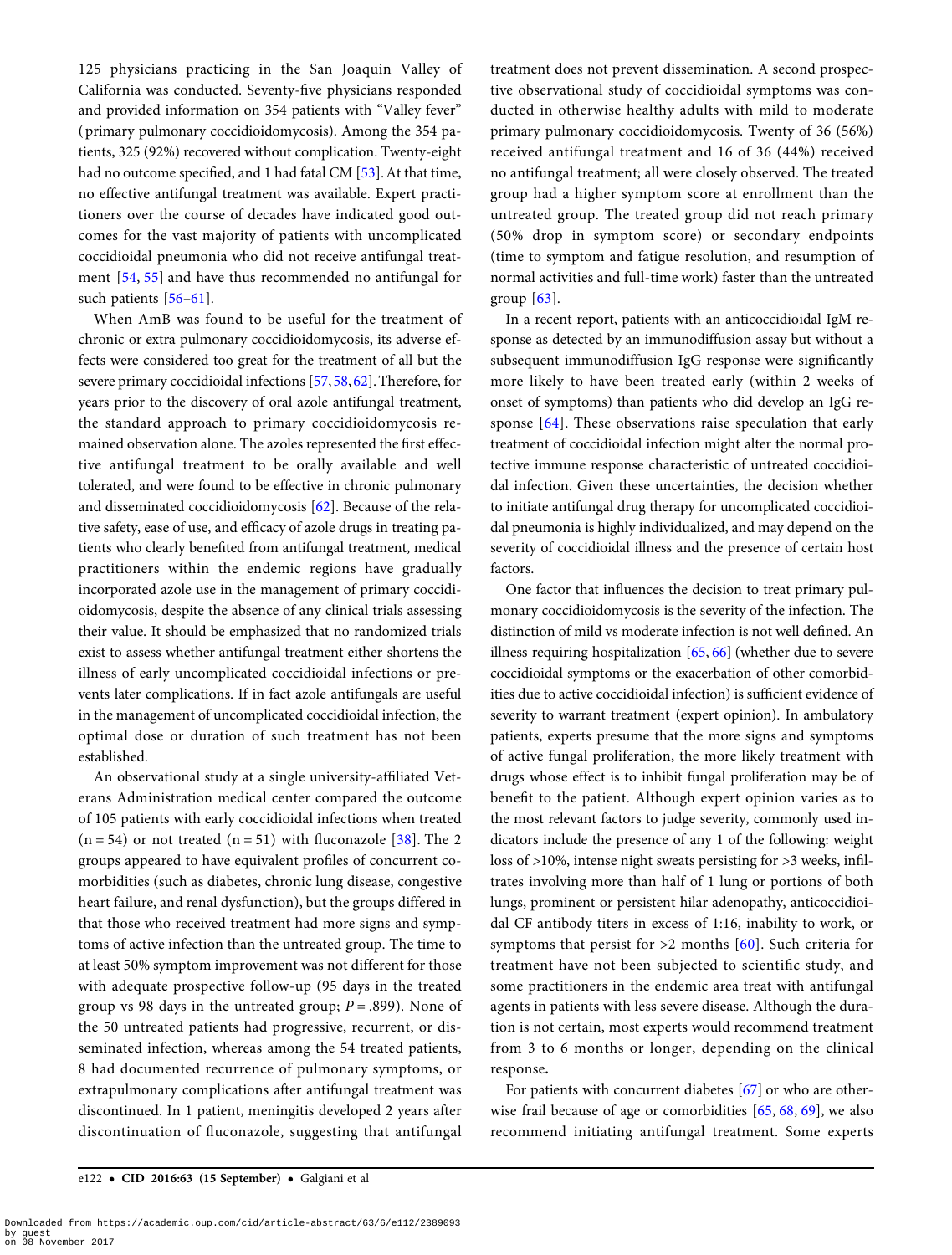would also include African or Filipino ancestry as indications for treatment [\[70](#page-32-0)].

#### Antifungal Treatment Options

Of the several commercially available oral azole antifungal drugs, fluconazole has become the most frequently prescribed for uncomplicated coccidioidal pneumonia because it is predictably well absorbed, has fewer drug interactions, and is least expensive when compared to other azole options. No clinical studies exist to guide the optimal dose or duration of fluconazole or other antifungal therapy for persons with primary pulmonary coccidioidomycosis.

If treatment of early uncomplicated coccidioidal infection is instituted, the usual dose for adults is 400 mg daily. Some experts would recommend 800 mg daily. The duration is not certain, although many experts would recommend a treatment duration ranging from 3 to 6 months or longer, depending on the clinical response. Treatment can be discontinued when the patient's signs, symptoms, and inflammatory markers have resolved, and serologies and radiographs have stabilized. Complete serological resolution is not necessary to discontinue medications. Whether or not antifungal therapy is initiated, all patients will benefit from other elements of a management plan as discussed next.

#### II. In Patients With Newly Diagnosed, Uncomplicated Coccidioidal Pneumonia, How Should Health Education and Physical Therapy Reconditioning Programs Be Incorporated Into the Management Program of Uncomplicated Coccidioidal Pneumonia? Recommendation

5. Patients with uncomplicated pulmonary coccidioidomycosis should have a management plan that incorporates regular medical follow-up, health education, and a plan for physical reconditioning (strong, low).

#### Evidence Summary

There is no published evidence that periodic reassessment, patient education, or physical reconditioning improves patient outcomes. Nonetheless, the authors believe that establishing an etiologic diagnosis of primary coccidioidal infection is of great help to the patient because it clearly identifies the nature of the illness and allows the practitioner the opportunity to explain what may happen in the future. A general review of acquisition, the typical symptoms, and the need or lack of need for antifungal treatment may be helpful to put the patient's experience in a more general and knowledgeable context. Patients should understand that they cannot transmit the infection to others, that the illness improves at different rates in different patients, and that the overall prognosis is good, even in those with slow resolution. This conversation helps patients align their expectations with the natural history of the illness. Although the prognosis is generally favorable for most patients, it is important to explain some of the infrequent but possible complications, both pulmonary and extrapulmonary. Worsening respiratory symptoms should prompt reevaluation, and new focal symptoms outside of the chest should be noted and, if they persist, be brought to medical attention.

Regular follow-up over several months following diagnosis is an important component in the management of uncomplicated coccidioidal infection. The purpose of follow-up is to confirm that the illness remains uncomplicated and that more specific interventions are unnecessary. Additionally, residual pulmonary abnormalities may remain, which should be documented for future reference so that a patient with residual radiographic abnormalities is not unnecessarily evaluated in the future. In rare instances, coccidioidal infections and lung neoplasms have coexisted and this should be considered during the follow-up period.

The interval between medical visits varies according to the severity of the symptoms and the course of infection up to the point of diagnosis. If the symptoms of an untreated patient are still worsening, frequent follow-up visits or telephone contact on a weekly basis might be appropriate as continued worsening may prompt reconsideration for instituting antifungal therapy. On the other hand, if there is clear evidence of improvement, then a return visit might be appropriate in 2–4 weeks. After the initial 2 or 3 visits, the intervals between visits typically range from 1 month to several months. By 2 years, patients who received no antifungal therapy for their uncomplicated coccidioidal infection can be considered resolved [\[54,](#page-31-0) [55](#page-31-0)]. However, in some patients who have received oral azole treatment, extrapulmonary lesions have first become apparent several years after treatment was discontinued.

Several clinical and laboratory findings are helpful to assess the course of infection. Generally, systemic signs of fever, night sweats, and weight loss are the first to abate as a coccidioidal infection improves [[63\]](#page-32-0). Respiratory symptoms of chest pain, cough, and sputum production may be more protracted [\[63](#page-32-0)]. Periodically, fatigue and an inability to resume normal activities are some of the last symptoms to resolve [\[63](#page-32-0)]. Because this is commonly a chronic process, patients may fail to see changes in these symptoms from day to day, and only when asked to compare their current state with 1 week or 1 month earlier do they become cognizant of their improved course. A symptom journal may help patients recognize their progress.

Laboratory studies are helpful in providing objective evidence of improvement. Erythrocyte sedimentation rate, often elevated with early coccidioidal infections, is an inexpensive measure of systemic inflammation and can be used to monitor improvement [[54](#page-31-0), [55\]](#page-31-0). Typically, this assay would not be measured any more frequently than weekly. In contrast, procalcitonin levels are typically not elevated in primary coccidioidal pneumonia [\[71](#page-32-0)]. Also, the CF or quantitative IDCF antibody concentration is expected to decrease as a coccidioidal infection resolves, and it is important to demonstrate this. Changes in titer are especially helpful if the previous specimen is rerun concurrently with a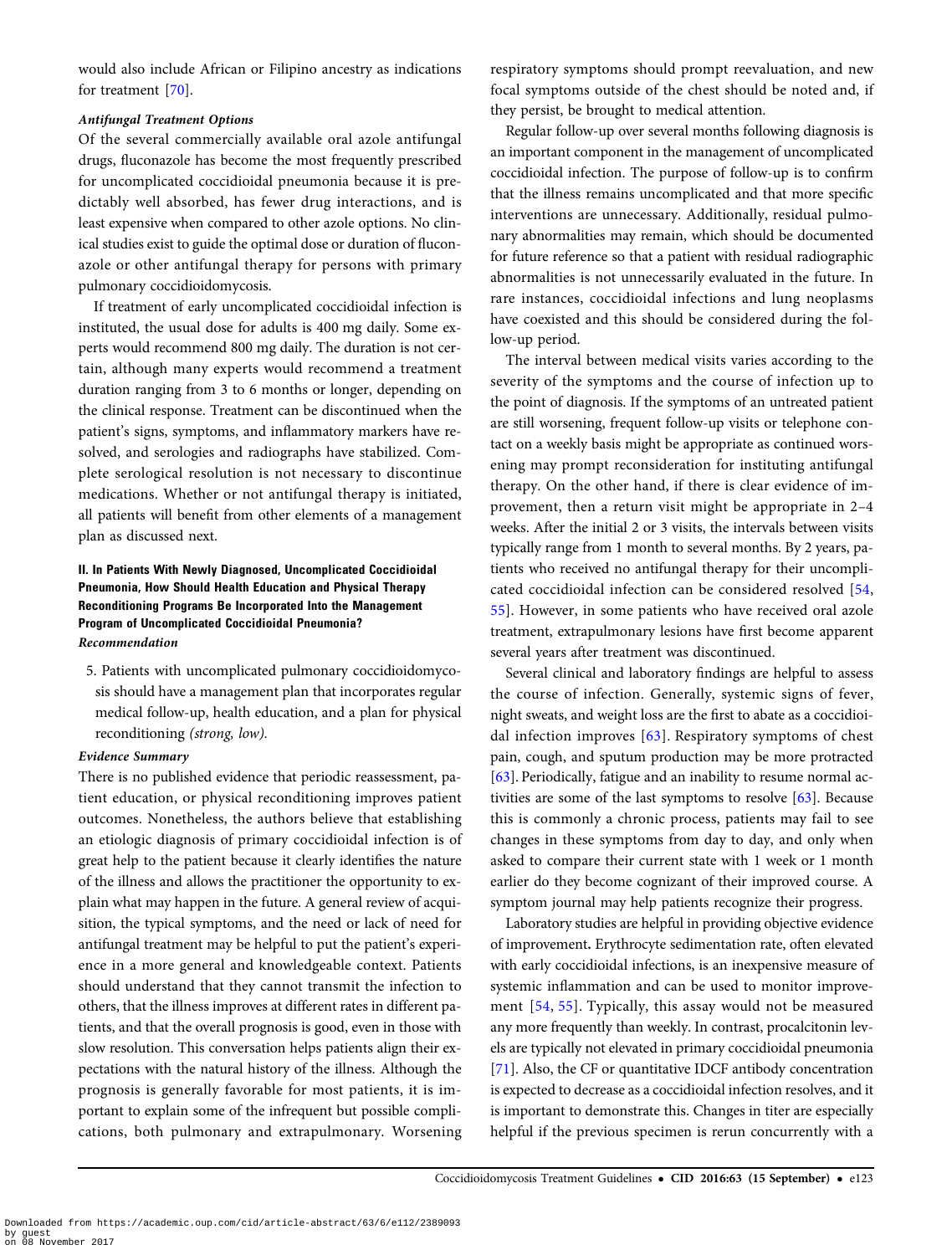new specimen. If these results do not normalize as expected, then concern should be raised that complications may be developing and possibly further diagnostic studies would be in order. Repeated serologic testing should seldom be any more frequent than every 2 weeks and usually ranges from 1 month to several months between tests.

Chest radiographs should be repeated to demonstrate either resolution of all pulmonary abnormalities or to document what residual abnormalities persist. Early in the course of infection, the interval may be as frequent as several days until symptoms or radiographic findings demonstrate abnormalities to be stable or improving. Subsequent chest radiographs should be obtained every several weeks to every several months. Often 2 views of the chest are sufficient to monitor progress, and the increased sensitivity of CT scans is not usually needed as the patient improves.

Protracted fatigue is a frequent symptom of primary coccidioidal infection and often persists for many patients as their major complaint long after all evidence of active infection is gone. In patients who are normally healthy and unfamiliar to chronic debility, the fatigue they experience frequently is exacerbated by frustration and even depression about their inability to conduct their normal activities of daily living. In such situations, medical release from work, school, or other patient obligations is justified.

At some point, fatigue, initially a direct symptom of the infection, becomes a deconditioned state that remains after the active infection has resolved. In such patients, referral to a physical therapist for assessment and treatment for the diagnosis of "generalized weakness secondary to primary coccidioidal pneumonia" can have a very positive therapeutic effect. By involving a physical therapist, patients are able to transfer their uncertainty about how to make themselves better to a professional trained in reconditioning protocols. In addition, this structured program, with periodic assessment of progress, provides patients with tangible signs of improvement. Normally, reconditioning programs are useful if continued for several weeks or months, depending upon how long the deconditioned state had been sustained.

# III. For Patients With Primary Pulmonary Coccidioidomycosis With an Asymptomatic Pulmonary Nodule, and No Overt Immunosuppressing Conditions, Which Treatment Strategy Is Preferred: Antifungal Treatment With Oral Azole, or Observation Without Antifungal Treatment?

#### Recommendation

6. Once there is confirmation that a pulmonary nodule is due to coccidioidomycosis, we recommend no antifungal treatment for an asymptomatic pulmonary nodule due to coccidioidomycosis (strong, very low).

#### Evidence Summary

The primary goal must be to exclude the diagnosis of malignancy, in an asymptomatic patient with a solitary, noncalcified,

pulmonary nodule [[72\]](#page-32-0). It cannot be assumed that a pulmonary nodule is due to coccidioidomycosis without proof. A pulmonary nodule can be diagnosed as due to coccidioidomycosis if it develops from a pulmonary infiltrate that has been demonstrated as coccidioidal pneumonia or when a biopsy has demonstrated granuloma with spherules. In most cases, a solitary pulmonary nodule due to coccidioidomycosis represents a stable granulomatous scar and does not represent an active infectious process. Typically, the patient will have no symptoms of clinical illness related to such a nodule, and there is only a remote chance of progression to an active lesion that would cause symptoms. There is no benefit to treating a patient with such a lesion [[73\]](#page-32-0), and there is a potential risk of toxicity from the medication. Observation without antifungal therapy is recommended for an asymptomatic solitary pulmonary nodule, due to coccidioidomycosis, in a patient with no known immunosuppressing conditions.

In developing the differential diagnosis of such a nodule, consideration should be given to the patient's age, smoking history, and history of residence in or travel to areas endemic for coccidioidomycosis. Comparison to prior chest radiography or CT scans when available is extremely helpful in assessing whether a nodule is new or old, and whether it is stable, enlarging, or regressing.

A noncalcified solitary pulmonary nodule that cannot be proven to be stable for at least 2 years, or diminishing in size, should be considered to be a potential malignant lesion [[74\]](#page-32-0).A full medical history should be obtained, with social history to include history of smoking, occupational history, and prior residence and travel history. If not already done, a CT scan is helpful to assess for additional pulmonary lesions or abnormal intrathoracic lymphadenopathy. If the nodule is at least 8–10 mm in diameter, a positron emission tomography (PET) scan is often used to assess for increased metabolic activity in the nodule [\[72](#page-32-0), [75](#page-32-0)–[77\]](#page-32-0). Importantly, there may be considerable overlap in terms of metabolic activity, between a malignant pulmonary nodule and a granuloma due to coccidioidomycosis [\[78](#page-32-0), [79](#page-32-0)]. It is not unusual to find a new pulmonary nodule, with increased metabolic activity on PET scan, due to coccidioidomycosis, yet with no clinical history of any recent respiratory infection or coccidioidal illness.

Serologic testing for coccidioidomycosis is not usually helpful in the evaluation of an asymptomatic solitary pulmonary nodule. A negative serology does not rule out coccidioidomycosis as the cause for the nodule [\[73](#page-32-0), [80](#page-32-0)]. Although highly suggestive that the nodule may be the result of a coccidioidal infection, a positive serology is not sufficient proof regarding the etiology of the nodule. A reagent is now available that allows skin testing for coccidioidomycosis [\[81\]](#page-32-0). A positive skin test will confirm that a patient has had coccidioidal infection in the past. However, similar to serologic testing, a positive skin test cannot be considered proof that a pulmonary nodule is due to coccidioidomycosis, and a negative skin test does not rule this out.

The final decision is whether to observe the nodule without histologic confirmation or whether to obtain tissue. This

Downloaded from https://academic.oup.com/cid/article-abstract/63/6/e112/2389093 by guest on 08 November 2017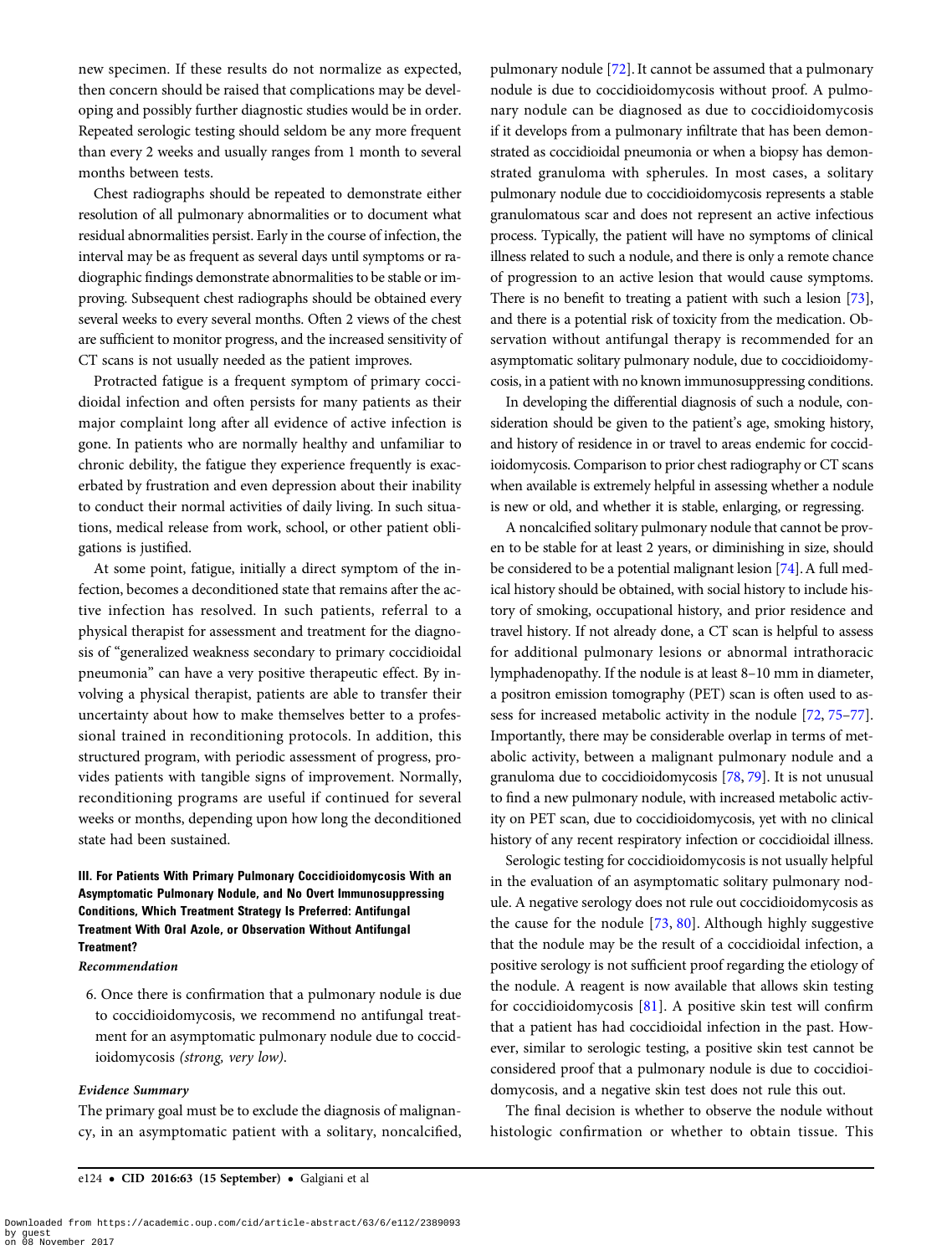decision needs to factor in all of the preceding information namely, risk factors for malignancy, age, and general health status, and findings on CT and/or PET scan. A solitary pulmonary nodule with little or no increase in metabolic activity on PET scan, in a patient with low risk of malignancy, may be followed with careful serial imaging to document stability for a period of at least 2 years [[72](#page-32-0), [75](#page-32-0)]. Similarly, a solitary nodule in a patient with low risk of malignancy, in association with a positive serology and an antecedent history of a respiratory illness consistent with a recent coccidioidal infection, might also be followed. These approaches are particularly common for individuals residing in areas endemic for coccidioidomycosis, and are less likely to be acceptable in other regions where coccidioidomycosis does not occur.

Many solitary pulmonary nodules are accessible to CT-guided percutaneous needle biopsy [[72,](#page-32-0) [75](#page-32-0), [76\]](#page-32-0). This technique has generally been found to have excellent yield in terms of providing a specific diagnosis [[72,](#page-32-0) [75,](#page-32-0) [82](#page-32-0), [83\]](#page-32-0). The spherule form of coccidioidal organisms can often be identified on histologic examination of the specimen [\[82,](#page-32-0) [83](#page-32-0)]. A pathologic interpretation of a needle biopsy showing a granulomatous response without spherules should not be considered a conclusive diagnosis of coccidioidomycosis. Including fungal cultures of biopsy material increases the diagnostic yield of needle biopsies. In the event of a nondiagnostic needle biopsy, it may be necessary to proceed to surgical excisional biopsy; this can typically be done with VATS [[72](#page-32-0), [75\]](#page-32-0). The present guidelines would apply to a patient whose biopsy leads to a conclusive diagnosis of coccidioidomycosis.

There are patients who appear to have a solitary pulmonary nodule, but further evaluation reveals a slightly more complex situation. The chest CT scan may show the presence of several or multiple, tiny satellite nodules, or parenchymal granulomatous infiltrate in a limited area around the primary nodule. PET scan may show an area of increased metabolic activity larger than the visible, discrete nodule. Histologic examination of a needle biopsy or surgical excisional biopsy specimen may show a fine, granulomatous infiltrate in the vicinity of the known, more discrete nodule. These findings suggest that the nodule is not yet a simple granulomatous scar, and that the patient is still earlier in the natural history of acute coccidioidal pneumonia. These patients should be followed closely for signs of active coccidioidomycosis. In such patients, serologic testing for coccidioidomycosis is appropriate, for staging and to establish a baseline for follow-up, as discussed elsewhere in this guideline.

# IV. For Patients Who Have an Asymptomatic Coccidioidal Cavity and Without an Immunosuppressing Condition, Should an Antifungal Drug Be Used?

#### Recommendation

7. We recommend against the use of antifungal therapy for patients with an asymptomatic cavity (strong, low).

#### Evidence Summary

Coccidioidal pneumonia is relatively unique in that as part of the pulmonary infection there is occasionally a complete shelling out of the infected tissue and a thin-walled cavity remains as a residuum in 5% of cases by some estimates [[84](#page-32-0), [85](#page-32-0)]. Most commonly, a coccidioidal cavity is just a few centimeters in diameter; however, occasionally they can be quite large. These cavities are often multiple; even when one is dominant, others may be visible on chest imaging. In a patient who is asymptomatic and not immunosuppressed, there is little rationale to support medical treatment. By definition, if the patient is asymptomatic there is no opportunity for clinical improvement. One rationale could be that if antifungal treatment is administered early, a cavity may close. Unfortunately, there is no evidence in the literature that this is the case, and clinicians who have used antifungal treatment in this setting do not report much success. As a result, we recommend that no medical treatment be given in such cases.

The existence of a coccidioidal cavity may predispose to secondary problems, and periodic follow-up observation is recommended. Usually, periodic plain radiographs of the chest are adequate for monitoring asymptomatic patients. If these cavities are very large or are adjacent to the pleura, they may rupture, but this complication is surprisingly infrequent and there is no evidence that antifungal treatment would prevent this. Rupture of cavities is a greater concern when the cavitation is part of an acute necrotizing pneumonia, but at the later stage of an asymptomatic thin-walled cavity, rupture is very rare. Other complications include superinfection with bacteria or other fungi.

# V. For Patients With Symptomatic Chronic Cavitary Coccidioidal Pneumonia, Should an Oral Azole Such as Fluconazole or Intravenous AmB Be Used?

Recommendation

8. We recommend that patients with symptomatic chronic cavitary coccidioidal pneumonia be treated with an oral agent such as fluconazole or itraconazole (strong, moderate).

#### Evidence Summary

Chronic coccidioidal pneumonia is also known as chronic fibronodular pneumonia or fibrocavitary pneumonia depending on the amount of fibrosis and/or cavitation present. It usually includes at least some cavitation. Clinical trials have defined this complication in infections that are of at least 3 months' duration.

Current therapies do not eradicate Coccidioides species from the lesions of chronic coccidioidal pneumonia, and, in that sense, they are not curative. However, symptoms usually wax and wane. As a result, these patients are often chronically ill with sputum production, chest discomfort, and occasional episodes of intermittent hemoptysis. They often have some systemic symptoms as well, including weight loss, fatigue, and other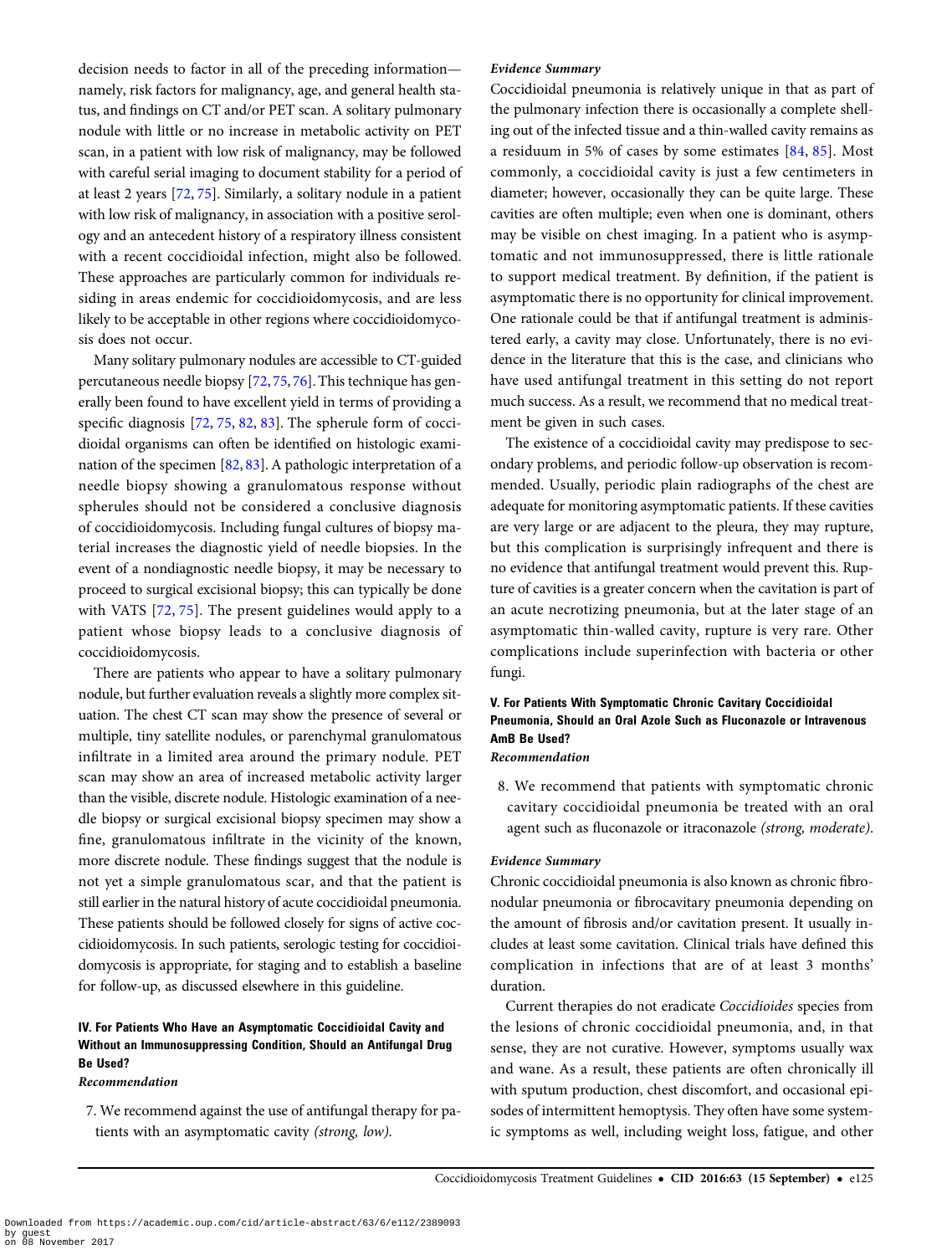vague symptoms. When cavities are present, they also have an increased risk of complications such as superinfection with bacteria or fungi, which can form fungus balls (mycetoma) within the cavity. Mycetoma can be the result of superinfection with other fungi such as Aspergillus species. However, in some cases fungus balls are due to Coccidioides species [[86](#page-32-0)].

In a randomized double-blinded comparison of fluconazole 400 mg daily to itraconazole 200 mg twice daily, the clinical response after 8 months of treatment was approximately 55% [\[27](#page-31-0)]. Although not adequately powered to assess superiority, response rates between the 2 regimens for chronic pulmonary infections were comparable and were similar to results in earlier phase 2 trials of both drugs [\[28](#page-31-0), [32](#page-31-0)]. Some experts recommend higher doses of fluconazole; however, there is no evidence that higher doses are more effective. Treatment courses should be continued for at least 1 year and, in some cases, longer. Even with such protracted durations of treatment, experience from all of the studies suggests that symptoms recur in approximately 30% of patients upon discontinuation of this treatment.

Because AmB is administered intravenously and is often accompanied by significant side effects, we recommend that AmB be reserved for patients who do not respond to azoles or in patients whose illness is so severe that it requires management in an intensive care unit. Because of the possibility of bacterial superinfection, some patients who do not respond to antifungal treatment may also benefit from antibacterial therapy.

Not addressed in the above discussion is a published description of a newly identified presentation of coccidioidal infection as a progressive infiltrative process with virtually no cavitation in 2 young women with STAT1 mutations [[15](#page-31-0)]. The infiltrate progresses extensively into both lungs over a period of years despite very aggressive and appropriate antifungal therapy. Management of this very unusual clinical presentation should include referral for genetic evaluation.

#### VI. In Patients With Symptomatic Cavitary Coccidioidal Pneumonia, Should the Infection Be Removed Surgically? Recommendation

9. We recommend that surgical options be explored when the cavities are persistently symptomatic despite antifungal treatment. We recommend that surgical options be considered when cavities have been present for more than 2 years and if symptoms recur whenever antifungal treatment is stopped (strong, very low).

#### Evidence Summary

Early literature indicates that approximately half of coccidioidal cavities close within 2 years of the initial infection [[84](#page-32-0)]. It is therefore recommended that surgical resection be avoided for this period. After a cavity has been documented to be present for >2 years, surgical options seem more appropriate with persistent or recurrent symptoms. The question of surgical options usually arises when cavities are large, near the pleural surface,

and cause pleuritic pain, chronic symptomatic infection, or frequent or severe hemoptysis. When cavities are seen as part of an acute necrotizing pneumonia and are near the pleura, they may rupture, causing empyema. However, cavities in the setting of chronic coccidioidal pneumonia are quite different. In a setting of chronic pneumonia, the parietal and visceral pleura often fuse, preventing pneumothorax. Fear of rupture should not be a major consideration in chronic cases. If hemoptysis does not respond to medical treatment or is severe, treatment by bronchial artery embolization can be considered a temporizing measure. This procedure has risks including necrosis and spinal ischemia; however, tuberculosis can cause similar tissue destruction with hemoptysis. Published literature about embolization for that condition indicates a significant risk of recurrent hemoptysis after bronchial embolization. There is no literature on bronchial artery embolization in this population; however, the risk of rebleeding can be extrapolated from the tuberculosis literature which creates similar lung destruction. In those patients, the risk of rebleeding is approximately 40%, with half occurring in the first month and the remainder up to 1 year later [\[87\]](#page-32-0).

# VII. In Patients for Whom Cavitary Coccidioidal Pneumonia Is Going to Be Surgically Managed, Should This Be Done by VATS or Open Thoracotomy?

Recommendation

10. We recommend that when surgical management of cavitary coccidioidal pneumonia is undertaken, a VATS approach be attempted if the surgeon has significant expertise in VATS (strong, low).

#### Evidence Summary

From a technical standpoint, starting with a VATS approach on any thoracic procedure poses very limited risks [[88](#page-32-0)]. However, the surgeon must understand the special implications of coccidioidal lung infections. Coccidioidal produces a dense inflammatory response, especially in the acute phase, making dissection near the hilum difficult and occasionally dangerous. The surgeon should recognize if the hilar lymph nodes are densely adherent to the vascular structures in the hilum and, in that case, convert the VATS procedure to a thoracotomy in a controlled fashion to reduce the risk of a major vascular injury. Wedge resection can be technically difficult due to the thickness of the lung surrounding the cavity, which is often more pronounced than it appears on radiographic imaging. There may be satellite nodules fibrosis and scarring of the affected lobe into the hilum, which may mandate anatomic resection (lobectomy).

Large cavities or those with extensive surrounding inflammation create a very dense pulmonary parenchyma and are likely to be too bulky to be removed through a small VATS incision. If that is the case, it may be more appropriate to start with a thoracotomy.

Downloaded from https://academic.oup.com/cid/article-abstract/63/6/e112/2389093 by guest on 08 November 2017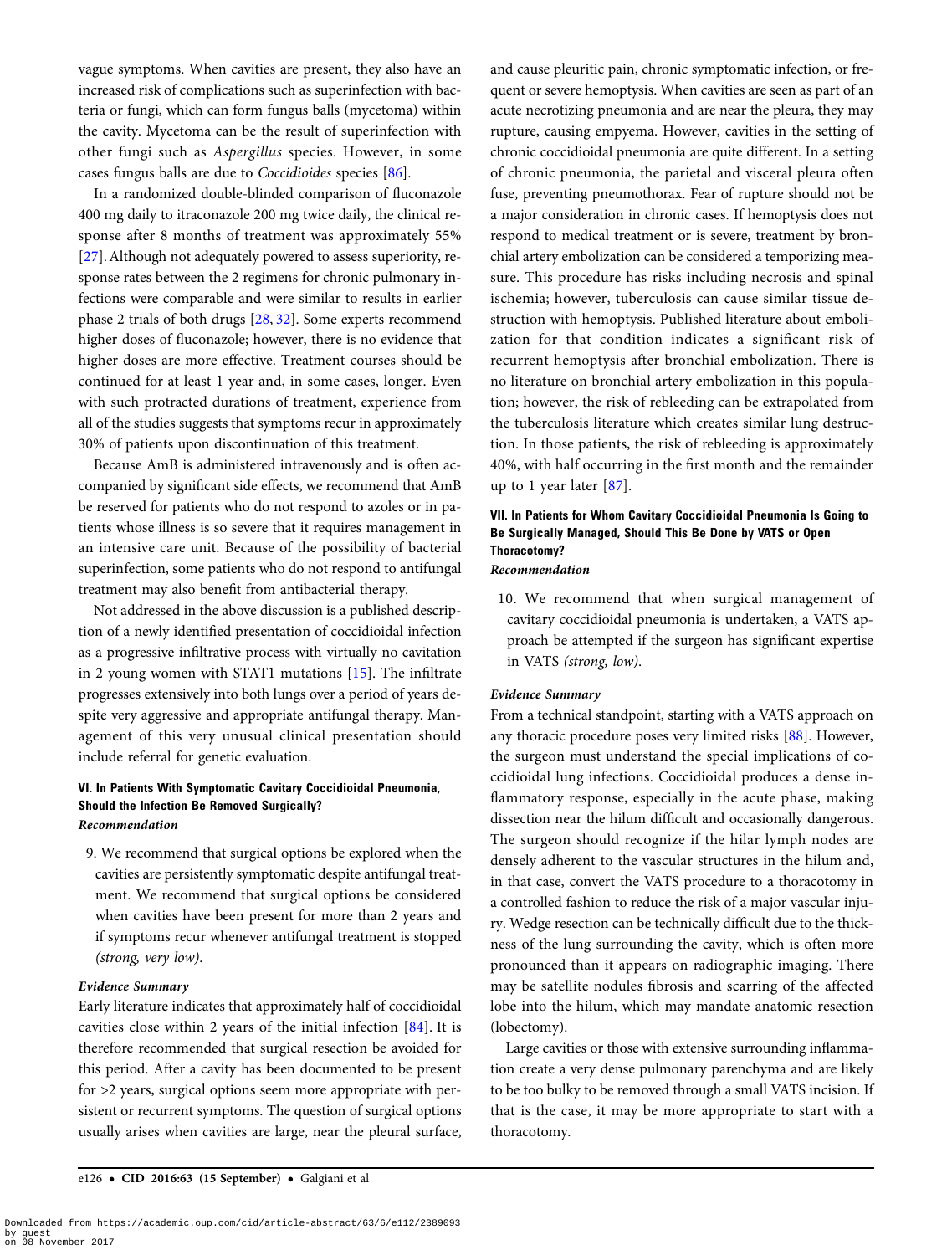VIII. In Patients With Ruptured Coccidioidal Cavity, Should This Be Managed With Chest Tubes or With Surgical Excision of the Ruptured Cavity? Recommendation

11. For patients with ruptured coccidioidal cavity, we recommend prompt decortication and resection of the cavity, if possible (strong, very low). If the pleural space is massively contaminated, decortications combined with prolonged chest tube drainage may be more appropriate (weak, very  $low$ ).

#### Evidence Summary

Literature on management of ruptured coccidioidal cavities consists of isolated case reports and small series [[84](#page-32-0), [89](#page-32-0)–[98](#page-32-0)]. If the pleural space is not massively contaminated, removal of the ruptured cavity is recommended. This will require at least a wedge resection. Approximately one-third of ruptured coccidioidal cavities present with simple spontaneous pneumothorax, with the remainder having hydropneumothorax or frank empyema [[97,](#page-32-0) [98](#page-32-0)]. Wedge resection can be technically difficult due to the thickness of the lung surrounding the cavity, which is often more pronounced than it appears on radiographic imaging. There are often satellite nodules, fibrosis, and scarring of the affected lobe into the hilum. Cunningham and Einstein [\[92](#page-32-0)] reported the largest series of ruptured cavities in the literature; 8 of the 21 patients required lobectomy due to either the size of the cavity or the intense surrounding inflammation. For the experienced VATS surgeon it is reasonable to attempt resection via VATS, with an understanding of the limitations of the procedure. The majority of the literature, with the exception of the 3 most recent publications [\[96](#page-32-0)–[98](#page-32-0)], is from an era prior to the common use of VATS for complex procedures; even for these newer publications, VATS was a relatively recent innovation and indications for utilizing VATS were in flux. Therefore, there is little evidence either for or against the use of VATS. From a technical standpoint, there is very little disadvantage to starting with a VATS approach on any thoracic procedure; however, the surgeon should be ready to convert to thoracotomy when technical difficulties related to inflammation are encountered.

In patients with delayed presentation and significant pleural contamination, resection of the cavity may not be technically possible. In that situation, extensive decortication should be performed to allow maximal reexpansion of the remaining lung. This may be achieved by VATS, but if the lung cannot be fully expanded, the procedure should be converted to a thoracotomy. Regardless, multiple chest tubes are often needed for chronic drainage [[92\]](#page-32-0). The cavity and empyema generally resolve over time with extended pleural drainage and antifungal therapy. Sometimes if a dominant cavity is resected using a parenchyma-sparing strategy, one of the daughter cavities enlarges and becomes as large as the one resected.

# IX. For Patients With Ruptured Coccidioidal Cavities, Is Oral Azole or Intravenous AmB the Preferred Method of Antifungal Treatment? Recommendation

12. For patients with ruptured coccidioidal cavities, oral azole therapy is recommended. For patients who do not tolerate oral azole therapy or patients whose disease requires 2 or more surgical procedures for control, intravenous AmB is recommended (strong, very low).

#### Evidence Summary

The largest series of patients with ruptured coccidioidal cavities was published in 1982 [\[92](#page-32-0)]. In that report, patients treated early in the disease course with only spontaneous pneumothorax or minimal pleural contamination had excellent clinical results without any antifungal therapy. Those with more complex pleural disease and risk factors such as delayed presentation, diabetes, other medical problems, and inability to completely resect the gross disease were treated with AmB, usually 0.5– 1.0 mg/kg/day. In the recent literature, nearly all patients with ruptured cavitary disease received oral azole therapy, most commonly fluconazole, at least 400 mg/day [[97](#page-32-0), [98\]](#page-32-0). There is no objective evidence defining appropriate dose or duration of therapy following surgery. Common practice is for patients with an apparently successful postoperative course to receive 1–3 months of oral azole therapy and those with more complicated postoperative courses to receive a year or longer [[98](#page-32-0)].

#### X. For Patients With Extrapulmonary Soft Tissue Coccidioidomycosis, Not Associated With Bone Infection, Is Antifungal Therapy Indicated? Recommendations

- 13. We recommend antifungal therapy in all cases of extrapulmonary soft tissue coccidioidomycosis (strong, moderate).
- 14. We recommend oral azoles, in particular fluconazole or itraconazole, for first-line therapy of extrapulmonary soft tissue coccidioidomycosis (strong, moderate).
- 15. We recommend intravenous AmB in cases of azole failure, particularly in coccidioidal synovitis (strong, moderate).

#### Evidence Summary

Soft tissue coccidioidomycosis can be divided into skin lesions, subcutaneous abscesses, and distant soft tissue sites. Cutaneous granulomatous lesions represent the most benign form of coccidioidal dissemination. Subcutaneous soft tissue abscesses are rare but can occur. Osteomyelitis often masquerades as a soft tissue abscess. Generally, needle aspiration is used as both a diagnostic and therapeutic modality. Incision and drainage is usually unnecessary except in very large lesions. Other soft tissue sites such as extrathoracic lymph nodes, peritonitis, epididymitis, and prostatitis are usually treated in a similar fashion to cutaneous and subcutaneous abscesses.

There are no trials comparing AmB with oral azole therapy. AmB is effective and has been recommended for patients with widespread, rapidly progressive lesions or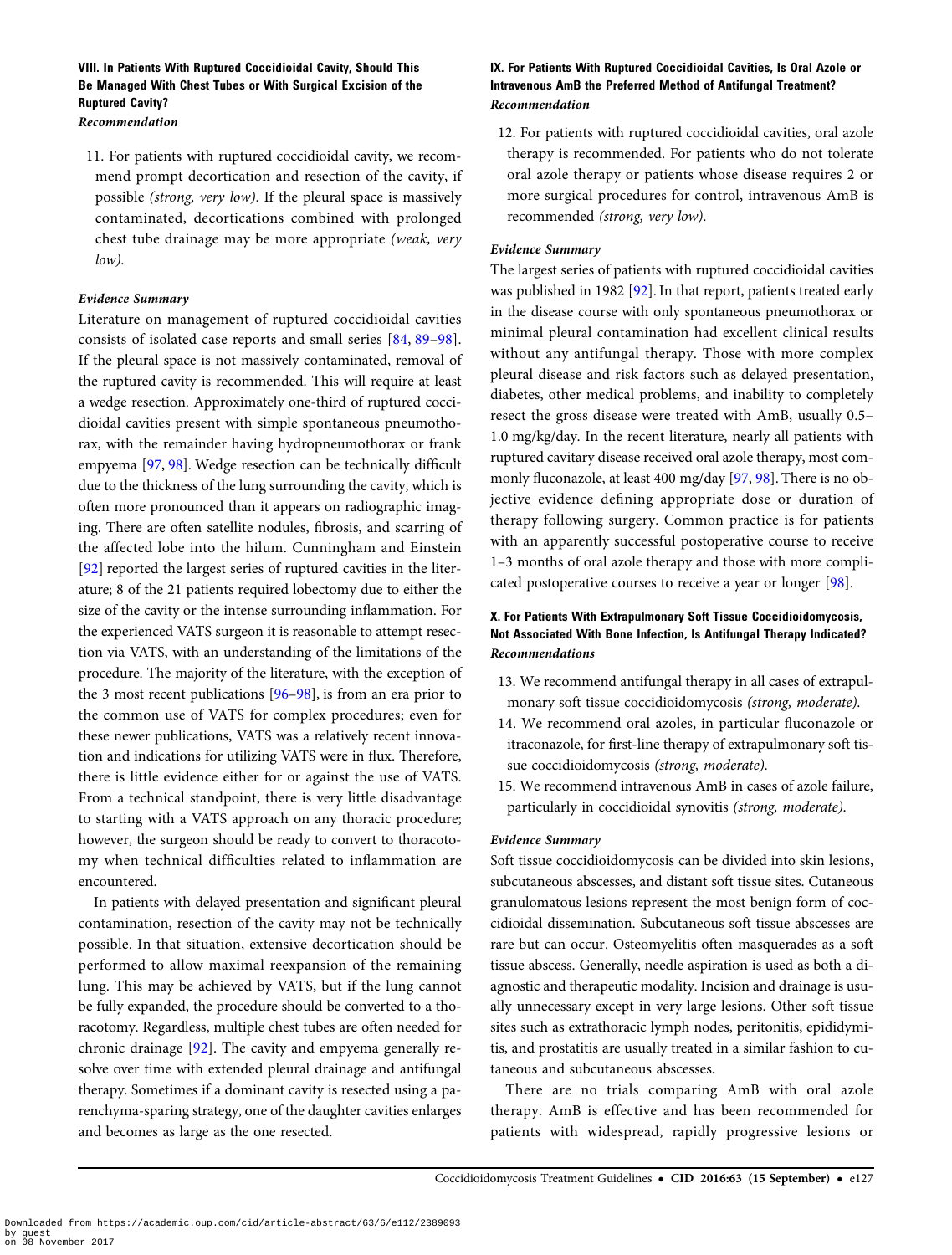|  |  |  |  |  | Table 1. Selected Retrospective Studies of Bone and Vertebral Coccidioidomycosis |
|--|--|--|--|--|----------------------------------------------------------------------------------|
|--|--|--|--|--|----------------------------------------------------------------------------------|

| Year [Reference] | No. of Patients | No. With Vertebral Disease | $AmB \pm Azole$ | Azole Only        | Surgery         |
|------------------|-----------------|----------------------------|-----------------|-------------------|-----------------|
| 1986 [105]       | 24              |                            | 12              | 12 (ketoconazole) | 10 <sup>1</sup> |
| 1996 [106]       | 25              |                            | 22              | oa                | 24              |
| 1997 [107]       | 16              | 16                         | 16              | <b>NR</b>         | 13              |
| 2001 [108]       | 23              | 23                         |                 | 5p                | 20              |
| 2004 [39]        | 28              |                            | 17              | 8 <sup>c</sup>    | <b>NR</b>       |
| $2012$ [5]       | 39              | 39                         | 20              | 39                | 26              |

Abbreviations: AmB, amphotericin B; NR, not reported.

<sup>a</sup> One patient received no pharmacologic treatment.

**b** Complete details of pharmacologic treatment were not given for all patients.

<sup>c</sup> Pharmacologic treatment was completely or partially unknown for 3 patients.

immunocompromised states [[60](#page-31-0), [99](#page-32-0)]. For most patients, oral azoles have become the treatment of choice due to lower toxicity and convenience of administration. Prospective trials of azole therapy for skin and soft tissue coccidioidomycosis report response rates ranging from 25% to 91%. Relapse rates ranging from 60% after 45 days of therapy, to 11% after 12 months, have been reported [[100\]](#page-31-0). In a retrospective series, relapse occurred in 6 of 17 patients with skin disease treated with fluconazole or itraconazole, the majority of whom had concomitant pulmonary coccidioidomycosis [[39\]](#page-31-0). Fewer data exist to evaluate newer azoles. Posaconazole has been used successfully in cases of disseminated nonmeningeal coccidioidomycosis that previously failed to respond to other azoles, AmB, or both [\[101,](#page-32-0) [102\]](#page-32-0), as well as a few cases with minimal prior treatment [\[26](#page-31-0)]. Voriconazole has been reported to be successful in some patients who failed to respond to fluconazole [\[103\]](#page-32-0). Due to high relapse rates, at least 6–12 months of therapy is recommended regardless of the treatment chosen.

The recommended dose of fluconazole is 400 mg daily [\[30\]](#page-31-0), although some panel members would use up to 800 mg daily. The recommended dose of itraconazole is 200 mg twice daily [\[30](#page-31-0)].

#### XI. For Patients With Bone and/or Joint Coccidioidomycosis, Which Therapy Is Preferred: Intravenous AmB or an Oral Azole? Recommendations

- 16. We recommend azole therapy for bone and joint coccidioidomycosis, unless the patient has extensive or limbthreatening skeletal or vertebral disease causing imminent cord compromise (strong, low).
- 17. For severe osseous disease, we recommend AmB as initial therapy, with eventual change to azole therapy for the long term (strong, low).

#### Evidence Summary

The joints most commonly infected by Coccidioides species include knee, wrist, and ankle. Bone infection most frequently involves the vertebral column, sometimes with extension to the adjoining soft tissues in the form of paraspinal or epidural abscess [\[104\]](#page-32-0).

There are no trials comparing AmB with oral azole therapy. Patients with vertebral disease in older published series were mostly treated with AmB, sometimes with an azole concurrently or subsequently (Table 1). A review of published trials of azole therapy alone for coccidioidomycosis found success rates of 52%–85% in patients with skeletal infections [[109](#page-32-0)]. Most of the included studies did not specify the number of patients with bone vs joint infection, or the location of the bone disease. Some of the patients had also been treated with AmB. AmB has been recommended, based on expert opinion, for lesions located in critical areas such as the vertebral column [\[60](#page-31-0)]. In a more recent retrospective series including 28 patients with skeletal disease, AmB was used as initial therapy in 17 patients, only 1 of whom was judged to have clinical failure. Eight patients were treated initially with azoles, with 3 judged to have poor clinical response and switched to AmB. Of the 8 patients with vertebral involvement, only 1 patient was treated with an azole alone, with success [\[39](#page-31-0)]. In the most recent series of patients with vertebral disease, only 20 of 39 received AmB, but limited data on outcomes and relapses were available [\[5\]](#page-31-0).

A randomized double-blind trial of 400 mg fluconazole daily compared with 200 mg itraconazole twice daily for nonmeningeal disseminated coccidioidomycosis demonstrated that neither agent was superior to the other overall. However, a subgroup analysis showed slightly greater efficacy of itraconazole for patients with skeletal infection [\[27](#page-31-0)]. This possible advantage of itraconazole must be weighed against its reduced absorption in the setting of gastric acid suppression, and the potential for drug interactions. Fluconazole has also been shown to be effective for skeletal disease [[28\]](#page-31-0). There are no comparative studies of fluconazole at doses >400 mg per day. A few cases of successful treatment of skeletal disease with posaconazole [[26,](#page-31-0) [101](#page-32-0)–[103](#page-32-0)] or voriconazole [[103](#page-32-0)] have been reported.

In practice, most panel members use an AmB product initially in severe disease that threatens patient function. If AmB is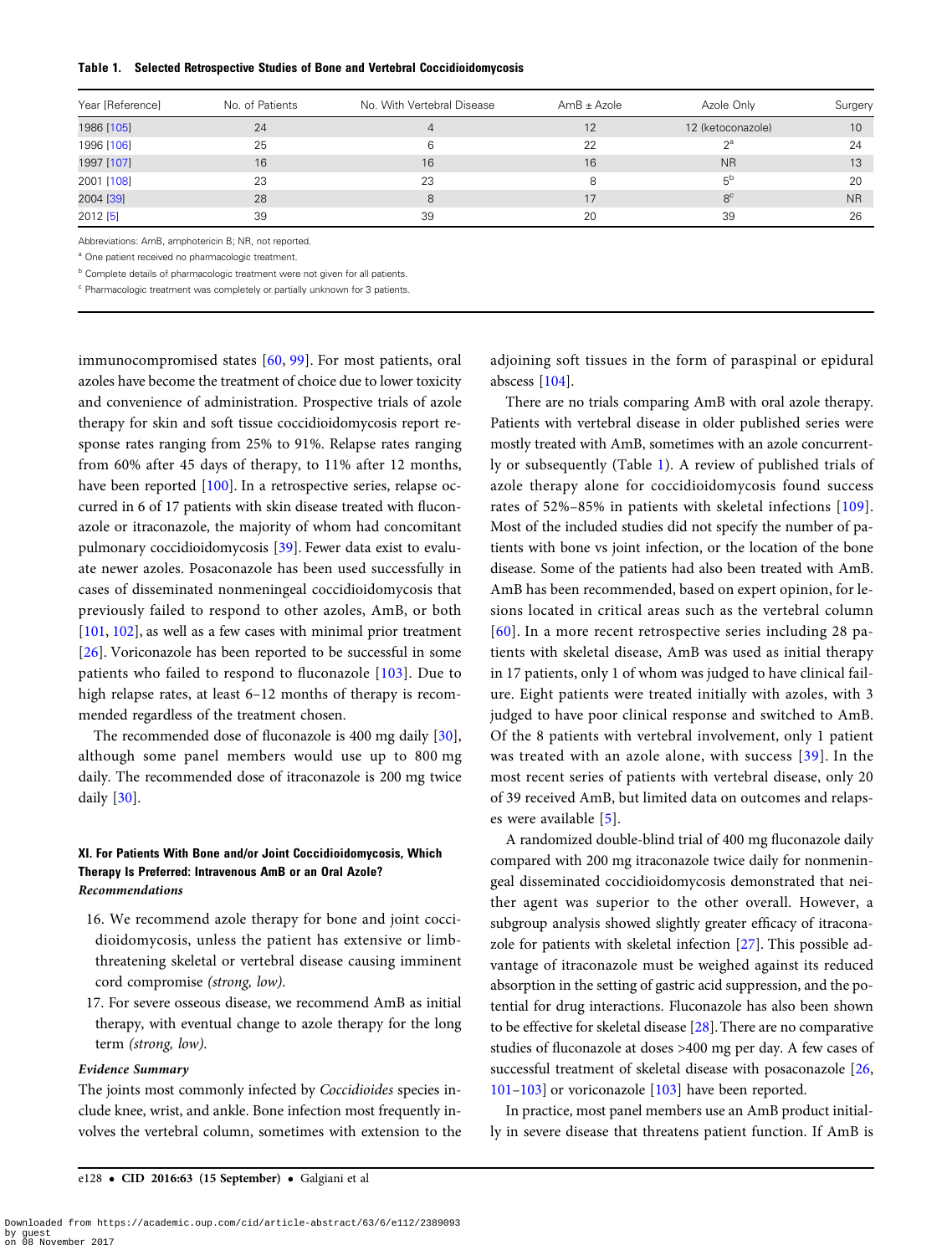used, it is usually for a relatively brief time  $(\leq 3$  months). It is commonly given daily initially, particularly in the hospital setting. Subsequent outpatient therapy is usually thrice weekly. Most patients are then treated with an azole for a protracted period of 3 years to lifetime depending on the severity of disease and the immunocompetence of the host. The recommended minimum dose of fluconazole is 800 mg daily (based upon its apparent inferiority to itraconazole at 400 mg daily [\[27](#page-31-0)]). The recommended dose of itraconazole is 200 mg twice daily.

# XII. In Patients With Vertebral Coccidioidomycosis, Should Lesions Be Managed With Surgery?

# Recommendations

- 18. We recommend surgical consultation for all patients with vertebral coccidioidal infection to assist in assessing the need for surgical intervention (strong, low).
- 19. Surgical procedures are recommended in addition to antifungal drugs for patients with bony lesions that produce spinal instability, spinal cord or nerve root compression, or significant sequestered paraspinal abscess [\[5\]](#page-31-0) (strong, low).
- 20. We recommend that surgical consultation be obtained periodically during the course of medical treatment (strong, low).

## Evidence Summary

Disseminated coccidioidomycosis infection can sometimes lead to focal infections of the vertebral column or its associated structures  $[110-113]$  $[110-113]$  $[110-113]$  $[110-113]$ . These tend to occur in patients who have had protracted delays in diagnosis or who have active disease that is failing to respond to medical therapy. All segments of the spine are vulnerable and can produce a variety of symptoms, including pain and neurological dysfunction [\[114](#page-32-0), [115\]](#page-32-0). Patients with axial pain, tenderness, paravertebral muscle spasm, radiculopathy, or myelopathy in the context of a coccidioidomycosis infection should be evaluated for spinal involvement.

## Indications for Surgical Intervention

When vertebral or paravertebral involvement is identified in the context of medically refractory coccidioidal disease, a consultation from a spine surgeon should be obtained. There are 4 typical reasons to seek a surgical opinion:

- 1. Bony destruction without instability: Surgical treatment may be necessary to debride necrotic or damaged tissue in order to optimize the impact of medical therapy. This may prevent progression of bony destruction and avert future surgery for stabilization.
- 2. Bony destruction with instability: Mechanical failure of the structure of the spine may place the spinal cord or nerve roots at risk and therefore may necessitate surgical stabilization.
- 3. Spinal cord or nerve root compression: Early or evolving signs of compression of the neural elements should be

considered a surgical emergency. The role of surgical decompression for established deficits is unclear, particularly if present for more than a few hours.

4. Significant sequestered paraspinal abscess: It may be impossible to regain medical control of an infection when a large abscess is present without surgical or interventional radiologic intervention.

## Timing of Surgical Intervention

Back pain is intense and precedes neurological symptoms by several days or weeks. In the early stages, intervention is usually elective at the discretion of the surgeon. Urgent intervention is indicated for signs of nerve root or spinal cord dysfunction, especially if the symptoms are progressing rapidly [[104](#page-32-0)].

#### Selection of Surgical Procedures

There are several treatment options that can be valuable in the management of vertebral coccidioidomycosis of the spine. The choice of treatment strategy must consider the nature and extent of the infection, the symptoms, the patient's comorbidities, and the experience of the surgeon.

- 1. Immobilization: Discitis and paravertebral spasm tend to be extremely painful problems that are exacerbated by all manners of movement. External brace immobilization with a cervical collar for the neck or a thoracolumbosacral orthosis brace for the thoracolumbar spine can be helpful to diminish pain and immobilize the involved segment during concurrent medical therapy. This option can be used in patients with isolated discitis and pain only. Imaging surveillance and close clinical observation are necessary at frequent intervals (perhaps weekly MRI) to ensure that any disease progression is detected early.
- 2. Minimally invasive: Coccidioidal abscesses in the muscle and epidural space tend to be more liquid than their bacterial counterpart. For this reason, they are often amenable to image-guided needle aspiration. Needle aspiration is rarely needed to establish a diagnosis but can be therapeutic if adequate aspiration is achieved.
- 3. Surgical debridement: A range of surgical approaches can be used to accomplish debridement of the spine. The optimal approach depends on the specific segment of the spine, the structures involved, and the comfort level of the surgeon. Intraoperative findings' correlation to preoperative imaging is important to avoid retained infected bone or soft tissue. The operative microscope may be useful to inspect the surgical bed following debridement. Aggressive surgical debridement is essential. Although coccidioidal infections are similar to bacterial infections, the antifungal therapy options are generally less effective for coccidioidomycosis than antibiotics are for a bacterial infection. To optimize medical therapy, surgical debridement should be extensive as safely possible while maintaining spinal neurologic and structural integrity to optimize medical therapy.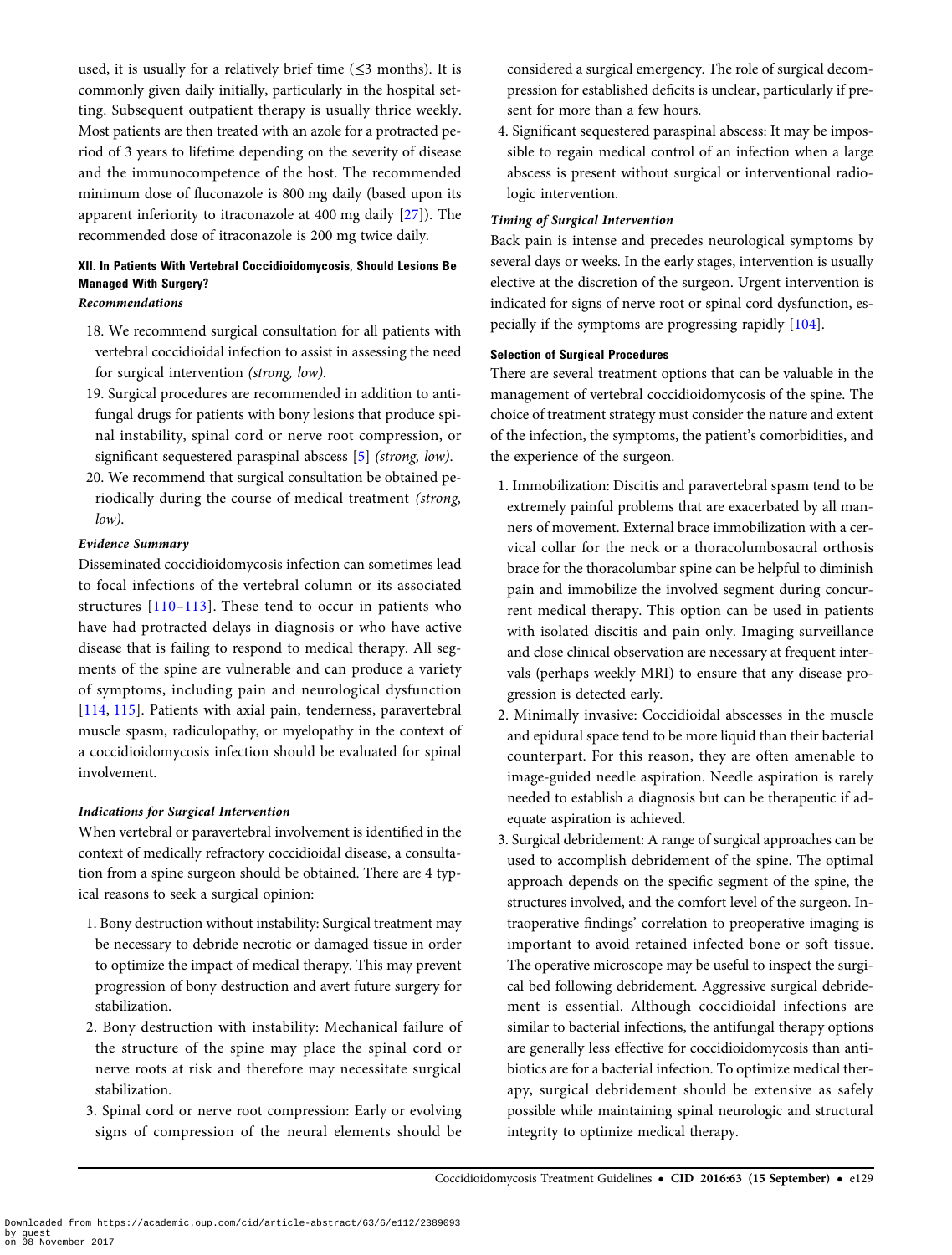- 4. Anterior surgical approach: An anterior approach is appropriate when confronting an infection confined to the disc space or vertebral body. The anterior approach is familiar to most spine surgeons and poses less morbidity to the patient in terms of muscle manipulation and wound healing. Most patients tolerate anterior cervical surgery and retroperitoneal lumbar spine surgery extremely well. The entire disc and surrounding bones should be removed even if complete corpectomy is required.
- 5. Lateral surgical approach: Access to the vertebral column from T3 to L3 can usually be obtained through a lateral approach. A traditional thoracotomy or VATS can expose the T3 through L2 segment from either side. A lateral retroperitoneal approach can be used to access L1 through L4. There are anatomical challenges when approaching from both the left and the right that the surgeon should consider. If complete vertebral destruction is present, a corpectomy should be performed and the ventral epidural space and thecal sac should be exposed.
- 6. Posterior surgical approach: A posterior approach can be used for any segment of the spine and would usually be employed to decompress an epidural abscess. Decompression of a ventral epidural abscess in either the cervical or thoracic spine via a posterior approach alone should be performed with great caution. It is unlikely that a laminectomy would result in destabilization of the spine unless substantial vertebral body destruction coexists. Posterior approaches are typically more painful due to muscle dissection and have a higher risk of poor wound healing and wound infection. Posterior approaches typically require transgression of large muscle groups and therefore, require longer recovery. Dorsal incisions are also prone to infection and poor wound healing in patients who must remain recumbent after surgery, due to direct pressure on the wound and less effective wound care.
- 7. Posterolateral surgical approach: The utility of a posterolateral approach is limited to the midthoracic region (T3–T8). A variety of modifications to this approach may offer subtle advantages but, in general, the vertebral body, lateral vertebral elements, and the ventral, lateral, and posterior epidural space can be accessed. As with posterior approaches, muscle dissection and longer incision length contribute to postoperative morbidity.
- 8. Surgical stabilization: The destructive nature of a coccidioidal infection and the subsequent surgical debridement of the infection can render the spine structurally unstable. While instability is unlikely to occur in the thoracic spine, the cervical and lumbar segments are particularly vulnerable. Cervical instability poses a risk to the spinal cord while lumbar instability threatens the lumbosacral nerve roots and bowel and bladder function.
- 9. Stabilization by fusion substrate: The goal of surgical stabilization is to reestablish the structural integrity of the spine.

A mature bony fusion provides a durable and physiologically dynamic support system that both protects the neural structures and decreases mechanical pain.

Autologous bone can be harvested from the iliac crest or the ribs to be used as graft material. The use of the patient's own tissue is probably the best option whenever possible. Collateral medical illness, however, can impact the quality of the bone. The patient's general medical condition can also affect the duration of the fusion maturation process.

Cadaveric allograft is an acceptable substitute for autologous graft. This tissue is devoid of living cells and is comprised of the mineral structure of bone. Premanufactured allograft implants are available in a variety of shapes and dimensions. They often combine both cortical and cancellous elements. Because they are fairly rigid, cadaveric manufactured grafts may be more likely to subside than other implants.

There are numerous artificial implant devices for supplementation of fusion in degenerative or traumatic spinal instability. They are constructed from a wide array of nonbiological substances such as metal, carbon graphite, silicon nitride, coral, ceramic, poly ethyl ketone, and others. The long-term implications of their use in the setting of a chronic disseminated coccidioidal infection are unknown. Because they are nonbiological in nature, they likely act as a foreign body immunologically and may provide a nidus for ongoing infection if seeded during the implantation process or thereafter.

Several substances that promote bone growth are available to supplement the fusion process. There are no specific contraindications to the use of tricalcium phosphate derivatives or bone morphogenic protein. These substances have been used in the presence of bacterial spondylitis without adverse consequences.

10. Stabilization with instrumentation: Metallic hardware instrumentation is a common adjuvant to spinal fusion surgery. Spinal fixation with hardware establishes immediate internal orthosis and thus, immediate protection of the neural elements. There are no known specific contraindications to the use of hardware implants in the setting of a coccidioidal infection. Complete sterilization prior to hardware implant is desirable but not a practical expectation.

Based on the variety of hardware devices available, titanium constructs are probably the best option. Titanium offers a biologically inert option that is ultra–structurally smooth so as not to provide a surface for adherence by organisms.

#### Imaging Surveillance

Imaging evaluation is an essential part of all phases of the perioperative management of coccidioidomycosis of the vertebral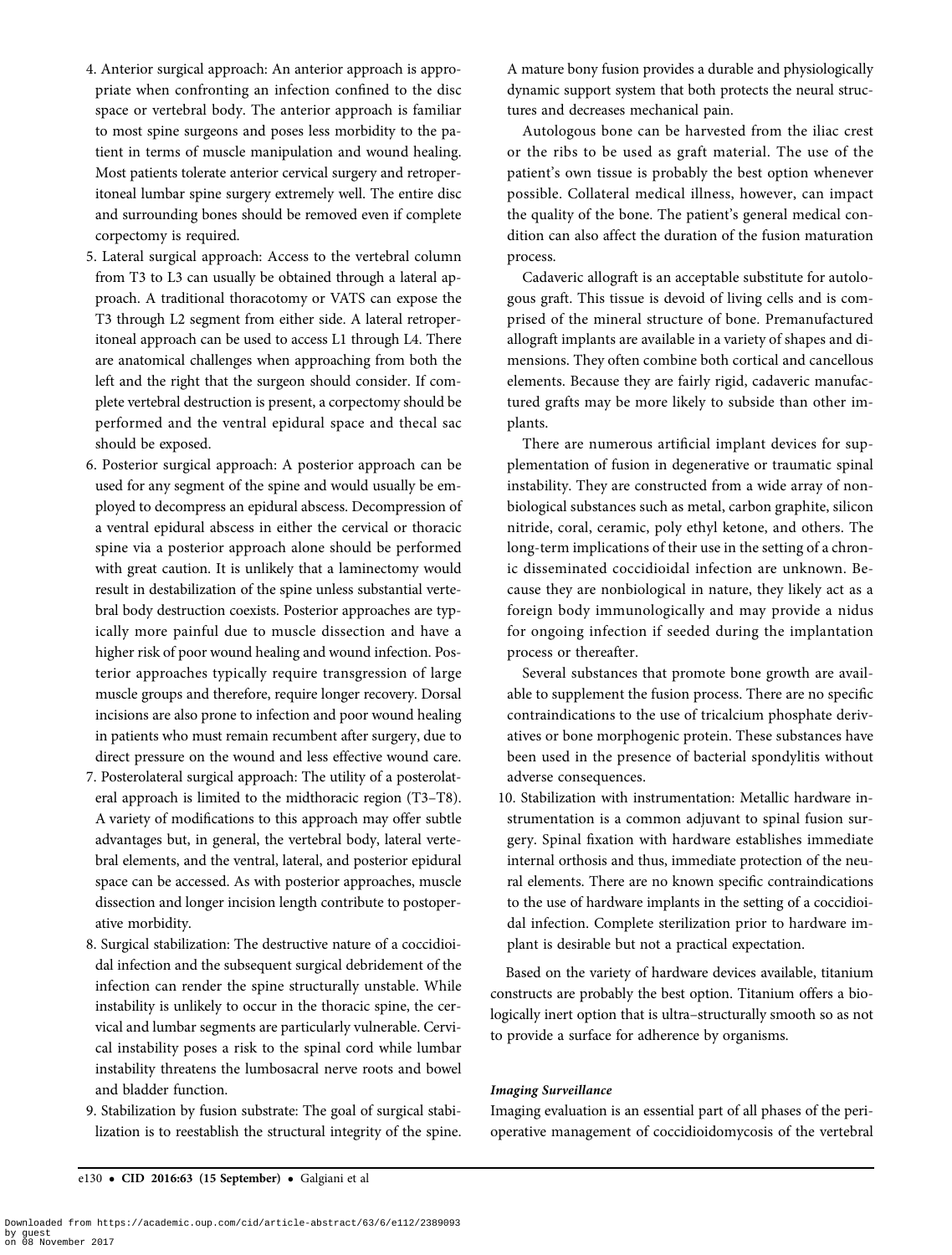column [\[111](#page-32-0), [116](#page-32-0), [117](#page-32-0)]. Accurate imaging data support both the surgical decision making, and long-term surveillance [\[104\]](#page-32-0).

- 1. CT of the spine provides the best information regarding bone involvement. Visualization of the extent of bone destruction is needed to plan the surgical approach and to optimize placement of hardware fixation. CT also provides the best assessment of postoperative fusion progress and integrity, taking into account limitations induced by implanted hardware.
- 2. MRI is the best modality to evaluate the associated soft tissues of the vertebral structures [\[118](#page-32-0)]. The disc spaces and abscess collections are best seen with MRI.
- 3. Plain radiographic images are useful to access the stability of the spine both before and after surgery. They are also helpful to evaluate the hardware construct and spinal alignment during the healing process. Plain films alone are often insufficient to determine the integrity of a bony fusion, particularly adjacent to hardware components.

# XIII. In Patients With Newly Diagnosed Coccidioidal Infection, Should a Lumbar Puncture Be Performed?

Recommendation

21. In patients with recently diagnosed coccidioidal infection, we recommend lumbar puncture with CSF analysis only in patients with unusual, worsening, or persistent headache with altered mental status, unexplained nausea or vomiting, or new focal neurologic deficits (strong, moderate).

# Evidence Summary

Lymphohematogenous spread to the leptomeninges almost always occurs within weeks to months following the initial untreated lower respiratory infection and frequently involves areas of the basilar, sylvian, and interhemispheric cisterns [\[119\]](#page-32-0). Because untreated meningitis is nearly always fatal [\[120](#page-32-0)–[122](#page-32-0)], early diagnosis and initiation of therapy is important to prevent death and many of the complications that ongoing meningeal inflammation produces. Headache is nearly always produced by CM, but it is also a common (21%) symptom in uncomplicated primary coccidioidal pneumonic disease [[123\]](#page-32-0). This creates the conundrum of when to perform a lumbar puncture. If the headache is modest in severity and dissipates in approximately a week, a lumbar puncture is not required. If the headache is the predominant symptom or is consistent, persistent, and progressive, lumbar puncture is required. In contrast, unless signs or symptoms of CNS involvement are present, even in patients with other identified sites of dissemination, routine analysis of CSF is unnecessary [[52\]](#page-31-0). Other common presenting symptoms in patients with CM are altered mental status and unexplained vomiting [\[120](#page-32-0)]. In the absence of symptoms, CM is unlikely [[52\]](#page-31-0).

Coccidioidal diagnosis requires laboratory analysis of CSF. Abnormal CSF is the hallmark of all meningitis, and normal findings from analysis of lumbar fluid in a patient with neurologic complaints essentially eliminates meningitis as the cause. The CSF appearance and laboratory findings for CM are characteristic of other chronic CNS meningitides (eg, tuberculosis and cryptococcosis). The opening pressure should always be measured if technically feasible. The CSF should be submitted for differential analysis of the cells, glucose, protein, fungal culture, coccidioidal antibodies by immunodiffusion and/or complement fixation, and coccidioidal antigen [[50\]](#page-31-0) (as well as studies for other differential diagnoses such as cryptococcal and tubercular disease) [\[124,](#page-33-0) [125\]](#page-33-0).

It is possible in individuals with a relatively short illness prior to presentation and a constellation of relatively normal glucose and protein on CSF analysis to confuse chronic meningitis with aseptic (viral) diagnoses.

Typically, the pleocytosis is in the range of double digits to hundreds, but occasionally thousands. The differential usually shows a lymphocytic predominance, but may have a neutrophilic predominance, especially early in the course of the illness [\[120\]](#page-32-0). Eosinophils, while not commonly present, are an important clue to diagnosis, though not specific to coccidioidal infection [\[126\]](#page-33-0). The protein may be normal or moderately elevated, but is commonly >150 mg/dL. The glucose may be normal, but is commonly depressed to less than one-half to two-thirds of the fasting blood sugar value (nondiabetic). A positive CSF culture if positive for Coccidioides species is diagnostic. However, the sensitivity in adults is low (approximately 25%). In children, when the clinical presentation is unexplained hydrocephalus, initial ventricular cultures are commonly positive [[127](#page-33-0)]. The presence of immunodiffusion or CF IgG antibody performed in an experienced laboratory is nearly as specific, but again, lacks sensitivity; only 30%–60% are positive initially. The diagnosis is most commonly made by the presence of the abovementioned clinical and CSF parameters and the presence of IgG antibody by immunodiffusion or complement fixation in the serum.

The diagnosis may be further supported by neuroimaging, preferably by gadolinium-enhanced MRI. At the time of initial diagnosis, approximately 50% of patients with CM may have a discernible abnormality including hydrocephalus, basilar inflammation, basilar vasculitic infarction, or, more rarely, abscess or mass lesion. A negative CT or MRI result does not exclude CM [[119](#page-32-0), [124](#page-33-0), [128](#page-33-0), [129\]](#page-33-0).

To reemphasize, patients with CM, as with other sites of extrapulmonary infection, may develop with few or no signs and symptoms of a respiratory illness. Therefore, in patients with recent endemic exposure who develop the symptoms described above, the possibility of CM should always be considered.

In patients with CM, especially if there has been a protracted delay in diagnosis, several neurologic findings may develop. For example, cranial neuropathies and focal neurologic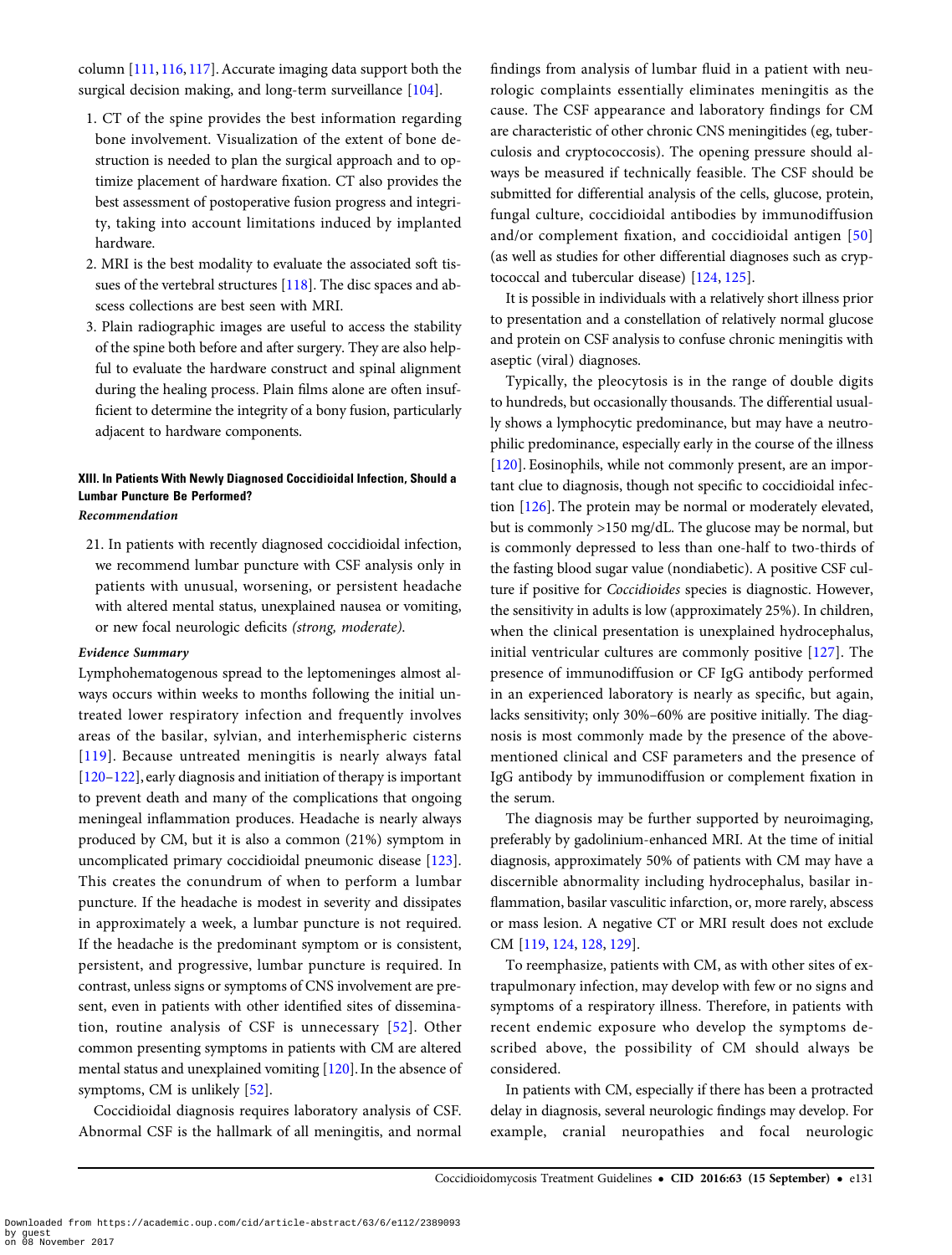abnormalities may develop. Difficulties with balance and tandem gait are commonly seen [[129](#page-33-0)]. Also, arachnoiditis with or without syringomyelia along the spinal cord may develop. This may result in spinal pain, myelopathy, incontinence, neurogenic bladder, or erectile dysfunction. The preferred evaluation for these abnormalities is contrast-enhanced MRI of the appropriate portion of the spine [\[129\]](#page-33-0). Although it is possible that most individuals with CM have inflammation of the cervical, thoracic, and lumbar arachnoid, neuroimaging of the spinal meninges is seldom performed unless clinical symptoms of arachnoiditis are present.

# XIV. For Patients With Newly Diagnosed CM, What Is the Primary Treatment?

# Recommendation

22. For CM, we recommend fluconazole 400–1200 mg orally daily as initial therapy for most patients with normal renal function [\[125](#page-33-0), [129](#page-33-0)] (strong, moderate). There is no role for a dose <400 mg daily in the adult patient without substantial renal impairment. Some experts prefer to use itraconazole 200 mg 2–4 times daily, but this requires closer monitoring to assure adequate absorption, and there are more drug–drug interactions than with fluconazole.

## Evidence Summary

Only 2 classes of available drugs have demonstrable efficacy in the treatment of CM: polyenes and azoles. With the introduction of the oral azoles, fluconazole has become the most commonly utilized primary therapy. In one report, doses of 400 mg daily (the maximum dose per package insert) were utilized. During the course of this study, failures were noted [[31](#page-31-0)]. Subsequent experience has suggested that higher doses may decrease the failure rate. Opinion varies on whether to give an initial daily dose of 400 mg or doses of 800–1200 mg every 24 hours.

Itraconazole has also been used as primary therapy for CM, usually as 200 mg every 12 hours, with fatty food and an acidic beverage to increase absorption [[34\]](#page-31-0). Direct comparison in an animal model of CM indicated modest superiority of equal doses of itraconazole compared with fluconazole [\[130\]](#page-33-0).

Intravenous AmB deoxycholate was not shown to be efficacious in treatment of CNS coccidioidal infection. The lipid preparations of AmB administered intravenously have been effective in the treatment of CM in animal models [[131](#page-33-0)–[133\]](#page-33-0). Occasionally, human cases have been reported to be responsive, but utility in treatment of clinical cases is presently unclear. Use of AmB is currently reserved for treatment of refractory cases.

Intrathecal AmB deoxycholate was the original gold standard of therapy and can be administered by a variety of techniques. Direct lumbar and cisternal injection as well as lumbar, cisternal, and ventricular reservoirs have been utilized. Currently,

intrathecal AmB is commonly utilized as rescue therapy in azole failures. It is usually given in centers with special expertise because of the toxicity associated with this form of therapy [\[134,](#page-33-0) [135\]](#page-33-0). Therapy is often initiated with low doses that are gradually increased unless untoward symptoms and signs of toxicity are encountered. If the disease begins to remit, de-escalation can be attempted [[135](#page-33-0)].

#### XV. For Patients With CM Who Improve or Become Asymptomatic on Initial Therapy, When Can Treatment Be Stopped? Recommendation

23. For CM, we recommend azole treatment for life (strong, moderate).

#### Evidence Summary

It must be noted that azole therapy alone appears to suppress rather than cure coccidioidomycosis meningeal disease, even in patients who are clinically well and may have normalized their CSF parameters on azole therapy. The evidence for this is the extremely high relapse rate when azoles are reduced in dose or discontinued in such patients. This has led to a recommendation to continue azole therapy for life in patients with CM who achieve remission and do not deteriorate on treatment [\[129,](#page-33-0) [136\]](#page-33-0).

# XVI. In Patients With CM Who Do Not Have a Satisfactory Response to Initial Antifungal Therapy, What Modifications Can Be Considered?

# Recommendation

24. In patients who clinically fail initial therapy with fluconazole, higher doses are a first option (strong, moderate). Alternative options are to change therapy to another orally administered azole, or to initiate intrathecal AmB therapy (strong, moderate).

## Evidence Summary

A combination of clinical, CSF, and potential radiographic parameters obtained on a regular basis should be used to define antifungal treatment success and failure. CSF parameters are the most important variable.

The best definitions of treatment success and failure available are those promulgated by the Mycosis Study Group [\[31](#page-31-0)], which has evaluated response to treatment in patients with CM. The definition of response was a decrease in baseline score by 40% without relapse while treatment was continued. Essentially, one should achieve near-normal clinical and CSF results. This is unachievable in a reasonable time period for a significant minority of patients. In this circumstance, clinicians should consider alternative therapy.

If low-dose fluconazole (400 mg orally daily) was the original treatment option, increasing the dose to 800–1200 mg daily should be considered [\[31\]](#page-31-0). The largest experience for a drug other than fluconazole is with itraconazole [\[34\]](#page-31-0). Recently, voriconazole in varying doses has been tried in primary treatment

e132 • CID 2016:63 (15 September) • Galgiani et al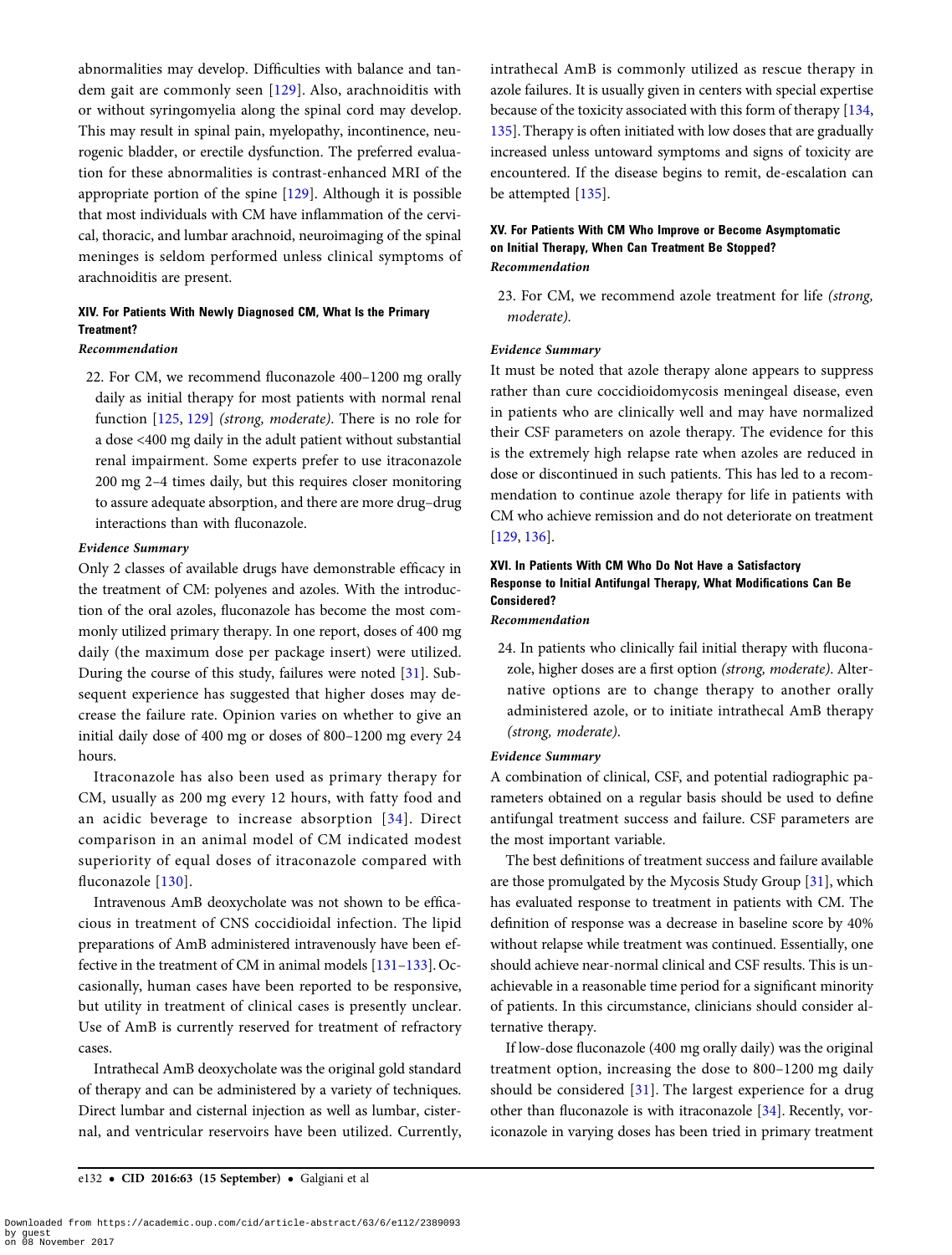failures. Doses of 200 mg or 4 mg/kg every 12 hours with no food 1 hour pre- and postdose have been utilized [[137,](#page-33-0) [138](#page-33-0)]. The liquid formulation of posaconazole (400 mg orally every 12 hours) has been recommended as a possible treatment option in fluconazole failure [[139](#page-33-0)]. A newer tablet formulation of posaconazole appears to have greater and more reliable absorption [[140,](#page-33-0) [141](#page-33-0)] but as of this writing, has had no reports in the treatment of CNS disease.

It is advisable to monitor antifungal drug levels in all patients with CM, but particularly if itraconazole, voriconazole, or posaconazole are used. This is largely to assure therapeutic serum levels, but voriconazole is also associated with increased risk of neurologic and hepatic toxicity at high serum concentrations. It is very important to monitor patients' medication for drug interactions. All azoles have significant potential drug interactions that can lead to toxic blood levels of many other drugs, or can depress the levels of the azoles to a subtherapeutic range. The azoles themselves have some side effects and allergies that can be problematic. The package inserts should be consulted prior to initiation of therapy, particularly for the drugs to be avoided or dosemodified.

Itraconazole occasionally causes significant sodium retention and has a "black box" warning for negative inotropic effect. Voriconazole can produce visual and other neurologic side effects, periostitis, and—more importantly—severe photodermatitis and possibly related cutaneous malignancy including melanoma. It is essential for patients to avoid the sun, wear sun-protective clothing, and use sunscreen formulated for superior ultraviolet A and ultraviolet B blockage. QTc prolongation by voriconazole and posaconazole is a problem in patients with low potassium, calcium, or magnesium and may result in tachyarrhythmias. These electrolyte abnormalities should be corrected before starting these antifungals.

If the patient fails to respond to one of the azoles in situations with threatening neurologic signs, a rescue regimen of intrathecal AmB as described previously (section XVI) is the regimen of choice. If failure occurs as unresponsive CSF parameters of the infection or minor neurologic signs, raising the azole dose or switching to another azole may be attempted [\[53\]](#page-31-0).

#### XVII. For Patients Who Develop Hydrocephalus, Which Patients Should Be Referred for Neurosurgical Procedures to Relieve ICP? Recommendations

- 25. For patients with increased ICP at the time of diagnosis, we recommend medical therapy and repeated lumbar punctures as initial management (strong, low).
- 26. Because most patients who develop increased ICP will not resolve this problem without placement of a permanent shunt, we recommend early MRI of the brain and neurosurgical consultation (strong, moderate).

#### Evidence Summary

Increased ICP may be present early during the course of disease. Pressures of  $180-250$  mm  $H<sub>2</sub>O$  are concerning, but do not require specific intervention. Pressures  $\geq$ 250 mm H<sub>2</sub>O define the need for urgent or emergent intervention [\[123](#page-32-0), [135](#page-33-0)]. It should be noted that there may be few or no radiographic changes associated with acute increased ICP.

Acute, increased, and potentially reversible hydrocephalus is unusual in patients with CM, and there are no trials or reports on how to manage this problem in the coccidioidal literature. However, management of this problem is well described in the cryptococcal literature [[142](#page-33-0)] and our recommendations follow that experience. The pressure should be lowered by removal of CSF in a volume sufficient to reduce the pressure to 50% of the opening pressure or 200 mm of  $H_2O$ , whichever is greater. This should be repeated at least daily for 4 days until the pressure stabilizes to  $<$ 250 mm  $H_2O$ . If medical therapy with azole antifungals and repeated lumbar punctures fail to stabilize the pressure, lumboperitoneal or other shunting procedures need be explored with neurosurgery.

Hydrocephalus is the most common complication of CNS coccidioidal infection. Approximately 40% of individuals will have this complication at presentation or will acquire it during the course of their disease. The symptoms of hydrocephalus overlap with those of meningitis, thus creating confusion of the one entity as it relates to the other. Typically, headache, alteration in sensorium, gait abnormality, urinary incontinence, and nausea and vomiting are seen in some combination.

A contrast-enhanced MRI should be undertaken in all patients with CM at presentation or shortly thereafter, in part to evaluate for the presence of hydrocephalus. Any change in mental status, nausea and vomiting, cranial neuropathy, incontinence, or gait disturbance would prompt a repeat neuroimaging study. Ventriculomegaly (not the result of cerebral atrophy) and transependymal edema are hallmarks of acute hydrocephalus. Imaging also helps to distinguish communicating from noncommunicating hydrocephalus [[119](#page-32-0), [125](#page-33-0), [128](#page-33-0), [129](#page-33-0), [143](#page-33-0), [144\]](#page-33-0). Lumbar puncture may be suggestive of the diagnosis of hydrocephalus by virtue of the increased opening pressure.

It should be noted that ventricular fluid pressure may be normal in CM and this finding alone should not be used to exclude the diagnosis of meningitis. Given the low risk of a lumbar puncture when hydrocephalus is present, this evaluation should be undertaken as part of the collaboration with neurosurgical consultation.

Hydrocephalus can be the presenting manifestation of the disease as well as a late complication [[125\]](#page-33-0). This is not surprising considering that it is the most common complication of CM, with a high incidence of up to 40% [[128](#page-33-0), [143](#page-33-0)]. After dissemination of Coccidioides species to the meninges, a granulomatous and suppurative inflammation causes fibrosis of the subarachnoid space to a varying degree in some areas, which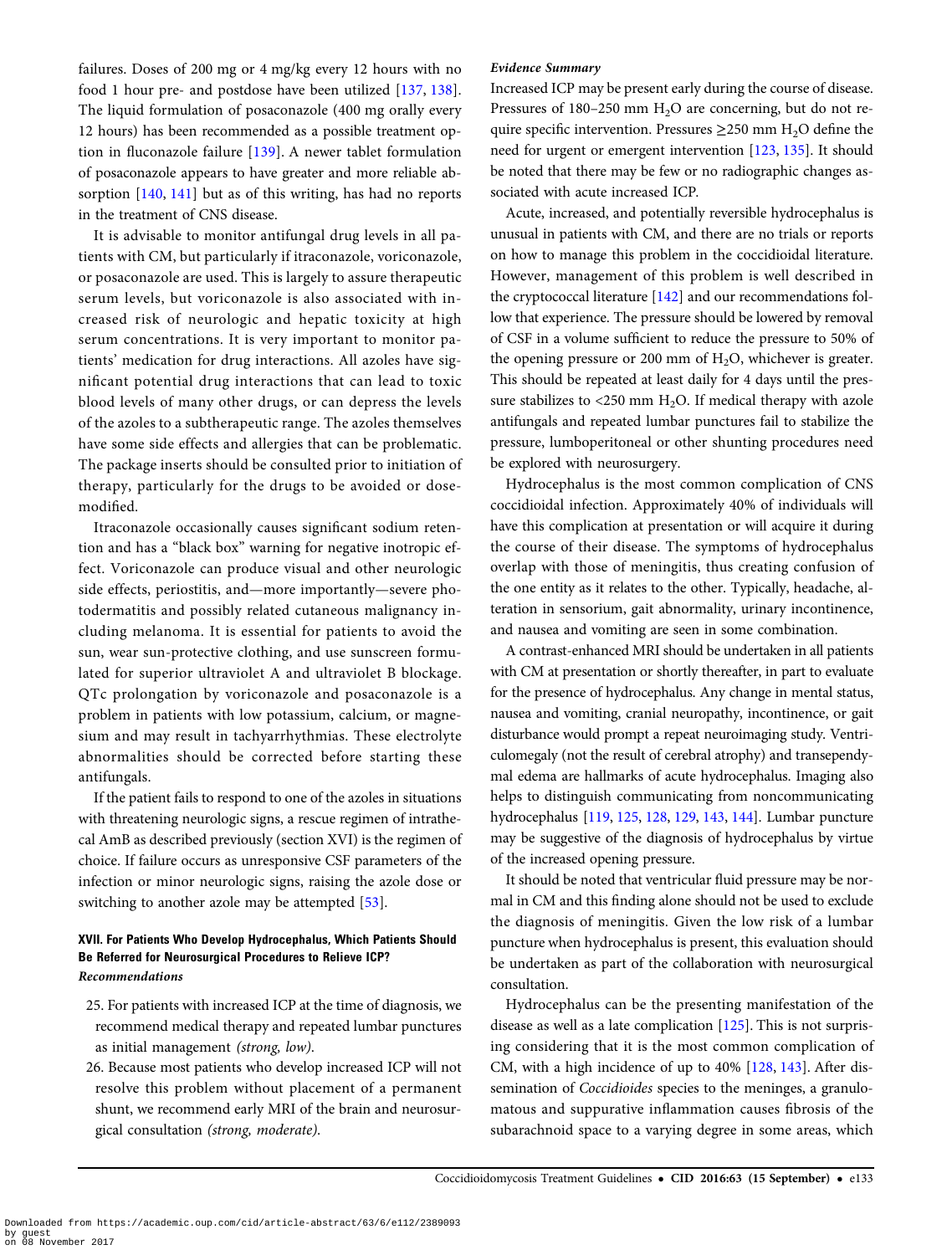may result in the obstruction of CSF flow and ventricular dilatation [\[145\]](#page-33-0). Thus, hydrocephalus may be complication of past active meningeal infection even though current therapy is effective in arresting ongoing inflammation, or it may be a sign of treatment failure, especially when present as a late-onset complication [[125\]](#page-33-0). A communicating hydrocephalus commonly develops following fibrosis of the basilar cisterns, and additional scarring of the outlet foramina of the fourth [[146](#page-33-0)]. These complications are nearly always irreversible and are not helped by changing antifungal drug treatments.

In an asymptomatic patient with CM who has radiologic evidence of hydrocephalus, medical treatment alone should be continued with serial imaging obtained every 3–6 months until stability has been determined. However, in the presence of typical symptoms that reflect increased ICP, placement of a ventriculoperitoneal shunt is very likely to be necessary. Furthermore, symptomatic hydrocephalus may cause worsening of chronic meningitis symptoms or new symptoms associated with increased ICPs (eg, nausea, vomiting, headaches, confusion, neurological deficits, and papilledema). In the presence of such symptoms, the physician should suspect hydrocephalus and should proceed aggressively as this may carry as high as a 12.5-fold increased mortality in patients with CM [\[128\]](#page-33-0).

Symptomatic hydrocephalus associated with CM is a complication that merits prompt intervention. Not only is early treatment important for alleviating the symptoms accompanying increased ICP, but it is also vital for decreasing the aforementioned substantial mortality associated with hydrocephalus. Placement of an external ventricular drain (EVD) should be considered as a temporizing measure to control elevated pressure. An EVD provides a means to measure ICP, obtain CSF for serial analysis, and drain CSF to decrease ICP. It is unlikely that the typical patient with CM would achieve CSF sterility with an EVD. There are a variety of shunt systems that can be used to definitively divert CSF, including both set pressure valves and adjustable valves. There is no evidence in the literature to suggest superiority of one type of system over the other. Some neurosurgeons are reluctant to perform shunting when the CSF is actively infected. Although there may be some theoretical validity to this concern, there is no real evidence that expeditious shunting imposes undue risks. The dangerous effects of prolonged increased ICP greatly exceed the theoretical potential of an infectious nidus at the end of the catheter.

## XVIII. In Patients With CM and in Whom a Ventriculoperitoneal Shunt Has Been Placed, Should Shunt Malfunction or Superinfection Be Managed With a Single- or Double-Staged Surgical Revision? Recommendation

27. We recommend that patients with ventriculoperitoneal shunt malfunction be replaced in a single procedure. When the shunt has developed a bacterial or other superinfection,

we recommend that the infected shunt be removed and a replacement placed at a subsequent time as a second procedure (strong, low).

# Evidence Summary

Patients with CM and a ventriculoperitoneal shunt who exhibit new or changed mental status alteration, nausea and vomiting, or gait abnormality need to be evaluated for shunt failure, which may or may not be associated with superinfection by bacteria or other microorganisms. A rational approach in a patient who is hemodynamically stable is to perform lumbar puncture to assess for CM or other bacterial infection and measure opening pressure to indirectly assess shunt function. A shunt tap to sample the CSF for infection as well as to evaluate the patency and function of the shunt apparatus can be considered, taking into account the possibility of introducing a shunt infection or causing a malfunction with this intervention. In most cases, bacterial shunt infections should be treated with shunt removal and placement of an EVD until CSF has been sterilized. Thereafter a new shunt can then be placed. With organisms of low pathogenicity or if Coccidioides species is the only organism involved, a single-stage approach (removal of the shunt with simultaneous reimplantation with a new shunt) can be considered [[147,](#page-33-0) [148](#page-33-0)]. Exploration of the nonfunctioning shunt is done by evaluating proximal and distal flow intraoperatively so that revision can be tailored to the particular area of failure. In some instances, the shunt can be completely replaced if the failure is due to clogging secondary to highly proteinaceous fluid.

A rare complication of Coccidioides species is an isolated fourth ventricle, which may result from recurring shunt infections or chronic shunting of the lateral ventricles in the setting of fungal hydrocephalus. Endoscopic aqueductoplasty, stenting of the cerebral aqueduct, or placement of a dedicated fourth ventricular as part of a ventriculoperitoneal shunt system may be considered an appropriate intervention should this relatively rare complication arise [\[149](#page-33-0)].

# XIX. In Patients With CM Who Initially Respond to a Treatment Plan and While on Therapy Develop Acute or Chronic Neurologic Changes, What Assessments Are Needed to Reevaluate and Modify Therapy?

#### Recommendation

28. We recommend that repeat MRI of the brain and possibly the spinal cord, with and without contrast, as well as reanalysis of spinal fluid be obtained either from a lumbar or cisternal aspiration (strong, low).

#### Evidence Summary

Occasionally, patients develop new neurologic problems while on a management regimen that initially had resulted in improvement. New neurologic problems may be due to drug failure, in which case the CSF findings demonstrate increased leukocyte count and lower glucose and the MRI may or may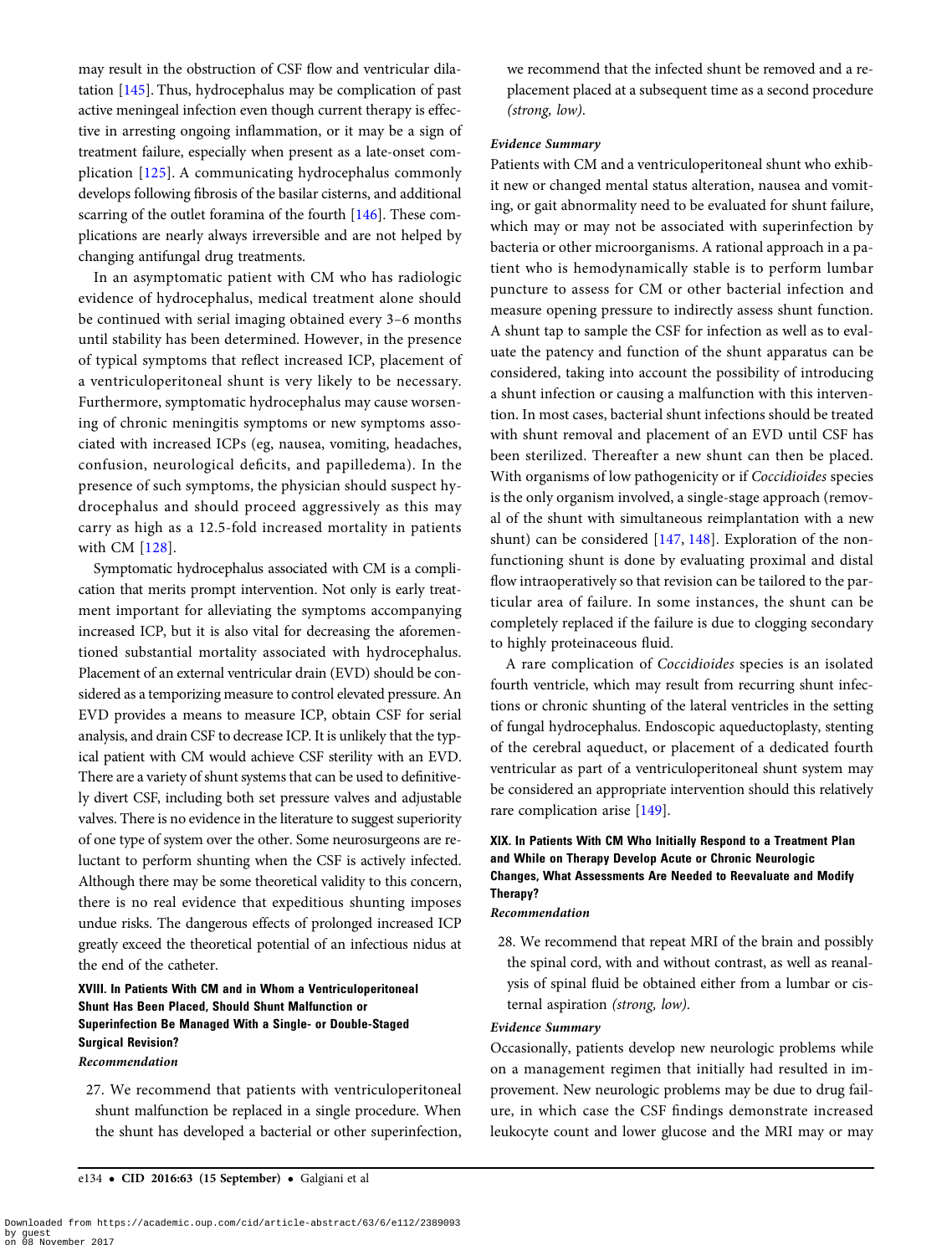not have worsened in the degree of abnormality. Ventricular fluid is not useful for this evaluation because it is frequently less representative of disease activity [[150\]](#page-33-0). Frequently, however, neurologic worsening is the result of other processes. One common complication is spinal fluid shunt malfunction. Management of this problem is addressed in the sections above.

Another type of complication is cerebral vasculitis. The incidence of vasculitic infarction has not been systematically studied. Clinical presentations are clearly less common. At least 2 pathologic etiologies are described. Clinically, these present as a stroke syndrome. The diagnosis rests on the clinical presentation and radiologic confirmation [\[151](#page-33-0)–[153\]](#page-33-0). Some authorities recommend dexamethasone 20 mg daily for 7 days followed by a 4-mg taper every other day (total 16 days). Others recommend supportive care and reevaluation of the meningitis treatment plan [[151](#page-33-0), [152](#page-33-0)]. The evidence for the management of vasculitic infarction is anecdotal. The concern over the use of glucocorticoids is largely that they might decrease the host response.

Another possible complication is a cranial neuropathy. This could be due to progressive inflammatory destruction of a cranial nerve as indicated by persistent or worsening CSF abnormalities or, alternatively, due to pressure from fibrosis that results from prior inflammation. The primary approach is to gain control of the disease through medical management. The treatment of cranial neuropathy with corticosteroids is anecdotal. Such use of glucocorticoids is patterned after treatment of tubercular meningitis [[154](#page-33-0)–[156](#page-33-0)].

A third type of complication is that of arachnoiditis and the development of a syrinx. The evaluation of arachnoiditis and syrinx is by contrast-enhanced MRI. There are no clear studies on how to manage coccidioidal arachnoiditis or syrinx. If prevention fails, the best treatment of arachnoiditis and its sequelae are prevention through early diagnosis and aggressive antifungal therapy to control the infectious process. When appropriate, pain management may be required. Intrathecal AmB (with or without attendant glucocorticoids) may provide faster relief than oral azoles. Intrathecal AmB may be technically impossible or ineffective in advanced arachnoiditis [\[135\]](#page-33-0). A CSF flow study is always required when initiating intrathecal therapy to be sure drug reaches blocked subarachnoid areas. To control disease, it may be necessary to instill drug above and below areas of blockage. Low-dose short term oral glucocorticoids may provide pain relief. The treatment of syrinx may include surgery including shunting to relieve local pressure.

A very uncommon but well-recognized complication is the development of a brain abscess [\[157\]](#page-33-0). Because of its rarity, there is no consensus on the best management of coccidioidal brain abscess. As these lesions are not within the meninges, intrathecal AmB would be expected to be ineffective, and possibly intravenous AmB would be more useful [[124](#page-33-0)]. There is very little information on the value of fluconazole or other azoles. Also,

the role of surgery is conjectural, but by extrapolation from knowledge about treatment of other fungal CNS abscesses, it would appear to have a useful role, particularly in larger lesions.

# RECOMMENDATIONS FOR MANAGEMENT OF PATIENTS WITH COCCIDIOIDOMYCOSIS FOR SPECIAL AT-RISK POPULATIONS

#### XX. For Allogeneic or Autologous HSCT or Solid Organ Transplant Recipients With Active Coccidioidomycosis, Which Initial Treatment Strategy Is Preferred: Oral Azole or Intravenous AmB? Recommendations

- 29. For the treatment of autologous or allogeneic HSCT, or solid organ transplant recipients with acute or chronic pulmonary coccidioidomycosis who are clinically stable and have normal renal function, we recommend initiating treatment with fluconazole 400 mg daily or the equivalent dose based upon renal function (strong, low).
- 30. For the treatment of such patients with very severe and/or rapidly progressing acute pulmonary or disseminated coccidioidomycosis, we recommend the use of AmB until the patient has stabilized, followed by fluconazole (strong, low).
- 31. For autologous or allogeneic HSCT or solid organ transplant recipients with extrapulmonary coccidioidomycosis, we recommend the same treatment as for non–transplant recipients (strong, very low).

#### Evidence Summary

No randomized controlled studies exist for the treatment of coccidioidomycosis in organ transplant recipients. Currently, 83 cases of coccidioidomycosis in the setting of renal, liver, heart, lung, and small bowel transplant have been published, consisting of single case reports and small case series, spanning >50 years (1960–2012) [[158](#page-33-0)–[171\]](#page-33-0). Of these cases, 79 contain sufficient details of treatment and outcome (Table [2\)](#page-24-0). Caution must be taken in its interpretation, because the table does not stratify for disease severity, presence and location of dissemination, net state of immunosuppression, comorbidities, and other factors that impact treatment outcome.

In the absence of comparative clinical trials, 2 primary antifungal treatment strategies have emerged. The first is the initiation of AmB (or lipid-associated AmB) with concurrent or sequential use of an azole, resulting in survival of 34% and 83%, respectively. The concurrent use of AmB and azole may be pursued either when the infection is severe or when toxicities of treatment limit consistent dosing of AmB. Alternately, the azole may be initiated when the infection is stabilized to limit long-term AmB-related toxicity.

The other antifungal treatment strategy is the use of azoles alone, which among 21 reported cases has a cumulative reported survival of 87% (Table [2](#page-24-0)). AmB has numerous toxicities, and lipid formulations of AmB have been widely accepted to minimize renal toxicities, especially in the renal transplant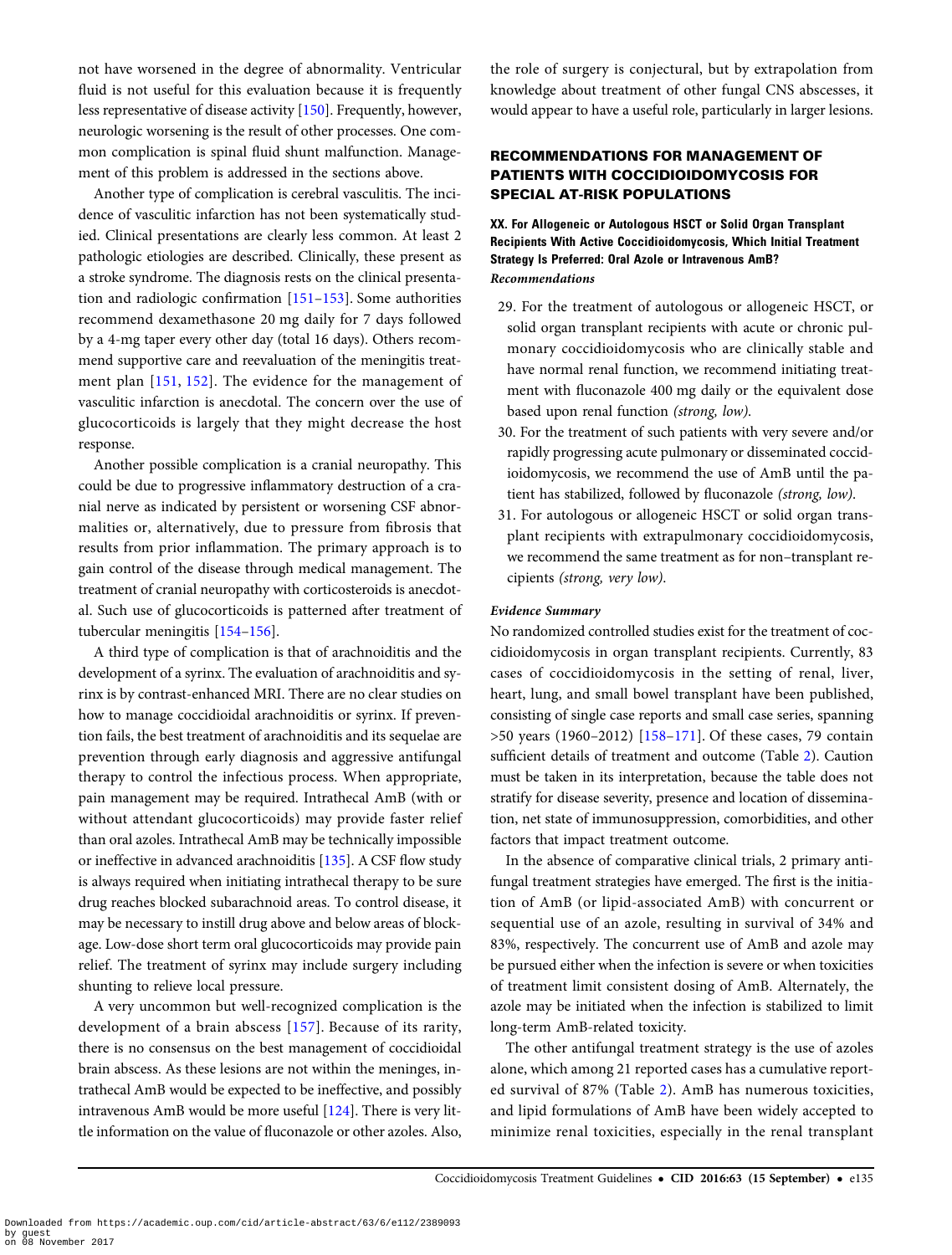<span id="page-24-0"></span>Table 2. Antifungal Treatment and Outcome of 71 Solid Organ Transplant Recipients With Coccidioidomycosis

| Antifungal Treatment Strategy                                      | No.<br>Treated | No.<br>Survived | $\%$<br>Survival |
|--------------------------------------------------------------------|----------------|-----------------|------------------|
| No treatment                                                       | 8              | $\overline{2}$  | 25               |
| AmB alone                                                          | 17             | 5               | 29               |
| AmB with concurrent azole                                          | 9              | 3               | 34               |
| Amphotericin followed by azole                                     | 12             | 10              | 83               |
| AmB plus azole, either sequential or<br>concurrent (not specified) | 5              | 5               | 100              |
| Azole alone                                                        | 15             | 13              | 87               |
| Echinocandin alone                                                 | 1              | $\Omega$        | $\left($         |
| Multiple sequential agents including<br>AmB and azoles             | 3              | 3               | 100              |
| Surgical excision alone                                            |                |                 | 100              |
| Total                                                              | 71             | 42              | 59               |

Abbreviation: AmB, amphotericin B.

population. No trials comparing AmB and lipid-associated AmB have been conducted for the treatment of coccidioidomycosis in transplant recipients. Because AmB has been reserved by some experts for severe or rapidly progressing infection [[60\]](#page-31-0), the poorer survival outcomes tabulated in Table 2 reflect the bias of more severe illness rather than less effective treatment. Conversely, azoles are associated with less overall toxicity, but all azoles interfere with the clearance of calcineurin inhibitors, and the latter require dosage adjustments when initiating azoles to avoid renal toxicity (see below). The available information regarding the optimal use of antifungal treatment in the transplant population is complex for many reasons: (1) Immunosuppression regimens have changed since the introduction of organ transplantation decades ago; (2) there is marked variability in the net state of immunosuppression of the patient at the time of disease presentation; (3) patients had multiple comorbidities and treatments, all of which are uncontrolled; (4) no consistent information regarding the withdrawal or lowered dose of immunosuppression is provided; (5) a spectrum of coccidioidal illnesses are represented, ranging from fulminant and lifethreatening infections to minimally symptomatic disease, which likely influenced the choice of treatment; (6) the duration and doses of treatment are not standardized and some died early in treatment course; (7) the follow-up time is not standardized; (8) the influence of antifungal medication toxicity on outcome is not specified; (9) the introduction and incorporation of azoles in the antifungal treatment armamentarium occurred in the absence of controlled trials; (10) publication bias is likely present; and (11) there are no randomized comparisons.

There are fewer studies or publications for the treatment of coccidioidomycosis in autologous or allogeneic HSCT; to date, among allogeneic HSCT recipients, 15 cases have been published [\[172](#page-33-0)–[174\]](#page-33-0). This paucity of published cases may be

e136 • CID 2016:63 (15 September) • Galgiani et al

explained in part by standard receipt of variable, but often prolonged antifungal prophylaxis. Four of 15 allogeneic HSCT recipients had disseminated coccidioidomycosis, one of which was diagnosed postmortem. Nine of the 15 cases were fatal. Four of 5 were treated with AmB as a single antifungal agent and only the patient with pulmonary coccidioidomycosis survived following a cumulative dose of 1 g AmB deoxycholate. Two other patients received combined AmB and voriconazole (1 of 2 died) and another received sequential AmB and voriconazole (died). Two of 6 patients treated with azoles alone died.

All azoles inhibit cytochrome P 450 3A4 (CYP3A4), the enzyme responsible for the metabolism of many common antirejection medications including the calcineurin inhibitors (cyclosporine and tacrolimus) and sirolimus [[175](#page-33-0)]. Among the azoles, fluconazole is the weakest CYP3A4 inhibitor. Azole-inhibited CYP3A4 function appears to be dose dependent and more pronounced at fluconazole doses of ≥200 mg daily [[176\]](#page-33-0). Cyclosporine, tacrolimus, and sirolimus are all substrates of CYP3A4 and substrates and inhibitors of the active transporter p-glycoprotein, resulting in potentially complex drug interactions in transplant recipients. The addition of azoles to cyclosporine, tacrolimus, or sirolimus commonly leads to elevated serum levels of the antirejection medication; the amount of interaction is influenced by the particular medication used and individual patient variability [[175](#page-33-0)]. Therefore, close therapeutic drug monitoring is a useful adjunctive test to inform the decisions regarding antirejection medication doses. Suggested antirejection dosage reductions in concomitant azole therapies have been published [[175](#page-33-0)].

# XXI. In Such Patients, Should Antirejection Treatment Be Modified or Continued Without Change?

# Recommendation

32. For allogeneic HSCT or solid organ transplant recipients with severe or rapidly progressing coccidioidomycosis, we recommend reduction of immunosuppression (without risking graft-vs-host disease or organ rejection, respectively, whenever possible) until the infection has begun to improve (strong, very low).

#### Evidence Summary

The primary goal of immunosuppression in organ transplantation recipients is the avoidance of allograft rejection, which results from a complex process that includes both cell-mediated and humoral-mediated immunity. Current antirejection treatment achieves immunosuppression by depleting lymphocytes, diverting lymphocyte traffic, or blocking lymphocyte pathways [\[170\]](#page-33-0). The amount of immunosuppression given to prevent rejection declines over time after transplantation, and maintenance doses are used. Increasingly potent immunosuppression combinations have reduced the incidence of allograft rejection, but the susceptibility to opportunistic fungal and other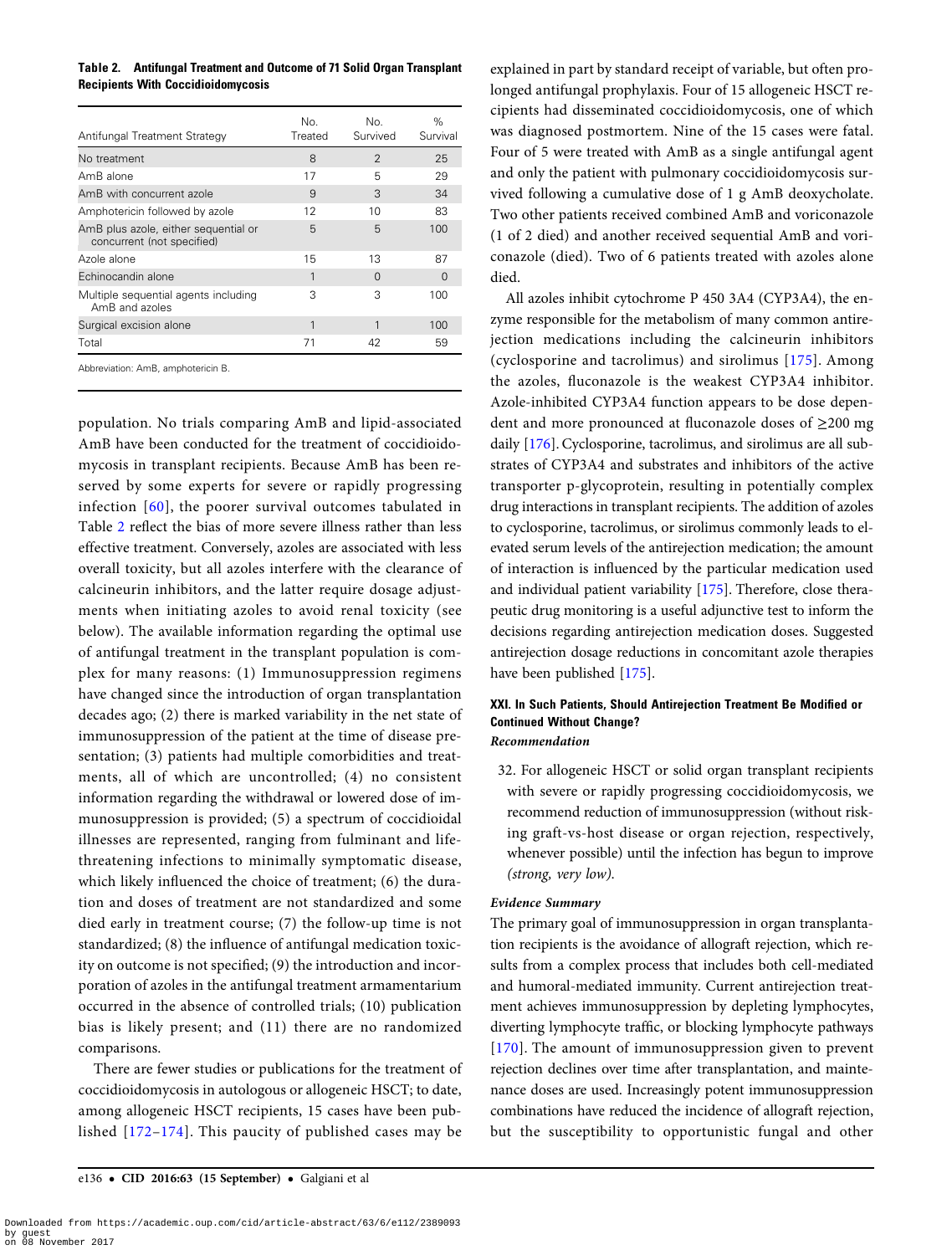infections remains high due to these specific and nonspecific immune impairments [[177,](#page-33-0) [178](#page-33-0)]. The control of active coccidioidomycosis relies on the induction of Th1-associated immune responses, which include processing and presentation of critical antigens by dendritic cells and macrophages, inducing T lymphocytes to produce interferon-γ and other cytokines, which subsequently signal, recruit, and activate effector cells [[179,](#page-33-0) [180](#page-33-0)]. These complex activities are blocked by antirejection therapies [[181](#page-33-0)]. Transplant recipients are thus at increased risk for extrapulmonary dissemination and mortality [\[158,](#page-33-0) [182\]](#page-33-0). There is one case report of a kidney transplant recipient with severe coccidioidomycosis who did not achieve control of his infection with antifungal agents (eg, AmB) alone, but did improve clinically upon withdrawal of immunosuppression [\[183\]](#page-34-0). Impaired lymphocyte responses were documented prior to withdrawal of immunosuppression; complete withdrawal of immunosuppression in conjunction with continued AmB resulted in improved lymphocyte responses and an adequate clinical response [[183\]](#page-34-0). It is the uncontrolled observation of one author that transplant recipients who have severe coccidioidomycosis and who are not responding to antifungal therapy alone may benefit from reduction (without complete withdrawal) of immunosuppression to obtain a favorable outcome of the infection [[182](#page-33-0)].

In the allogeneic HSCT recipients, the goal of immunosuppression is the avoidance or treatment of graft-vs-host disease. There is no information in the literature regarding the experience or efficacy of decreasing the dosage of immunosuppressive agents in these patients when infected with coccidioidomycosis. However, in the absence of such information, for an allogeneic HSCT recipient whose coccidioidomycosis has not responded to antifungal agents, the risks and potential benefits of a reduction in the immunosuppression should be considered.

#### XXII. In HSCT or Solid Organ Transplant Recipients With Active Coccidioidomycosis, Should Antifungal Treatment Be Modified Following Initial Treatment? Recommendation

33. Following initial treatment of active coccidioidomycosis, we recommend that suppressive oral azole treatment be continued to prevent relapsed infection (strong, very low).

#### Evidence Summary

Several authors have published case reports or small case series of relapsed or reactivated coccidioidomycosis (often with extrapulmonary dissemination) after the discontinuation of antifungal treatment [[159,](#page-33-0) [184](#page-34-0)–[187\]](#page-34-0). Although the risk of relapse is not known, in these reports, 2 of 9 [\[188\]](#page-34-0), 2 of 4 [\[27](#page-31-0)], 1 of 4 [[184\]](#page-34-0), and 4 of 4 [[185](#page-34-0)] patients stopped antifungal agents after the resolution of their infection; 6 of the 9 who stopped their prophylaxis relapsed with coccidioidomycosis. Because of this apparent risk of relapse, treatment should be continued indefinitely or until withdrawal of all antirejection medications. Following

complete clinical, radiographic, and serological resolution of uncomplicated pulmonary infection, some authors have continued the suppressive treatment with a lower azole dose [[189\]](#page-34-0) (eg, fluconazole 200 mg daily), which has successfully prevented such relapse in this limited group of patients [\[159](#page-33-0), [182](#page-33-0), [186,](#page-34-0) [188](#page-34-0)]. That said, some members of the guideline committee were strongly opposed to a fluconazole dosage reduction <400 mg daily under any circumstances. There are no data to guide the choice of ongoing suppressive treatment, and medication efficacy, cost, and the patient's tolerance of the medication will need to be considered. For many patients requiring ongoing suppressive treatment, fluconazole is acceptable.

Among allogeneic HSCT recipients, only 7 of 15 published cases survived initial treatment of coccidioidomycosis [\[174](#page-33-0)]. One patient received a cumulative dose of 1 g AmB deoxycholate for pulmonary coccidioidomycosis, and survived. No further suppressive treatment was provided, and no relapsed coccidioidal illness was observed [[190](#page-34-0)]. In contrast, 4 of 5 survivors in a series of 11 HSCT recipients received coccidioidomycosis long-term suppressive antifungal treatment; none of the 5 had a relapse of coccidioidomycosis [\[174\]](#page-33-0).

#### XXIII. For Recipients of Biological Response Modifiers With Active Coccidioidomycosis, Which Treatment Is Preferred: Oral Azole or Intravenous AmB? Recommendation

34. We recommend oral azole therapy for these patients unless their coccidioidomycosis is severe enough that intravenous AmB would otherwise be recommended (refer to sections on pneumonia, soft tissue dissemination, skeletal dissemination, and meningitis) (strong, low).

#### Evidence Summary

BRMs are agents derived from biologic production systems that target and modify key components of the immune system. These include TNF antagonists (infliximab, adalimumab), anti–B-cell therapy (rituximab), interleukin (IL) 1 receptor antagonists (anakinra) and antibodies (canakinumab), IL-6 antibody (tocilizumab), IL-12/IL-23 antibody (ustekinumab), and soluble inhibitors of T-cell activation such as abatacept. Infliximab and adalimumab have been shown not only to inhibit TNF-α, but also to cause apoptosis and cell death of T cells and monocytes [[191](#page-34-0)]. Treatment with BRMs is beneficial in rheumatologic and other autoimmune diseases but is associated with an increased risk of infection including endemic fungal infection. Three retrospective studies reviewed coccidioidomycosis in patients with inflammatory arthritis [[192,](#page-34-0) [193](#page-34-0)]. In the first cohort, 11 of 985 (1%) patients developed symptomatic coccidioidomycosis; the risk of symptomatic coccidioidomycosis in patients treated with infliximab was higher compared to those without infliximab (relative risk, 5.23 [95% confidence interval, 1.54–17.71]; P < .01) [[192](#page-34-0)]. In the second cohort, 16 of 854 (1.9%) patients developed symptomatic coccidioidomycosis; of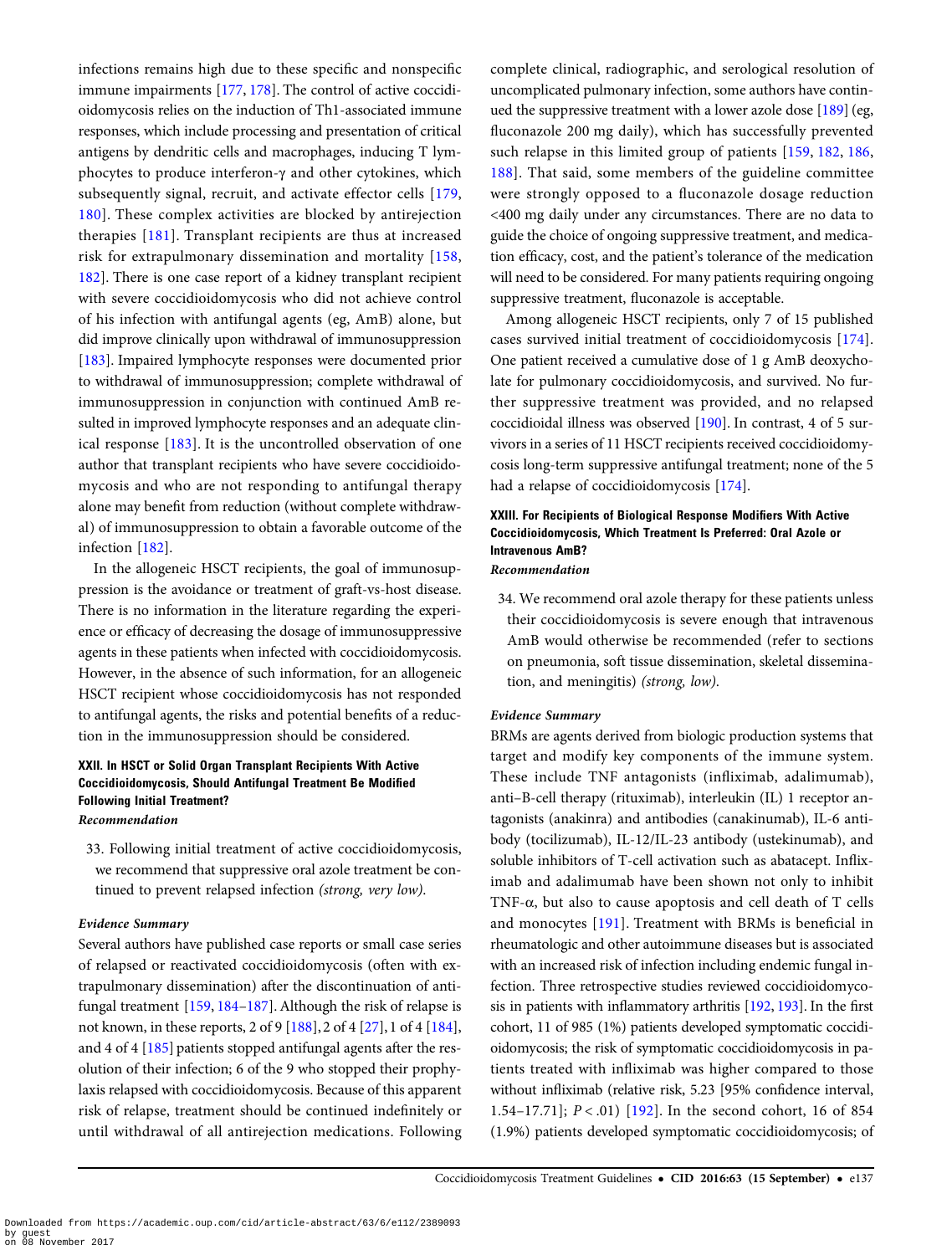121 patients treated with infliximab, the incidence of coccidioidomycosis was 2% and 12% at 1 year and 5 years, respectively [\[193\]](#page-34-0).

A third cohort included 44 patients who developed coccidioidomycosis while taking disease-modifying antirheumatic drugs (methotrexate, azathioprine, or leflunomide) and/or BRM (infliximab, etanercept, adalimumab, or abatacept) for rheumatologic disease. Twenty-nine patients had pulmonary coccidioidomycosis, 9 had disseminated disease, and 6 had positive serologic tests but no symptoms. Most patients had their immunosuppressive medication discontinued at least temporarily, and almost all were treated with antifungal therapy, most commonly fluconazole 400 mg daily, for a median of 12 months. After a median of 30 months of follow-up, 33 (75%) patients had continued or resumed their immunosuppressive therapy, and half of them were no longer taking antifungal therapy. There were no cases of subsequent dissemination or development of severe coccidioidomycosis [[192](#page-34-0)]. Additional evidence is needed on the management of coccidioidomycosis in this population, particularly patients who are asymptomatic with positive serologies. For patients with severe disease who would be candidates for AmB therapy, there is no evidence to suggest the management should be different in this population than in other hosts.

## XXIV. What Is the Preferred Method for Management of Pregnant Women With Coccidioidomycosis and Their Neonates? Recommendations During Pregnancy

- 35. The development of symptomatic coccidioidomycosis during pregnancy should prompt consideration of starting administration of antifungal therapy (strong, moderate). For women who develop initial nonmeningeal coccidioidal infection during pregnancy, their management depends on fetal maturity.
- 36. For women who develop initial nonmeningeal coccidioidal infection during their first trimester of pregnancy, intravenous AmB is recommended (strong, moderate). Other options include no therapy with close monitoring (weak, low), or an azole antifungal after educating the mother regarding potential teratogenicity (weak, low). After the first trimester of pregnancy, an azole antifungal, such fluconazole or itraconazole, can be considered (strong, low). A final alternative would be to administer intravenous AmB throughout pregnancy (weak, moderate).
- 37. For women who develop CM during the first trimester of pregnancy, intrathecal AmB is recommended (strong, moderate). After the first trimester and in cases where disease is diagnosed after the first trimester, an azole antifungal, such as fluconazole or itraconazole, can be prescribed (strong, low).
- 38. Among women with a history of prior coccidioidomycosis who are not currently on therapy, the risk of reactivation is low and antifungal therapy is not recommended (strong, moderate). For such women, close follow-up, including

obtaining coccidioidal serologic testing at the initial visit and every 6–12 weeks throughout pregnancy, should be performed (strong, moderate).

- 39. For women with nonmeningeal coccidioidomycosis on antifungal therapy who become pregnant while infection is in remission, azole antifungal therapy may be discontinued with clinical and serological monitoring every 4–6 weeks to assess for reactivation (weak, low). An alternative to this, especially if the coccidioidal infection is not clearly in remission, is to stop azole antifungal therapy and start intravenous AmB during the first trimester, changing back to an azole antifungal after the first trimester (strong, low).
- 40. For the pregnant woman with CM who is on azole antifungal therapy at the time of pregnancy, azole therapy should be stopped for the first trimester to avoid the risk of teratogenicity (strong, moderate). During this period, one approach is to initiate intrathecal AmB, especially if meningeal signs and symptoms are present (strong, moderate). Azole antifungal therapy may then be restarted during the second trimester (weak, low) or intrathecal AmB continued throughout gestation (weak, low). An alternative approach is to continue azole antifungal therapy throughout, provided that the mother agrees to this approach after being educated regarding the risks and benefits of this strategy (weak, low). A final alternative for the pregnant woman with CM is to stop the azole antifungal, monitor the patient closely during the first trimester, and restart azole antifungal therapy during the second or third trimester (weak, very low). Because of the risk of relapse with this approach, some experts do not recommend it.
- 41. The development of a febrile pulmonary illness during pregnancy in a woman residing in the coccidioidal endemic region or with an appropriate travel history should be evaluated for active coccidioidomycosis, including obtaining a chest radiograph and coccidioidal serology and cultures (strong, moderate).

#### Recommendations for Neonates

- 42. We recommend against coccidioidal serologic tests for infants during the first 3 months of life. Positive tests should be interpreted with caution during the first year of life (strong, moderate).
- 43. Empiric therapy with fluconazole at 6–12 mg/kg daily is recommended for infants suspected of coccidioidomycosis and should be continued until the diagnosis has been ruled out (strong, low).
- 44. Breastfeeding is not recommended for mothers on azole antifungals other than fluconazole (strong, moderate).

#### Evidence Summary

The issues surrounding coccidioidomycosis during pregnancy have recently been reviewed [\[19\]](#page-31-0). Pregnancy has been found to be a major risk factor for the development of symptomatic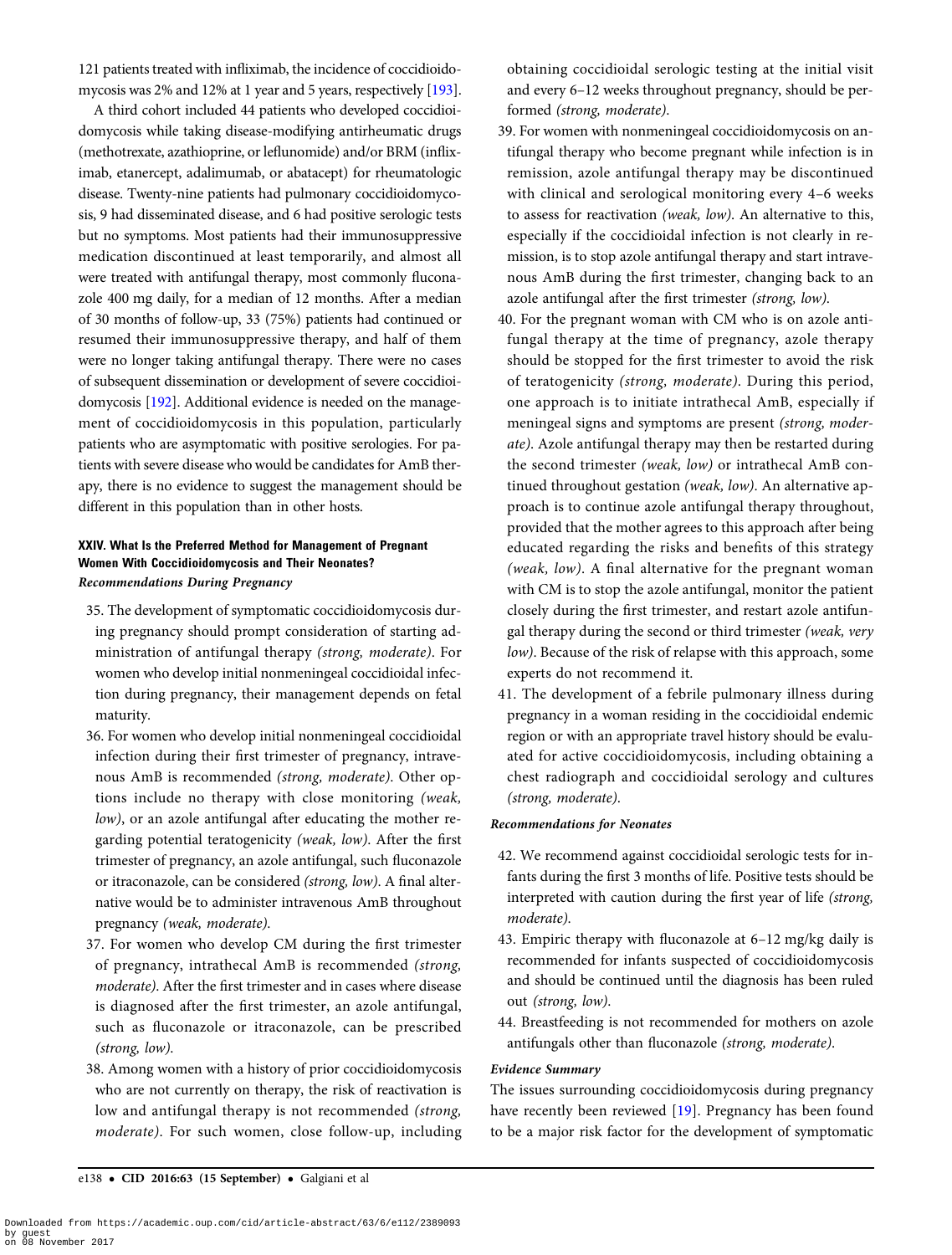and severe coccidioidomycosis. The risk is highest later in pregnancy, particularly the third trimester and immediately postpartum.

The treatment of coccidioidomycosis during pregnancy is complicated by the observation that azole antifungal therapy appears to have been teratogenic in a small number of cases. At least 5 instances of congenital craniosynostosis and skeletal abnormalities have been observed in infants born to mothers receiving high-dose fluconazole early in pregnancy [[194](#page-34-0)]. The US Food and Drug Administration issued a warning in August 2011 that long-term, high doses (400–800 mg/day) of fluconazole could be associated with birth defects in infants whose mothers were treated during the first trimester of pregnancy. The warning does not mention concern for treatment beyond the first trimester. Animal data indicate that these abnormalities may occur with all azole antifungals, particularly voriconazole, and appear during early gestation [\[195](#page-34-0)], so that azole antifungal therapy after the first trimester is likely safe. AmB has been shown to be safe and effective for coccidioidomycosis during pregnancy [[196\]](#page-34-0), but its use is limited by its restriction to intravenous administration and significant toxicity.

Recent studies indicate that there is little or no risk for prematurity or fetal wastage among pregnant mothers with coccidioidomycosis [[197\]](#page-34-0). There are numerous reports of placental infiltration with coccidioidal spherules without subsequent neonatal infection, suggesting that transplacental infection is rare. However, neonates have developed active pulmonary coccidioidomycosis soon after birth. Aspiration of infected amniotic fluid or vaginal secretions is the presumed mechanism of transmission. The development of severe unexplained lower respiratory tract disease or distress in an infant born to a mother who has a diagnosis of active coccidioidomycosis could suggest coccidioidomycosis in the newborn. Positive coccidioidal serology in newborns occurs passively, may not indicate active infection, and may persist up to the first year of life [\[198\]](#page-34-0). The American Academy of Pediatrics has indicated that breastfeeding while receiving fluconazole, but not other currently approved azole antifungals, is likely safe for the newborn [\[199\]](#page-34-0).

# XXV. What Is the Best Way to Manage Coccidioidomycosis in Patients Infected With HIV Infection?

#### Recommendations

- 45. Antifungal prophylaxis is not recommended to prevent coccidioidomycosis in patients infected with HIV living in coccidioidal endemic regions (strong, moderate).
- 46. Antifungal therapy is recommended for all patients with HIV infection with clinical evidence of coccidioidomycosis and a peripheral blood CD4<sup>+</sup> T-lymphocyte count <250 cells/µL (strong, moderate).
- 47. Antifungal therapy should be continued as long as the peripheral CD4<sup>+</sup> T-lymphocyte count remains <250 cells/µL (strong, low).
- 48. For patients with peripheral  $CD4^+$  T-lymphocyte counts ≥250 cells/µL, clinical management of coccidioidomycosis should occur in the same manner as for patients without HIV infection, including discontinuing antifungal therapy in appropriate situations (strong, moderate).
- 49. Within coccidioidal-endemic regions, patients should receive yearly serologic screening and chest radiography for coccidioidomycosis (strong, low).
- 50. Outside coccidioidal-endemic regions, serologic screening is not recommended (strong, moderate).
- 51. Although data are lacking, pediatric patients with HIV infection and coccidioidomycosis should be managed in a manner similar to adult patients (strong, very low).
- 52. Initiation of potent ART should not be delayed because of the concern about coccidioidal immune reconstitution inflammatory syndrome (IRIS) (strong, low).

All the above recommendations are based on the assumption that the patient has been prescribed potent ART, which is strongly encouraged.

#### Evidence Summary

Early in the HIV epidemic, coccidioidomycosis was found to be a major opportunistic infection in the areas of coccidioidal endemicity [[200\]](#page-34-0). Since the advent of potent ART, the incidence of clinically apparent coccidioidal infection and the severity of disease encountered decreased dramatically. This appears to be due directly to immune reconstitution consequent to potent ART [\[201](#page-34-0)]. Prevention of coccidioidomycosis in HIV-infected patients by prophylactic antifungal agents is of little benefit [\[202](#page-34-0)]. A peripheral blood  $CD4^+$  T-lymphocyte count of  $\leq 250$ cells/µL is associated with a lack of coccidioidal cellular immune response and has been associated with a worse outcome, as has a lack of suppression of HIV infection [[200](#page-34-0), [203\]](#page-34-0). Use of potent ART is a critical therapeutic element in the management of HIV-infected patients with coccidioidomycosis. All the azole antifungals have the potential for complex, and possibly bidirectional, interactions with certain antiretroviral agents. Guidance regarding these interactions is provided elsewhere [[204\]](#page-34-0).

Screening for active coccidioidomycosis among patients with HIV infection living in the coccidioidal-endemic region is appropriate on a yearly basis using serology and chest radiography. A positive tube-precipitin or complement-fixation serologic test suggests true infection. For those with a positive serologic test, secondary prophylaxis with antifungal therapy should be considered even in the absence of clinical illness if the peripheral blood  $CD4^+$  T-lymphocyte count is <250 cells/ µL [\[205](#page-34-0)]. Because of the low incidence of coccidioidomycosis outside the endemic region, such screening is not likely to be fruitful.

There is no consensus regarding the management of HIV-infected pediatric patients who live in the coccidioidal-endemic region. The recommended management is based on data derived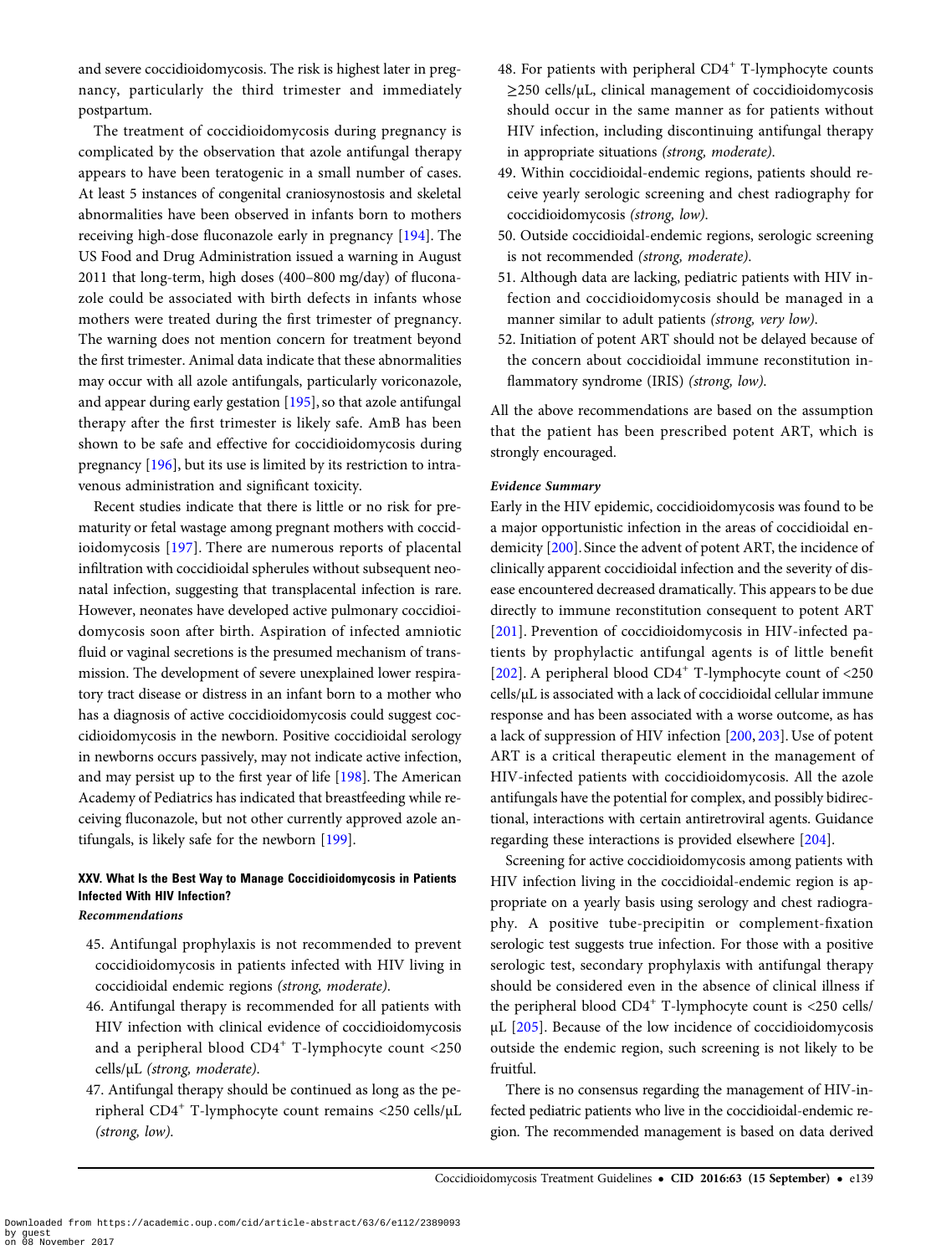from adults [[206\]](#page-34-0). IRIS appears to be rare among HIVinfected patients with coccidioidomycosis [[207](#page-34-0)–[209](#page-34-0)] and should not change the approach to managing a patient with concurrent HIV infection, including deferring the initiation of potent ART.

# RECOMMENDATIONS FOR PREEMPTIVE STRATEGIES FOR COCCIDIOIDOMYCOSIS IN SPECIAL AT-RISK POPULATIONS

# XXVI. For Organ Transplant Recipients Without Active Coccidioidomycosis, Which Primary Prevention Strategy Is Preferred: Observation or Oral Azole?

Recommendation

53. For all patients undergoing organ transplantation in the endemic area without active coccidioidomycosis, we recommend the use of an oral azole (such as fluconazole 200 mg) for 6–12 months (strong, low).

#### Evidence Summary

It has been well established that a history of coccidioidomycosis pretransplantation is associated with a risk of recrudescent disease following organ transplantation [[185\]](#page-34-0). The risk of de novo acquisition of coccidioidomycosis for previously uninfected transplant recipients residing in the endemic area was initially estimated to be low, with only 1 case identified in a series of 72 liver transplant recipients in the endemic area (1.4%) [\[210\]](#page-34-0), and 6 cases among 205 kidney transplant recipients (3%) [[161](#page-33-0)]. In a more recent report from the same center, 12 of 391 (3%) liver transplant recipients who were residents of the endemic area (but had no history or serologic evidence of coccidioidomycosis) developed disease after transplantation. In all these series, seronegative patients with no history of coccidioidomycosis did not receive any antifungal prophylaxis. Analysis of numerous patient and transplant characteristics such as nature of immunosuppression, presence of rejection, comorbidities, and other infections failed to identify risk factors for de novo acquisition of coccidioidomycosis posttransplantation. The authors thus concluded that in the absence of a good way to identify vulnerable patients, posttransplant prophylaxis with fluconazole for programs within the endemic region was justified [\[211](#page-34-0)]. The dosage of oral fluconazole used for the current prophylaxis of seronegative patients is 200 mg daily. This dose is in contrast to the prophylaxis of seropositive (ie, infected) patients undergoing transplantation, where a 400-mg daily dosage is used. The duration of 6–12 months posttransplant was recommended based on the observation that 8 of the 12 cases occurred during the first posttransplant year. No studies have yet reported on the effectiveness of such a strategy.

At the conclusion of the 6- to 12-month posttransplantation prophylaxis period, fluconazole can be stopped. However, because fluconazole administration increases serum levels of calcineurin inhibitors [[175](#page-33-0)], the levels of calcineurin inhibitors will likely drop when fluconazole is discontinued. Therefore, we recommend close monitoring of such levels and dosage adjustment of antirejection medication following the discontinuation of fluconazole.

#### XXVII. For Recipients of Biological Response Modifiers Without Active Coccidioidomycosis, Which Primary Prevention Strategy Is Preferred: Observation or Prophylactic Antifungal Therapy? Recommendation

54. For patients in the endemic area, we recommend screening with Coccidioides serology prior to initiation of biologic response monitor therapy, as well as regular clinical follow-up for new signs and symptoms (strong, very low). We do not recommend regular serologic screening or antifungal prophylaxis in asymptomatic patients taking BRM (strong, very low).

#### Evidence Summary

BRMs such as inhibitors of TNF- $\alpha$  seem to increase the risk of coccidioidomycosis and particularly of disseminated disease [\[13](#page-31-0), [185,](#page-34-0) [193](#page-34-0)]. However, no studies of primary prevention using azoles or other antifungal therapy have been published. Some rheumatologists in the endemic area obtain Coccidioides serologies regularly on patients taking BRM, but the value of this approach has not been formally evaluated. There is some evidence that patients with asymptomatic positive serologies do well, as discussed above [[192\]](#page-34-0).

## MANAGEMENT OF LABORATORY EXPOSURES

Accidental laboratory exposures make Coccidioides the major cause of clinical laboratory-acquired fungal infections [\[212](#page-34-0)]. These infections may occur in laboratories outside endemic areas where the etiologic agent is unexpected in submitted specimens. We emphasize here prevention and an approach to a laboratory accident to minimize the risk of exposure to laboratory staff and staff in adjacent areas.

#### Prevention

There are no randomized trials comparing different procedures that could be undertaken after laboratory exposure. The recommendations that follow are based on expert opinion and consensus, as well as the available literature describing accidental laboratory exposures and relevant animal experiments [[20\]](#page-31-0).

The most important step is preventing such exposures. The primary principle is that no culture of an unknown mold should be opened outside a biological safety cabinet appropriate for containing spore-forming fungi. Coccidioides growth may be visible in 48 hours as gray-white wisps on culture media and later as white- to buff-colored colonies with aerial hyphae. Formation of alternating barrel-shaped arthroconidia can begin as early as within 4 days of initial culture [[213\]](#page-34-0). Healthcare providers who suspect a Coccidioides diagnosis should alert the laboratory to increase the likelihood that proper containment precautions are followed. This is especially important in non

e140 • CID 2016:63 (15 September) • Galgiani et al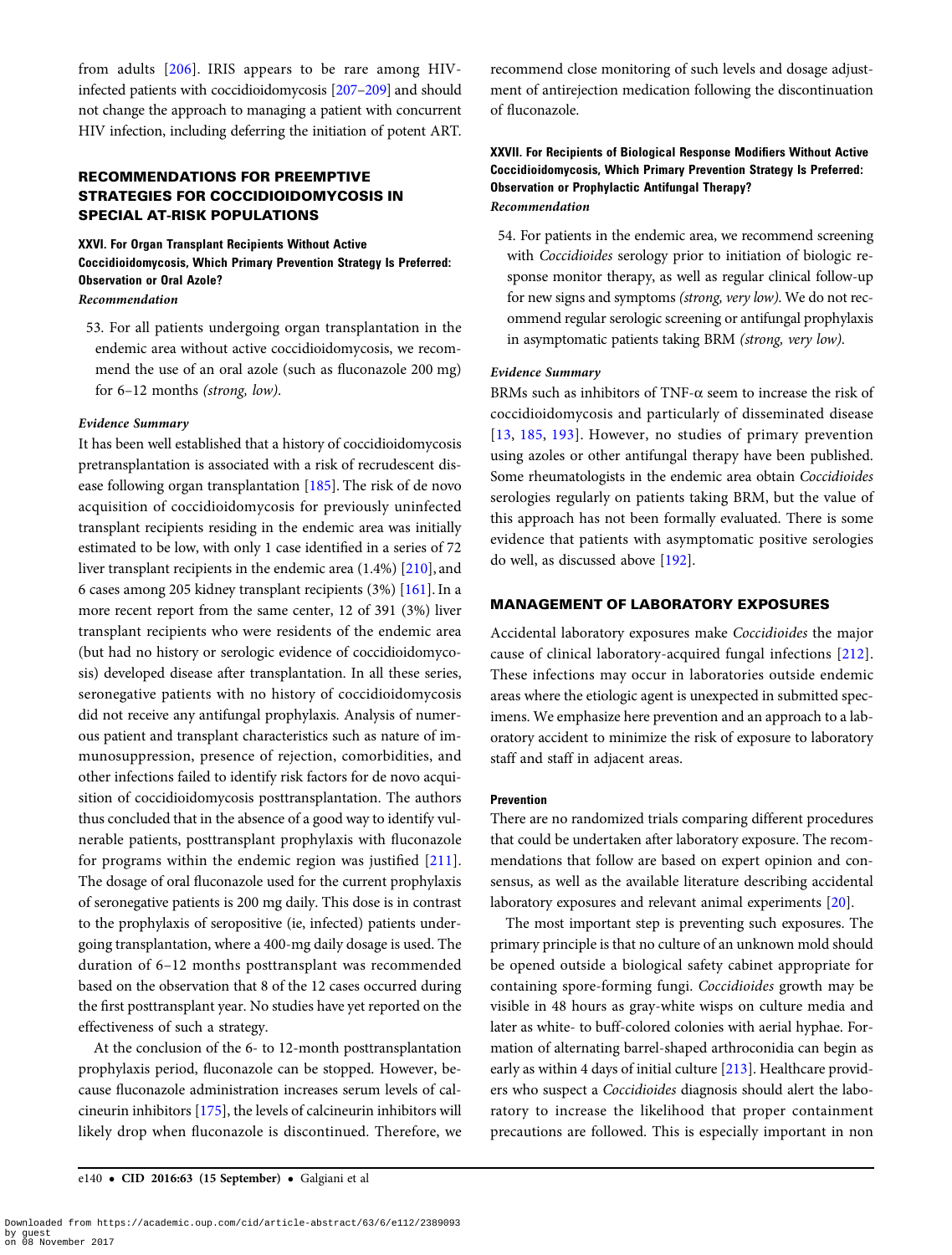Coccidioides-endemic areas where laboratory staff may not suspect the organism.

#### Risk Assessment

Exposures to Coccidioides range over a continuum of risk. For example, lifting the lid momentarily of a Petri dish of a young coccidioidal culture with a single colony of immature hyphae represents a much smaller risk to exposed personnel than breaking a vessel containing a confluent culture with mature arthroconidia. Risk from a specific exposure is on this spectrum, and can be estimated by examination of the culture near the time of the exposure. This examination may have already occurred before the exposure, or may take place after the exposure if the specimen is available and not obliterated with wet toweling. The development of mature arthroconidia, which pose the highest risk of disarticulation and aerosol formation, takes a few days (dependent on the culture temperature and conditions) of mycelial development. If few such structures are visible microscopically on immature hyphae, the risk of the exposure leading to clinically relevant disease is considerably lower. Large numbers of mature arthroconidia usually develop by 7–10 days of culture. At this stage, the arthroconidia are readily dispersed by air currents as gentle as those generated when removing the lid of a Petri dish  $[6]$  $[6]$ . Thus, Coccidioides cultures that have incubated for >7-10 days present the highest risk to laboratory workers after exposure.

#### Initial Steps After an Exposure

If an exposure occurs, personnel should be evacuated immediately to avoid further exposure of additional laboratory personnel to Coccidioides. The laboratory's designated biosafety officer must be notified, and that individual should notify the appropriate public health and governmental officials. If the laboratory is located within a healthcare facility, the infection preventionist for the facility should be notified immediately as well. Doors to the laboratory should be closed and the exposed room set at negative pressure with respect to adjacent rooms or corridors, if that capability exists. If the air system for the laboratory room results in positive pressure with respect to common hallways or other laboratory areas, the system should be shut down immediately.

Any open windows should be closed. If there is a possibility of an air leak from incompletely sealed windows, their margins can be temporarily sealed with tape, preferably from the outside, if possible. Similarly, if there is a possibility of an air leak surrounding doors, their margins can be temporarily sealed with tape from the outside.

If any fans in the room were on, they should be turned off. If the exposure occurred as a result of a spill or breakage, any liquids, broken glass, other solids, or open containers can be covered with towels and flooded with the laboratory's approved sporicidal detergent  $[214]$  $[214]$  $[214]$ . These measures are to allow sufficient time for most airborne arthroconidia to settle; it is best to be cautious and wait 1–2 hours before proceeding with

cleanup after the initial evacuation. Signs should be posted to alert personnel that this is a contaminated area they should not enter.

#### Epidemiological Investigation and Recommendations

The laboratory Biosafety Officer should work with the appropriate public health authorities (and the facility infection preventionist if the laboratory is located within a healthcare facility) to create a line list of individuals exposed. This list should include names, demographic information, contact information, and the type and duration of exposure (according to the information provided in the Risk Assessment section above) for each person exposed [[215](#page-34-0), [216](#page-34-0)].

All exposed persons should undergo baseline testing for coccidioidal antibodies and dermal hypersensitivity to coccidioidal antigens (Spherusol, Nielsen Biosciences, San Diego, California) [\[217\]](#page-34-0). A positive result from either test will indicate prior infection, therefore indicating there is very little or no risk of illness from the current exposure.

#### Management of Exposed Personnel

We recommend that exposed persons have baseline sera obtained promptly and stored for eventual testing for coccidioidal antibody by an experienced laboratory. Currently available commercial coccidioidal skin tests should also be applied [\[81\]](#page-32-0). These results will identify persons with prior exposure and these persons will have a lesser risk.

Some experts recommend that all nonpregnant persons deemed to be exposed should be given a therapeutic dose of either itraconazole or fluconazole (400 mg orally daily, for adults) for 6 weeks, as prophylaxis [\[20](#page-31-0)]. This recommendation to give prophylaxis in the setting of a laboratory exposure relates to the risks of inhaling, at a short distance from a point source, a possibly artificially large inoculum. The benefits of such a prophylactic approach have not been proven. The risks of a short course of azoles are minimal and the expenses are not great. An exposed pregnant female laboratory worker represents a special case, in that azoles are teratogenic and pregnancy is a high-risk situation for coccidioidomycosis. As always, azole treatment needs to take into account potential drug interactions.

#### Follow-up of Exposed Persons

Individuals exposed to Coccidioides species in the laboratory should be followed for a minimum of 6 weeks (which includes the incubation period for coccidioidal infection; 1–4 weeks), and consider extended follow-up for several months thereafter depending on the circumstance (eg, immunosuppression or underlying lung disease in the exposed person). Individuals who develop symptoms consistent with coccidioidomycosis should be evaluated by a clinician and the clinician should be made aware of the possible coccidioidal exposure. This ensures coccidioidomycosis is considered in the differential diagnosis and appropriate diagnostic testing is performed.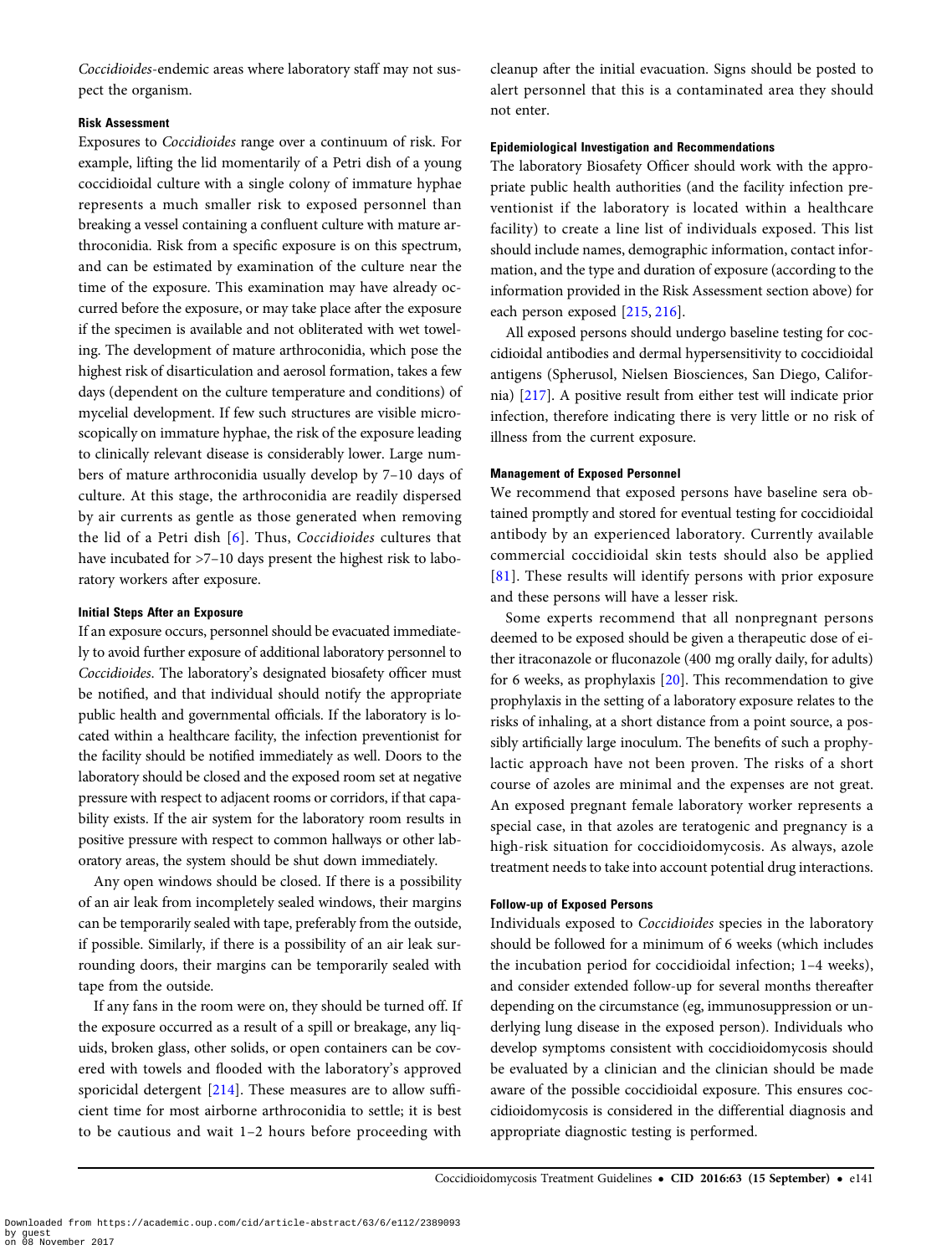<span id="page-30-0"></span>At the end of the 6-week period following exposure (or longer if deemed appropriate), if no illness suspicious for coccidioidomycosis has developed and if baseline coccidioidal IgG and IgM antibody tests and coccidioidal skin tests were negative, these test should be repeated and compared with baseline testing. If there is no evidence of serologic or skin test conversion, prophylaxis can be discontinued with follow-up as appropriate.

#### Environmental Remediation

All surfaces in the room and the outside of objects that are needed for continued use should be thoroughly cleaned with the sporicidal detergent: bleach at a 1:10 dilution of the undiluted commercial product in water, or hydrogen peroxide  $(\geq 6\%)$ [\[214\]](#page-34-0). As with all disinfectants, wetting the affected areas and time of exposure are critical to achieve optimal killing;  $\geq 20$ minutes is recommended, though disinfecting can be extended to sterilization and spore-killing if the time of exposure is extended to 6–10 hours. The personnel performing environmental remediation should wear N95 or other appropriate respirators [[218\]](#page-34-0). These personnel should also wear other appropriate personal protective equipment per facility infection control guidelines. Culture materials and other items present in the laboratory at the time of the exposure should be wetted with sporicide, bagged or placed in a covered bucket, autoclaved, and discarded whenever possible. The same procedure should be used for disposing of cleaning materials when possible. Objects (eg, laboratory materials, mop heads) that can be autoclaved and reused should be bagged or placed in a covered bucket, and autoclaved. If an accident occurred in (or near) a biological safety cabinet, it should be set at negative pressure to the room, and the interior decontaminated using paraformaldehyde fumes [\[219\]](#page-34-0).

#### Extensive Exposures Potentially Involving the Entire Laboratory

Coccidioidal arthroconidia are quite hardy and can survive on inanimate surfaces for a long time. If the exposure incident resulted in a major release of arthroconidia into the laboratory outside of a biological safety cabinet, full decontamination of the (sealed) laboratory may be required using paraformaldehyde or hydrogen peroxide fumes. The primary advantage of hydrogen peroxide is that the residual end product (water), after the vapors dissipate, is nontoxic. Heating paraformaldehyde (optimally at 60%–80% humidity) results in gaseous formaldehyde. With paraformaldehyde, 0.3 g per cubic foot of room air is recommended. Chlorine dioxide gas is available to some centers; it is sporicidal as is chlorine, but does not form toxic chloramines. It is generated from a column, in the room, but is light-sensitive. If formaldehyde or paraformaldehyde has been vaporized, the room should remain sealed for at least 3 hours, and then ventilated for 24 hours before the staff returns.

A review with occupational health, building maintenance personnel, and the infection preventionist (if in a healthcare facility) should be pursued to evaluate the likelihood of exposure to persons not present in the room where the exposure occurred. This evaluation should take into account airflow patterns that may not exhaust directly to the exterior of the building. After a coccidioidal exposure occurs, it is desirable to perform a review of the events, and to review laboratory safety training to prevent future occurrences. A periodic drill to review what each person is to do in case of an exposure is important.

#### The Postexposure Period

During the 6 weeks (which includes the incubation period for coccidioidal infection), and probably for some months thereafter, if the persons given prophylaxis develop fever or cough, they should be evaluated by a clinician who is aware of the possible coccidioidal exposure, so that coccidioidomycosis is considered in the differential diagnosis and to ensure that appropriate diagnostic testing is performed.

At the end of the 6-week period after the exposure, if no illnesses suspicious for coccidioidomycosis have developed, testing for coccidioidal IgG and IgM antibody should again be performed, concurrently with some of the baseline serum, for comparative purposes. If there is no seroconversion, prophylaxis can be stopped.

#### Notes

Acknowledgments. The expert panel expresses its gratitude for thoughtful reviews of an earlier version by Drs Joshua Fierer, Laura Proia, and George Thompson. The panel thanks Vita Washington for her administrative organization, guidance, and preparation of the manuscript.

Financial support. Support for these guidelines was provided by the Infectious Diseases Society of America (IDSA).

Potential conflicts of interest. The following list is a reflection of what has been reported to the IDSA. To provide thorough transparency, the IDSA requires full disclosure of all relationships, regardless of relevancy to the guideline topic. Evaluation of such relationships as potential conflicts of interest (COI) is determined by a review process which includes assessment by the Standards and Practice Guidelines Committee (SPGC) Chair, the SPGC liaison to the development panel and the Board of Directors' liaison to the SPGC, and if necessary, the COI Task Force of the Board. This assessment of disclosed relationships for possible COI will be based on the relative weight of the financial relationship (ie, monetary amount) and the relevance of the relationship (ie, the degree to which an association might reasonably be interpreted by an independent observer as related to the topic or recommendation of consideration). The reader of these guidelines should be mindful of this when the list of disclosures is reviewed. J. N. G. has received research grants from Valley Fever Solutions, P. B. R. has received research grants from BHR Pharmaceuticals LLC. All other authors report no potential conflicts. All authors have submitted the ICMJE Form for Disclosure of Potential Conflicts of Interest. Conflicts that the editors consider relevant to the content of the manuscript have been disclosed.

#### References

- 1. Guyatt GH, Oxman AD, Kunz R, et al. Going from evidence to recommendations. BMJ 2008; 336:1049–51.
- 2. Guyatt GH, Oxman AD, Kunz R, Vist GE, Falck-Ytter Y, Schunemann HJ. What is "quality of evidence" and why is it important to clinicians? BMJ 2008; 336:995–8.
- 3. Jaeschke R, Guyatt GH, Dellinger P, et al. Use of GRADE grid to reach decisions on clinical practice guidelines when consensus is elusive. BMJ 2008; 337:a744.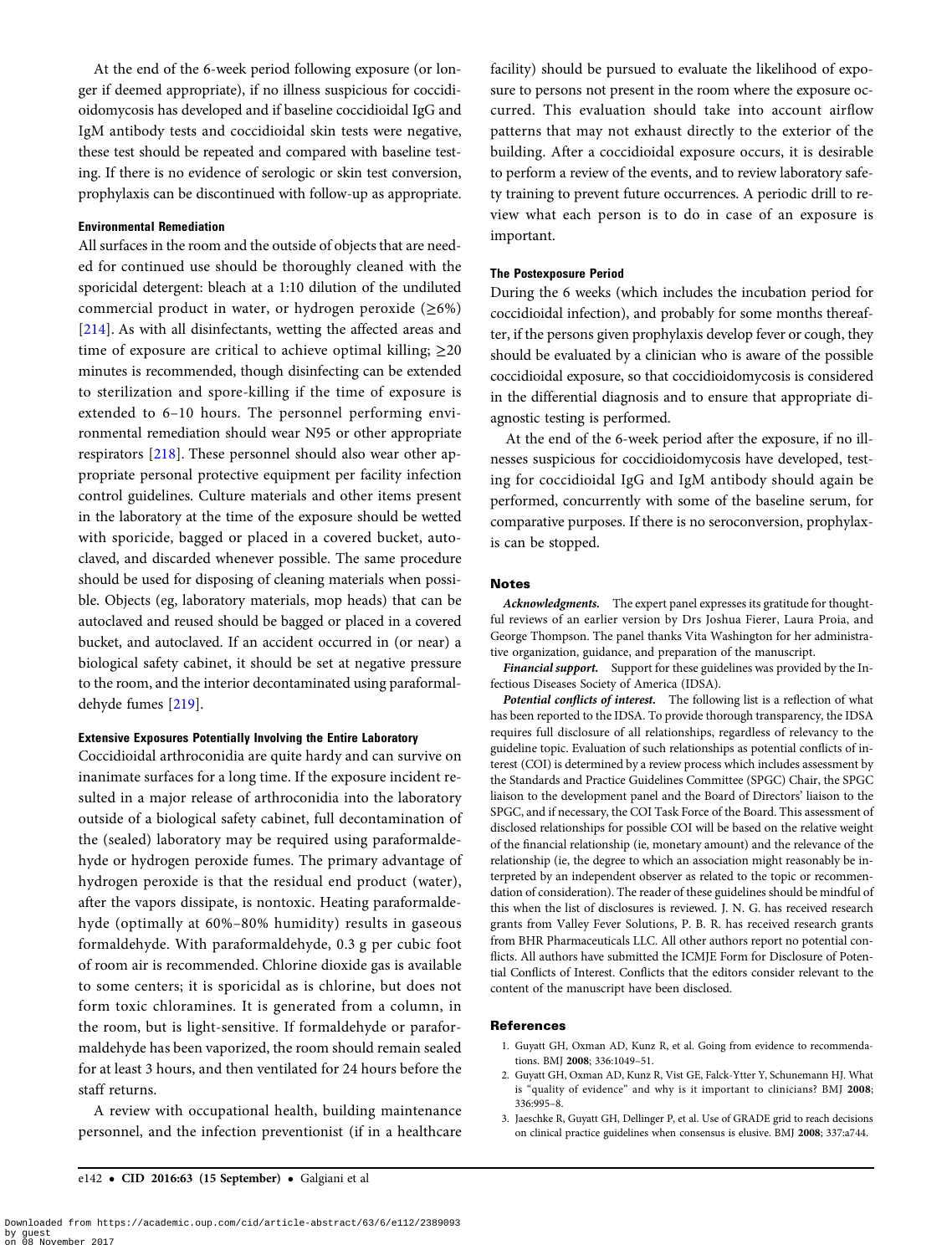- <span id="page-31-0"></span>4. Guyatt GH; US GRADE Network. Approach and implications to rating the quality of evidence and strength of recommendations using the GRADE methodology. Available at: <http://www.gradeworkinggroup.org/>. Accessed 15 July 2015.
- 5. Szeyko LA, Taljanovic MS, Dzioba RB, Rapiejko JL, Adam RD. Vertebral coccidioidomycosis: presentation and multidisciplinary management. Am J Med 2012; 125:304–14.
- 6. Litvintseva AP, Marsden-Haug N, Hurst S, et al. Valley fever: finding new places for an old disease: Coccidioides immitis found in Washington State soil associated with recent human infection. Clin Infect Dis 2014; 60:e1–3.
- 7. Huang JY, Bristow B, Shafir S, Sorvillo F. Coccidioidomycosis-associated deaths, United States, 1990–2008. Emerg Infect Dis 2012; 18:1723–8.
- 8. Centers for Disease Control and Prevention. Increase in reported coccidioidomycosis—United States, 1998–2011. MMWR Morb Mortal Wkly Rep 2013; 62:217–21.
- 9. Tamerius JD, Comrie AC. Coccidioidomycosis incidence in Arizona predicted by seasonal precipitation. PLoS One 2011; 6:e21009.
- 10. Tsang CA, Anderson SM, Imholte SB, et al. Enhanced surveillance of coccidioidomycosis, Arizona, USA, 2007–2008. Emerg Infect Dis 2010; 16:1738–44.
- 11. Cohen IM, Galgiani JN, Potter D, Ogden DA. Coccidioidomycosis in renal replacement therapy. Arch Intern Med 1982; 142:489–94.
- 12. Fish DG, Ampel NM, Galgiani JN, et al. Coccidioidomycosis during human immunodeficiency virus infection. A review of 77 patients. Medicine (Baltimore) 1990; 69:384–91.
- 13. Bergstrom L, Yocum DE, Ampel NM, et al. Increased risk of coccidioidomycosis in patients treated with tumor necrosis factor alpha antagonists. Arthritis Rheum 2004; 50:1959–66.
- 14. Deresinski SC, Stevens DA. Coccidioidomycosis in compromised hosts. Experience at Stanford University Hospital. Medicine (Baltimore) 1974; 54:377–95.
- 15. Sampaio EP, Hsu AP, Pechacek J, et al. Signal transducer and activator of transcription 1 (STAT1) gain-of-function mutations and disseminated coccidioidomycosis and histoplasmosis. J Allergy Clin Immunol 2013; 131:1624–34.
- 16. Vinh DC, Schwartz B, Hsu AP, et al. Interleukin-12 receptor beta1 deficiency predisposing to disseminated coccidioidomycosis. Clin Infect Dis 2011; 52:e99–102.
- 17. Vinh DC, Masannat F, Dzioba RB, Galgiani JN, Holland SM. Refractory disseminated coccidioidomycosis and mycobacteriosis in interferon-gamma receptor 1 deficiency. Clin Infect Dis 2009; 49:e62–e5.
- 18. Powers AE, Bender JM, Kumanovics A, et al. Coccidioides immitis meningitis in a patient with hyperimmunoglobulin E syndrome due to a novel mutation in signal transducer and activator of transcription. Pediatr Infect Dis J 2009; 28:664–6.
- 19. Bercovitch RS, Catanzaro A, Schwartz BS, Pappagianis D, Watts DH, Ampel NM. Coccidioidomycosis during pregnancy: a review and recommendations for management. Clin Infect Dis 2011; 53:363–8.
- 20. Stevens DA, Clemons KV, Levine HB, et al. Expert opinion: what to do when there is *Coccidioides* exposure in a laboratory. Clin Infect Dis 2009; 49:919–23.
- 21. Field MJ, Lohr KN; Institute of Medicine committee to advise the Public Health Service on clinical practice guidelines (1990). Clinical practice guidelines: directions for a new program. Washington, DC: National Academies Press, 1990:52–77.
- 22. Guyatt GH, Oxman AD, Vist GE, et al. GRADE: an emerging consensus on rating quality of evidence and strength of recommendations. BMJ 2008; 336:924–6.
- 23. Nguyen C, Barker BM, Hoover S, et al. Recent advances in our understanding of the environmental, epidemiological, immunological, and clinical dimensions of coccidioidomycosis. Clin Microbiol Rev 2013; 26:505–25.
- 24. Kim MM, Blair JE, Carey EJ, Wu Q, Smilack JD. Coccidioidal pneumonia, Phoenix, Arizona, USA, 2000–2004. Emerg Infect Dis 2009; 15:397–401.
- 25. Valdivia L, Nix D, Wright M, et al. Coccidioidomycosis as a common cause of community-acquired pneumonia. Emerg Infect Dis 2006; 12:958–62.
- 26. Catanzaro A, Cloud GA, Stevens DA, et al. Safety, tolerance, and efficacy of posaconazole therapy in patients with nonmeningeal disseminated or chronic pulmonary coccidioidomycosis. Clin Infect Dis 2007; 45:562–8.
- 27. Galgiani JN, Catanzaro A, Cloud GA, et al. Comparison of oral fluconazole and itraconazole for progressive, nonmeningeal coccidioidomycosis. A randomized, double-blind trial. Mycoses Study Group. Ann Intern Med 2000; 133:676–86.
- 28. Catanzaro A, Galgiani JN, Levine BE, et al. Fluconazole in the treatment of chronic pulmonary and nonmeningeal disseminated coccidioidomycosis. Am J Med 1995; 98:249–56.
- 29. Hostetler JS, Catanzaro A, Stevens DA, et al. Treatment of coccidioidomycosis with SCH 39304. J Med Vet Mycol 1994; 32:105–14.
- 30. Denning DW, Lee JY, Hostetler JS, et al. NIAID Mycoses Study Group multicenter trial of oral itraconazole therapy for invasive aspergillosis. Am J Med 1994; 97:135–44.
- 31. Galgiani JN, Catanzaro A, Cloud GA, et al. Fluconazole therapy for coccidioidal meningitis. The NIAID-Mycoses Study Group. Ann Intern Med 1993; 119:28–35.
- 32. Graybill JR, Stevens DA, Galgiani JN, Dismukes WE, Cloud GA; NAIAD Mycoses Study Group. Itraconazole treatment of coccidioidomycosis. Am J Med 1990; 89:282–90.
- 33. Tucker RM, Denning DW, Arathoon EG, Rinaldi MG, Stevens DA. Itraconazole therapy for nonmeningeal coccidioidomycosis: clinical and laboratory observations. J Am Acad Dermatol 1990; 23(suppl):593–601.
- 34. Tucker RM, Denning DW, Dupont B, Stevens DA. Itraconazole therapy for chronic coccidioidal meningitis. Ann Intern Med 1990; 112:108–12.
- 35. Huntington R Jr. Diagnostic and biologic implications of the histopathology of coccidioidomycosis. PHS Pub. No. 575. In: ProcSymposium on Coccidioidomycosis, Phoenix, AZ, 1957:36–46.
- 36. Echols RM, Palmer DL, Long GW. Tissue eosinophilia in human coccidioidomycosis. Rev Infect Dis 1982; 4:656–64.
- 37. Hernandez JL, Echevarria S, Garcia-Valtuille A, Mazorra F, Salesa R. Atypical coccidioidomycosis in an AIDS patient successfully treated with fluconazole. Eur J Clin Microbiol Infect Dis 1997; 16:592–4.
- 38. Ampel NM, Giblin A, Mourani JP, Galgiani JN. Factors and outcomes associated with the decision to treat primary pulmonary coccidioidomycosis. Clin Infect Dis 2009; 48:172–8.
- 39. Crum NF, Lederman ER, Stafford CM, Parrish JS, Wallace MR. Coccidioidomycosis: a descriptive survey of a reemerging disease. Clinical characteristics and current controversies. Medicine (Baltimore) 2004; 83:149–75.
- Wieden MA, Lundergan LL, Blum J, et al. Detection of coccidioidal antibodies by 33-kDa spherule antigen, Coccidioides EIA, and standard serologic tests in sera from patients evaluated for coccidioidomycosis. J Infect Dis 1996; 173:1273–7.
- 41. Hector RF, Rutherford GW, Tsang CA, et al. Public health impact of coccidioidomycosis in California and Arizona. Int J Environ Res Public Health 2011; 8:1150–73.
- 42. Khan S, Sunenshine RH, Saubolle M. Multi-center laboratory investigation of coccidioidomycosis EIA reproducibility in patients with confirmed disease and controls [abstract]. In: Proceedings of the 58th Annual Coccidioidomycosis Study Group, Phoenix, AZ, 2014:44.
- 43. Blair JE, Currier JT. Significance of isolated positive IgM serologic results by enzyme immunoassay for coccidioidomycosis. Mycopathologia 2008; 166:77–82.
- 44. Kuberski T, Herrig J, Pappagianis D. False-positive IgM serology in coccidioidomycosis. J Clin Microbiol 2010; 48:2047–9.
- 45. Pappagianis D, Zimmer BL. Serology of coccidioidomycosis. Clin Microbiol Rev 1990; 3:247–68.
- 46. Saubolle MA, McKellar PP, Sussland D. Epidemiologic, clinical, and diagnostic aspects of coccidioidomycosis. J Clin Microbiol 2007; 45:26–30.
- 47. Vucicevic D, Blair JE, Binnicker MJ, et al. The utility of Coccidioides polymerase chain reaction testing in the clinical setting. Mycopathologia 2010; 170:345–51.
- 48. Durkin M, Estok L, Hospenthal D, et al. Detection of Coccidioides antigenemia following dissociation of immune complexes. Clin Vaccine Immunol 2009; 16:1453–6.
- 49. Moran A, Pillay K, Becker DJ, Acerini CL. Management of cystic fibrosis-related diabetes in children and adolescents. Pediatr Diabetes 2014; 15(suppl 20):65–76.
- 50. Kassis C, Zaidi S, Kuberski T, et al. Role of Coccidioides antigen testing in the cerebrospinal fluid for the diagnosis of coccidioidal meningitis. Clin Infect Dis 2015; 61:1521–6.
- 51. Possession, use, and transfer of select agents and toxins; biennial review. Final rule. Fed Regist 2012; 77:61083–15.
- 52. Thompson G III, Wang S, Bercovitch R, et al. Routine CSF analysis in coccidioidomycosis is not required. PLoS One 2013; 8:e64249.
- 53. Dickson EC, Gifford MA. Coccidioides infection (coccidioidomycosis). II. The primary type of infection. Arch Intern Med 1938; 62:853–71.
- 54. Willett FM, Weiss A. Coccidioidomycosis in southern California; report of a new endemic area with a review of 100 cases. Ann Intern Med 1945; 23:349–75.
- 55. Goldstein DM, McDonald JB. Primary pulmonary coccidioidomycosis; followup of 75 cases, with 10 more cases from a new endemic area. JAMA 1944; 124:557–61.
- 56. Smith CE. Coccidioidomycosis. Med Clin North Am 1943; 27:790–807.
- 57. Drutz DJ, Catanzaro A. Coccidioidomycosis. Part II. Am Rev Respir Dis 1978; 117:727–71.
- 58. Einstein HE, Johnson RH. Coccidioidomycosis: new aspects of epidemiology and therapy. Clin Infect Dis 1993; 16:349–56.
- 59. Stevens DA. Current concepts: coccidioidomycosis. N Engl J Med 1995; 332:1077–82.
- 60. Galgiani JN, Ampel NM, Blair JE, et al. Coccidioidomycosis. Clin Infect Dis 2005; 41:1217–23.
- 61. Kerrick SS, Lundergan LL, Galgiani JN. Coccidioidomycosis at a university health service. Am Rev Respir Dis 1985; 131:100–2.
- 62. Galgiani JN. Coccidioidomycosis: changing perceptions and creating opportunities for its control. Ann N Y Acad Sci 2007; 1111:1–18.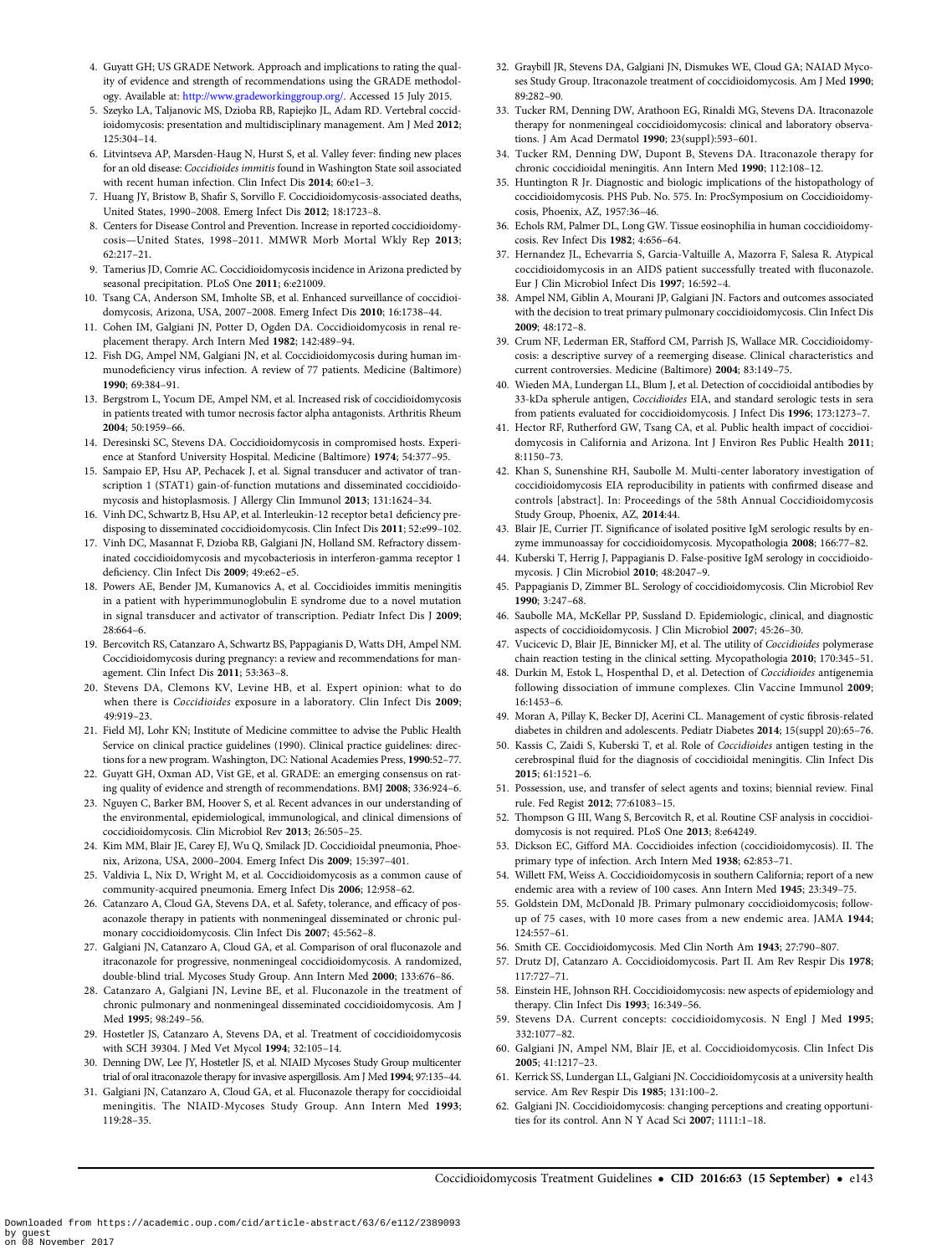- <span id="page-32-0"></span>63. Blair JE, Chang YH, Cheng MR, et al. Characteristics of patients with mild to moderate primary pulmonary coccidioidomycosis. Emerg Infect Dis 2014; 20:983–90.
- 64. Thompson GR III, Lunetta JM, Johnson SM, et al. Early treatment with fluconazole may abrogate the development of IgG antibodies in coccidioidomycosis. Clin Infect Dis 2011; 53:e20–4.
- 65. Rosenstein NE, Emery KW, Werner SB, et al. Risk factors for severe pulmonary and disseminated coccidioidomycosis: Kern County, California, 1995–1996. Clin Infect Dis 2001; 32:708–15.
- 66. Flaherman VJ, Hector R, Rutherford GW. Estimating severe coccidioidomycosis in California. Emerg Infect Dis 2007; 13:1087–90.
- 67. Santelli AC, Blair JE, Roust LR. Coccidioidomycosis in patients with diabetes mellitus. Am J Med 2006; 119:964–9.
- 68. Gray GC, Fogle EF, Albright KL. Risk factors for primary pulmonary coccidioidomycosis hospitalizations among United States Navy and Marine Corps personnel, 1981–1994. Am J Trop Med Hyg 1998; 58:309–12.
- 69. Blair JE, Mayer AP, Currier J, Files JA, Wu Q. Coccidioidomycosis in elderly persons. Clin Infect Dis 2008; 47:1513–8.
- 70. Ruddy BE, Mayer AP, Ko MG, et al. Coccidioidomycosis in African Americans. Mayo Clin Proc 2011; 86:63–9.
- 71. Sakata KK, Grys TE, Chang YH, Vikram HR, Blair JE. Serum procalcitonin levels in patients with primary pulmonary coccidioidomycosis. Ann Am Thorac Soc 2014; 11:1239–43.
- 72. Ost DE, Gould MK. Decision making in patients with pulmonary nodules. Am J Respir Crit Care Med 2012; 185:363–72.
- 73. Smith CE, Beard RR, Whiting EG, Rosenberger HG. Varieties of coccidioidal infection in relation to the epidemiology and control of the disease. Am J Public Health 1946; 36:1394–402.
- 74. Khan A. ACR appropriateness criteria on solitary pulmonary nodule. J Am Coll Radiol 2007; 4:152–5.
- 75. Gould MK, Fletcher J, Iannettoni MD, et al. Evaluation of patients with pulmonary nodules: when is it lung cancer? ACCP evidence-based clinical practice guidelines (2nd edition). Chest 2007; 132(3 suppl): 108S–30S.
- 76. Libby DM, Henschke CI, Yankelevitz DF. The solitary pulmonary nodule: update 1995. Am J Med 1995; 99:491–6.
- 77. Vansteenkiste JF, Stroobants SS. PET scan in lung cancer: current recommendations and innovation. J Thorac Oncol 2006; 1:71–3.
- 78. Deppen S, Putnam JB Jr, Andrade G, et al. Accuracy of FDG-PET to diagnose lung cancer in a region of endemic granulomatous disease. The Ann Thorac Surg 2011; 92:428–32; discussion 33.
- 79. Sebro R, Aparici CM, Hernandez-Pampaloni M. FDG PET/CT evaluation of pathologically proven pulmonary lesions in an area of high endemic granulomatous disease. Ann Nucl Med 2013; 27:400–5.
- 80. Forseth J, Rohwedder JJ, Levine BE, Saubolle MA, Experience with needle biopsy for coccidioidal lung nodules. Arch Intern Med 1986; 146:319–20.
- 81. Wack EE, Ampel NM, Sunenshine RH, Galgiani JN. The return of delayed-type hypersensitivity skin testing for coccidioidomycosis. Clin Infect Dis 2015; 61:787–91.
- 82. Freedman SI, Ang EP, Haley RS. Identification of coccidioidomycosis of the lung by fine needle aspiration biopsy. Acta Cytol 1986; 30:420–4.
- 83. Raab SS, Silverman JF, Zimmerman KG. Fine-needle aspiration biopsy of pulmonary coccidioidomycosis. Am J Clin Pathol 1993; 99:582–7.
- 84. Smith CE, Beard RR, Saito MT. Pathogenesis of coccidioidomycosis with special reference to pulmonary cavitation. Ann Intern Med 1948; 29:623–55.
- 85. Birsner JW. The roentgen aspects of five hundred cases of pulmonary coccidioidomycosis. Am J Roentgenol Rad Ther 1954; 72:556–73.
- 86. Winn RE, Johnson R, Galgiani JN, Butler C, Pluss J. Cavitary coccidioidomycosis with fungus ball formation: diagnosis by fiberoptic bronchoscopy with coexistence of hyphae and spherules. Chest 1994; 105:412–6.
- 87. Hwang HG, Lee HS, Choi JS, Seo KH, Kim YH, Na JO. Risk factors influencing rebleeding after bronchial artery embolization on the management of hemoptysis associated with pulmonary tuberculosis. Tuberc Respir Dis 2013; 74:111–9.
- 88. Ashfaq A, Vikram HR, Blair JE, Jaroszewski DE. Video-assisted thoracoscopic surgery for patients with pulmonary coccidioidomycosis. J Thorac Cardiovasc Surg 2014; 148:1217–23.
- 89. Hyde L, Holman DC. Coccidioidal spontaneous pneumothorax. Ann Intern Med 1957; 47:1234–42.
- 90. Haber K, Freundlich IM. Spontaneous pneumothorax with unusual manifestations. Chest 1974; 65:675–6.
- 91. Bayer AS, Yoshikawa TT, Galpin JE, Guze LB. Unusual syndromes of coccidioidomycosis: diagnostic and therapeutic considerations. Medicine 1976; 55:131–52.
- 92. Cunningham RT, Einstein H. Coccidioidal pulmonary cavities with rupture. J Thorac Cardiovasc Surg 1982; 84:172–7.
- 93. Dolan MJ, Lattuada CP, Melcher GP, et al. Coccidioides immitis presenting as a mycelial pathogen with empyema and hydropneumothorax. J Med Vet Mycol 1992; 30:249–55.
- 94. Utley JR. Completion pneumonectomy and thoracoplasty for bronchopleural fistula and fungal empyema. Ann Thorac Surg 1993; 55:672–6.
- 95. Takamura M, Stark P. Diagnostic case study: coccidioidomycosis: pleural involvement. Semin Respir Infect 2001; 16:280–5.
- 96. Youssef SS, Ramu V, Sarubbi FA. Unusual case of pyopneumothorax in Tennessee. South Med J 2005; 98:1139–41.
- 97. Crum-Cianflone NF, Truett AA, Teneza-Mora N, et al. Unusual presentations of coccidioidomycosis: a case series and review of the literature. Medicine (Baltimore) 2006; 85:263–77.
- 98. Jaroszewski DE, Halabi WJ, Blair JE, et al. Surgery for pulmonary coccidioidomycosis: a 10-year experience. Ann Thorac Surg 2009; 88:1765–72.
- 99. Limper AH, Knox KS, Sarosi GA, et al. An official American Thoracic Society statement: treatment of fungal infections in adult pulmonary and critical care patients. Am J Respir Crit Care Med 2011; 183:96–128.
- 100. Blair JE. State-of-the-art treatment of coccidioidomycosis: skin and soft-tissue infections. Ann N Y Acad Sci 2007; 1111:411–21.
- 101. Anstead GM, Corcoran G, Lewis J, Berg D, Graybill JR. Refractory coccidioidomycosis treated with posaconazole. Clin Infect Dis 2005; 40:1770–6.
- 102. Stevens DA, Rendon A, Gaona-Flores V, et al. Posaconazole therapy for chronic refractory coccidioidomycosis. Chest 2007; 132:952–8.
- 103. Kim MM, Vikram HR, Kusne S, Seville MT, Blair JE. Treatment of refractory coccidioidomycosis with voriconazole or posaconazole. Clin Infect Dis 2011; 53:1060–6.
- 104. Martirosyan NL, Skoch JM, Zaninovich O, Zoccali C, Galgiani JN, Baaj AA. A paradigm for the evaluation and management of spinal coccidioidomycosis. Surg Neurol Int 2015; 6:9.
- 105. Bried JM, Galgiani JN. Coccidioides immitis infections in bones and joints. Clin Orthop Relat Res 1986; 211:235–43.
- 106. Kushwaha VP, Shaw BA, Gerardi JA, Oppenheim WL. Musculoskeletal coccidioidomycosis: a review of 25 cases. Clin Orthop 1996; 332:190–9.
- 107. Herron LD, Kissel P, Smilovitz D. Treatment of coccidioidal spinal infection: experience in 16 cases. J Spinal Disord 1997; 10:215–22.
- 108. Wrobel CJ, Chappell ET, Taylor W. Clinical presentation, radiological findings, and treatment results of coccidioidomycosis involving the spine: report on 23 cases. J Neurosurg 2001; 95(1 suppl): 33–9.
- 109. Blair JE. State-of-the-art treatment of coccidioidomycosis: skeletal infections. Ann N Y Acad Sci 2007; 1111:422–33.
- 110. Eller JL, Siebert PE. Sclerotic vertebral bodies: an unusual manifestation of disseminated coccidioidomycosis. Radiology 1969; 93:1099–100.
- 111. Dalinka MK, Dinnenberg S, Greendyk WH, Hopkins R. Roentgenographic features of osseous coccidioidomycosis and differential diagnosis. J Bone Joint Surg Am 1971; 53:1157–64.
- 112. Winter WG Jr, Larson RK, Zettas JP, Libke R. Coccidioidal spondylitis. J Bone Joint Surg Am 1978; 60:240–4.
- 113. de Clercq LD, Chole RA. Retropharyngeal abscess in the adult. Otolaryngol Head Neck Surg (1979) 1980; 88:684–9.
- 114. Jackson FE, Kent D, Clare F. Quadriplegia caused by involvement of cervical spine with Coccidioides immitis. Symptomatic cure after operation and amphotericin-B treatment. J Neurosurg 1964; 21:512–5.
- 115. Delaney P, Niemann B. Spinal cord compression by Coccidioides immitis abscess. Arch Neurol 1982; 39:255–6.
- 116. Dalinka MK, Greendyke WH. The spinal manifestations of coccidioidomycosis. J Can Assoc Radiol 1971; 22:93–9.
- 117. Zeppa MA, Laorr A, Greenspan A, McGahan JP, Steinbach LS. Skeletal coccidioidomycosis: imaging findings in 19 patients. Skeletal Radiol 1996; 25:337–43.
- 118. Olson EM, Duberg AC, Herron LD, Kissel P, Smilovitz D. Coccidioidal spondylitis: MR findings in 15 patients. AJR Am J Roentgenol 1998; 171:785–9.
- 119. Wrobel CJ, Meyer S, Johnson RH, Hesselink JR. MR findings in acute and chronic coccidioidomycosis meningitis. AJNR Am J Neuroradiol 1992; 13:1241–5.
- 120. Vincent T, Galgiani JN, Huppert M, Salkin D. The natural history of coccidioidal meningitis: VA–Armed Forces cooperative studies, 1955–1958. Clin Infect Dis 1993; 16:247–54.
- 121. Einstein HE, Holeman CW Jr, Sandidge LL, Holden DH. Coccidioidal meningitis. The use of amphotericin B in treatment. Calif Med 1961; 94:339–43.
- 122. Winn WA. The treatment of coccidioidal meningitis. The use of amphotericin B in a group of 25 patients. Calif Med 1964; 101:78–89.
- 123. Johnson RH, Brown JF Jr, Holeman CW, Helvie SJ, Einstein HE. Coccidioidal meningitis: a 25-year experience with 194 patients. In: Einstein HE, Catanzaro A, eds. In: Proceedings of the 4th International Conference on Coccidioidomycosis. Washington DC: National Foundation for Infectous Diseases, 1985:411–21.

e144 • CID 2016:63 (15 September) • Galgiani et al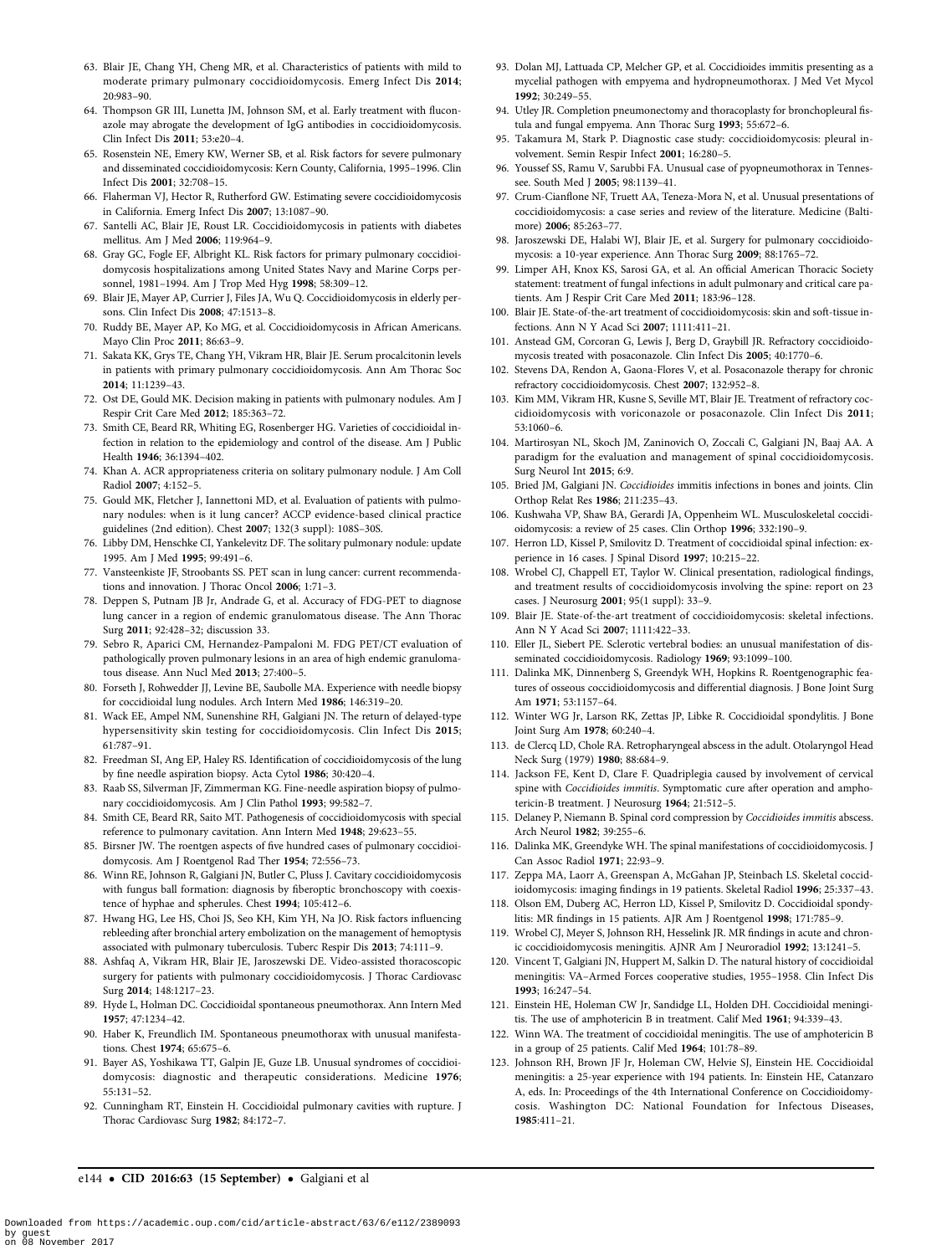- <span id="page-33-0"></span>124. Drake KW, Adam RD. Coccidioidal meningitis and brain abscesses: analysis of 71 cases at a referral center. Neurology 2009; 73:1780–6.
- 125. Johnson RH, Einstein HE. Coccidioidal meningitis. Clin Infect Dis 2006;  $42.103 - 7$
- 126. Ragland AS, Arsura EL, Ismail Y, Johnson R. Eosinophilic pleocytosis in coccidioidal meningitis: frequency and significance. Am J Med 1993; 95:154–7.
- 127. Harrison HR, Galgiani JN, Reynolds AF Jr, Sprunger LW, Friedman AD. Amphotericin B and imidazole therapy for coccidoidal meningitis in children. Pediatr Infect Dis 1983; 2:216–21.
- 128. Arsura EL, Johnson R, Penrose J, et al. Neuroimaging as a guide to predict outcomes for patients with coccidioidal meningitis. Clin Infect Dis 2005; 40:624–7.
- 129. Mathisen G, Shelub A, Truong J, Wigen C. Coccidioidal meningitis: clinical presentation and management in the fluconazole era. Medicine (Baltimore) 2010; 89:251–84.
- 130. Kamberi P, Sobel RA, Clemons KV, et al. Comparison of itraconazole and fluconazole treatments in a murine model of coccidioidal meningitis. Antimicrob Agents Chemother 2007; 51:998–1003.
- 131. Allendoerfer R, Yates RR, Sun SH, Graybill JR. Comparison of amphotericin B lipid complex with amphotericin B and SCH 39304 in the treatment of murine coccidioidal meningitis. J Med Vet Mycol 1992; 30:377–84.
- 132. Clemons KV, Sobel RA, Williams PL, Pappagianis D, Stevens DA. Efficacy of intravenous liposomal amphotericin B (AmBisome) against coccidioidal meningitis in rabbits. Antimicrob Agents Chemother 2002; 46:2420–6.
- 133. Clemons KV, Capilla J, Sobel RA, Martinez M, Tong AJ, Stevens DA. Comparative efficacies of lipid-complexed amphotericin B and liposomal amphotericin B against coccidioidal meningitis in rabbits. Antimicrob Agents Chemother 2009; 53:1858–62.
- 134. Berry CD, Stevens DA, Hassid EI, Pappagianis D, Happs EL, Sahrakar K. A new method for the treatment of chronic fungal meningitis: continuous infusion into the cerebrospinal fluid for coccidioidal meningitis. Am J Med Sci 2009; 338:79–82.
- 135. Stevens DA, Shatsky SA. Intrathecal amphotericin in the management of coccidioidal meningitis. Semin Respir Infect 2001; 16:263–9.
- 136. Dewsnup DH, Galgiani JN, Graybill JR, et al. Is it ever safe to stop azole therapy for Coccidioides immitis meningitis? Ann Intern Med 1996; 124:305–10.
- 137. Cortez KJ, Walsh TJ, Bennett JE. Successful treatment of coccidioidal meningitis with voriconazole. Clin Infect Dis 2003; 36:1619–22.
- 138. Proia LA, Tenorio AR. Successful use of voriconazole for treatment of Coccidioides meningitis. Antimicrob Agents Chemother 2004; 48:2341.
- 139. Schein R, Homans J, Larsen RA, Neely M. Posaconazole for chronic refractory coccidioidal meningitis. Clin Infect Dis 2011; 53:1252–4.
- 140. Kraft WK, Chang PS, van Iersel ML, Waskin H, Krishna G, Kersemaekers WM. Posaconazole tablet pharmacokinetics: lack of effect of concomitant medications altering gastric pH and gastric motility in healthy subjects. Antimicrob Agents Chemother 2014; 58:4020–5.
- 141. Krishna G, Ma L, Martinho M, O'Mara E. Single-dose phase I study to evaluate the pharmacokinetics of posaconazole in new tablet and capsule formulations relative to oral suspension. Antimicrob Agents Chemother 2012; 56:4196–201.
- 142. Perfect JR, Dismukes WE, Dromer F, et al. Clinical practice guidelines for the management of cryptococcal disease: 2010 update by the Infectious Diseases Society of America. Clin Infect Dis 2010; 50:291–322.
- 143. Romeo JH, Rice LB, McQuarrie IG. Hydrocephalus in coccidioidal meningitis: case report and review of the literature. Neurosurgery 2000; 47:773–7.
- 144. Dublin AB, Phillips HE. Computed tomography of disseminated cerebral coccidioidomycosis. Radiology 1980; 135:361–8.
- 145. Mischel PS, Vinters HV. Coccidioidomycosis of the central nervous system: neuropathological and vasculopathic manifestations and clinical correlates. Clin Infect Dis 1995; 20:400–5.
- 146. Bouza E, Dreyer JS, Hewitt WL, Meyer RD. Coccidioidal meningitis. An analysis of thirty-one cases and review of the literature. Medicine 1981; 60:139–72.
- 147. James HE, Walsh JW, Wilson HD, Connor JD, Bean JR, Tibbs PA. Prospective randomized study of therapy in cerebrospinal fluid shunt infection. Neurosurgery 1980; 7:459–63.
- 148. Hardesty DA, Ramey W, Afrasiabi M, et al. Patient outcomes and surgical complications in coccidioidomycosis-related hydrocephalus: an institutional review. J Neurosurg 2014; 121:1–5.
- 149. Little AS, Zabramski JM, Nakaji P. Simplified aqueductal stenting for isolated fourth ventricle using a small-caliber flexible endoscope in a patient with neurococcidiomycosis: technical case report. Neurosurgery 2010; 66(6 suppl operative): 373–4.
- 150. Goldstein E, Winship MJ, Pappagianis D. Ventricular fluid and the management of coccidioidal meningitis. Ann Intern Med 1972; 77:243–6.
- 151. Williams PL. Vasculitic complications associated with coccidioidal meningitis. Semin Respir Infect 2001; 16:270–9.
- 152. Williams PL, Johnson R, Pappagianis D, et al. Vasculitic and encephalitic complications associated with Coccidioides immitis infection of the central nervous system in humans: report of 10 cases and review. Clin Infect Dis 1992; 14:673–82.
- 153. Williams PL, Sobel RA, Sorensen KN, et al. A model of coccidioidal meningoencephalitis and cerebrospinal vasculitis in the rabbit. J Infect Dis 1998; 178:1217–21.
- 154. Prasad K, Singh MB. Corticosteroids for managing tuberculous meningitis. Cochrane Database Syst Rev 2008; 1:CD002244.
- 155. Molavi A, LeFrock JL. Tuberculous meningitis. Med Clin North Am 1985; 69:315–31.
- 156. Thwaites GE, Nguyen DB, Nguyen HD, et al. Dexamethasone for the treatment of tuberculous meningitis in adolescents and adults. N Engl J Med 2004; 351:1741–51.
- 157. Banuelos AF, Williams PL, Johnson RH, et al. Central nervous system abscesses due to Coccidioides species. Clin Infect Dis 1996; 22:240–50.
- 158. Blair JE, Logan JL. Coccidioidomycosis in solid organ transplantation. Clin Infect Dis 2001; 33:1536–44.
- 159. Blair JE. Coccidioidal pneumonia, arthritis, and soft-tissue infection after kidney transplantation. Transpl Infect Dis 2004; 6:74–6.
- 160. Blair JE, Douglas DD. Coccidioidomycosis in liver transplant recipients relocating to an endemic area. Dig Dis Sci 2004; 49:1981–5.
- 161. Braddy CM, Heilman RL, Blair JE. Coccidioidomycosis after renal transplantation in an endemic area. Am J Transplant 2006; 6:340–5.
- 162. Antony S. Use of the echinocandins (caspofungin) in the treatment of disseminated coccidioidomycosis in a renal transplant recipient. Clin Infect Dis 2004; 39:879–80.
- 163. Assi MA, Binnicker MJ, Wengenack NL, Deziel PJ, Badley AD. Disseminated coccidioidomycosis in a liver transplant recipient with negative serology: use of polymerase chain reaction. Liver Transpl 2006; 12:1290–2.
- 164. Tripathy U, Yung GL, Kriett JM, Thistlethwaite PA, Kapelanski DP, Jamieson SW. Donor transfer of pulmonary coccidioidomycosis in lung transplantation. Ann Thorac Surg 2002; 73:306–8.
- 165. Kotton CN, Marconi VC, Fishman JA, Chung RT, Elias N, Hertl M. Coccidioidal meningitis after liver transplantation in a nonendemic region: a case report. Transplantation 2006; 81:132–4.
- 166. Carvalho C, Ferreira I, Gaiao S, et al. Cerebral coccidioidomycosis after renal transplantation in a non-endemic area. Transpl Infect Dis 2010; 12:151–4.
- 167. Brugiere O, Forget E, Biondi G, et al. Coccidioidomycosis in a lung transplant recipient acquired from the donor graft in France. Transplantation 2009; 88:1319–20.
- 168. Miller MB, Hendren R, Gilligan PH. Posttransplantation disseminated coccidioidomycosis acquired from donor lungs. J Clin Microbiol 2004; 42:2347–9.
- 169. Meyer RD, Hanberg F, Inman M, Johnson BL Jr. An orthotopic heart transplant recipient with subacute meningitis. Rev Infect Dis 1991; 13:513–20.
- 170. Blodget E, Geiseler PJ, Larsen RA, Stapfer M, Qazi Y, Petrovic LM. Donor-derived Coccidioides immitis fungemia in solid organ transplant recipients. Transpl Infect Dis 2012; 14:305–10.
- 171. Dierberg KL, Marr KA, Subramanian A, et al. Donor-derived organ transplant transmission of coccidioidomycosis. Transpl Infect Dis 2012; 14:300–4.
- 172. Riley DK, Pavia AT, Beatty PG, et al. The prophylactic use of low-dose amphotericin B in bone marrow transplant patients. Am J Med 1994; 97:509–14.
- 173. Glenn TJ, Blair JE, Adams RH. Coccidioidomycosis in hematopoietic stem cell transplant recipients. Med Mycol 2005; 43:705–10.
- 174. Mendoza N, Noel P, Blair JE. Diagnosis, treatment, and outcomes of coccidioidomycosis in allogeneic stem cell transplantation. Transpl Infect Dis 2015; 17:380–8.
- 175. Saad AH, DePestel DD, Carver PL. Factors influencing the magnitude and clinical significance of drug interactions between azole antifungals and select immunosuppressants. Pharmacotherapy 2006; 26:1730–44.
- 176. Canafax DM, Graves NM, Hilligoss DM, Carleton BC, Gardner MJ, Matas AJ. Interaction between cyclosporine and fluconazole in renal allograft recipients. Transplantation 1991; 51:1014–8.
- 177. Fishman JA, Rubin RH. Infection in organ-transplant recipients. N Engl J Med 1998; 338:1741–51.
- 178. Silveira FP, Husain S. Fungal infections in solid organ transplantation. Med Mycol 2007; 45:305–20.
- 179. Cox RA, Magee DM. Coccidioidomycosis: host response and vaccine development. Clin Microbiol Rev 2004; 17:804–39.
- 180. Ampel NM. The complex immunology of human coccidioidomycosis. Ann N Y Acad Sci 2007; 1111:245–58.
- 181. Logan JL, Blair JE, Galgiani JN. Coccidioidomycosis complicating solid organ transplantation. Semin Respir Infect 2001; 16:251–6.
- 182. Blair JE. Coccidioidomycosis in patients who have undergone transplantation. Ann N Y Acad Sci 2007; 1111:365–76.